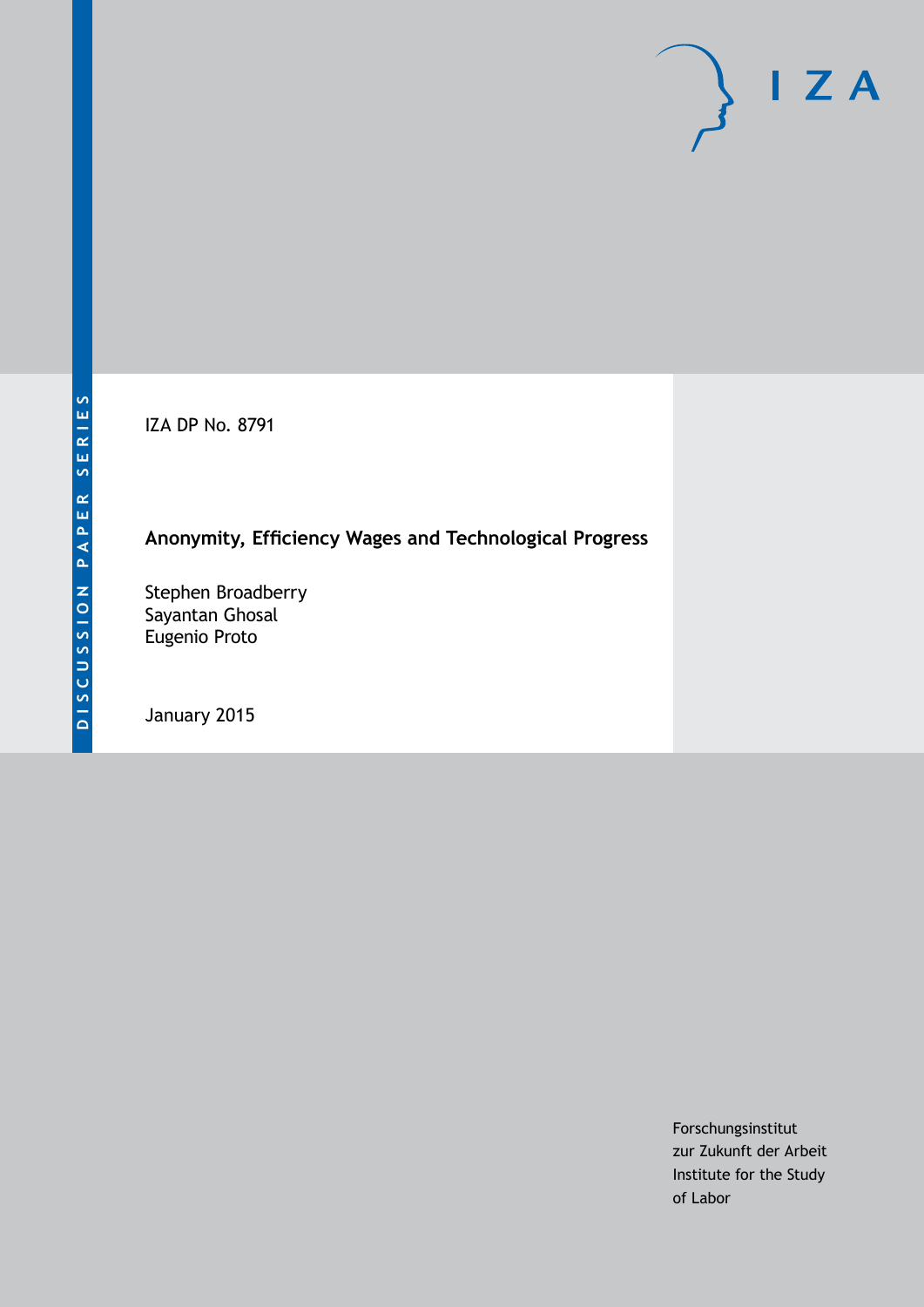# **Anonymity, Efficiency Wages and Technological Progress**

# **Stephen Broadberry**

*London School of Economics and CAGE*

## **Sayantan Ghosal**

*University of Glasgow*

## **Eugenio Proto**

*University of Warwick, CAGE and IZA*

Discussion Paper No. 8791 January 2015

IZA

P.O. Box 7240 53072 Bonn **Germany** 

Phone: +49-228-3894-0 Fax: +49-228-3894-180 E-mail: [iza@iza.org](mailto:iza@iza.org)

Any opinions expressed here are those of the author(s) and not those of IZA. Research published in this series may include views on policy, but the institute itself takes no institutional policy positions. The IZA research network is committed to the IZA Guiding Principles of Research Integrity.

The Institute for the Study of Labor (IZA) in Bonn is a local and virtual international research center and a place of communication between science, politics and business. IZA is an independent nonprofit organization supported by Deutsche Post Foundation. The center is associated with the University of Bonn and offers a stimulating research environment through its international network, workshops and conferences, data service, project support, research visits and doctoral program. IZA engages in (i) original and internationally competitive research in all fields of labor economics, (ii) development of policy concepts, and (iii) dissemination of research results and concepts to the interested public.

IZA Discussion Papers often represent preliminary work and are circulated to encourage discussion. Citation of such a paper should account for its provisional character. A revised version may be available directly from the author.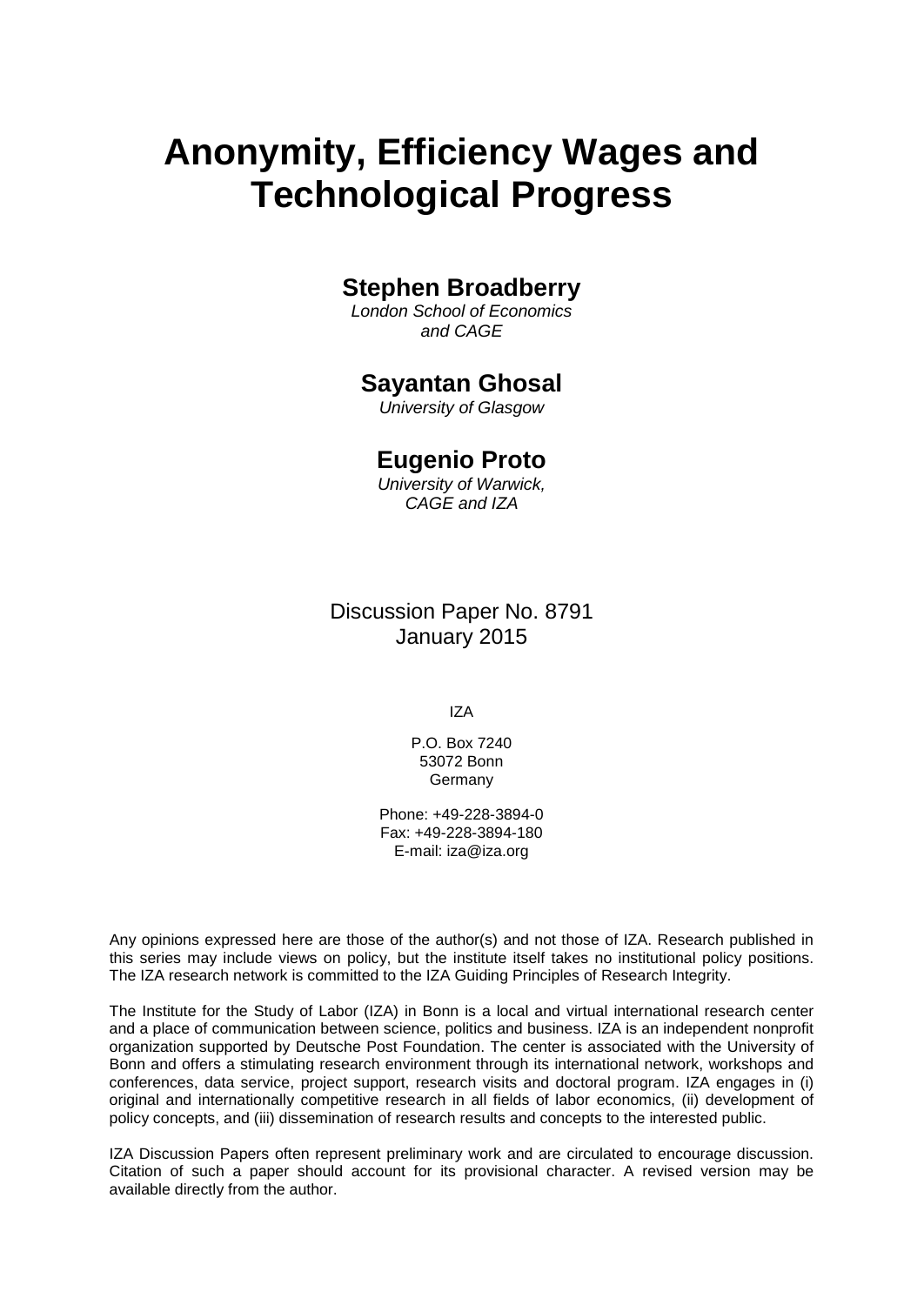IZA Discussion Paper No. 8791 January 2015

# **ABSTRACT**

# **Anonymity, Efficiency Wages and Technological Progress[\\*](#page-2-0)**

Although the Industrial Revolution is often characterized as the culmination of a process of commercialisation, the precise nature of such a link remains unclear. This paper models and analyzes such link: the role of commercialisation in raising efficiency wages as impersonal and anonymous labour market transactions replace personalized customary relations. In the presence of an aggregate capital externality, we show that the resulting shift in relative factor prices leads to higher capital-intensity in the production technology, resulting in a faster rate of technological progress. We provide historical evidence using European data to show that England was among the most urbanized and the highest wage countries at the onset of the Industrial Revolution. We finally calibrate the model to quantify the impact of a higher degree of anonymity on industrial production growth in England between 1300 and 1800.

JEL Classification: N13, O14, O43

Keywords: commercialisation, industrial revolution, anonymity, efficiency wages, learning by doing

Corresponding author:

Eugenio Proto Department of Economics University of Warwick Coventry CV4 7AL United Kingdom E-mail: [e.proto@warwick.ac.uk](mailto:e.proto@warwick.ac.uk)

<span id="page-2-0"></span>We are grateful to Sascha Becker, Nick Crafts, Frank Lewis, Sharun Mukand, Jon Temple, Fabian Waldinger, Nico Voigtländer, Joachim Voth, Fabrizio Zilibotti and seminar/conference participants at Warwick; Queen's University, Canada; Krakow; Copenhagen and Sheffield for helpful comments and suggestions.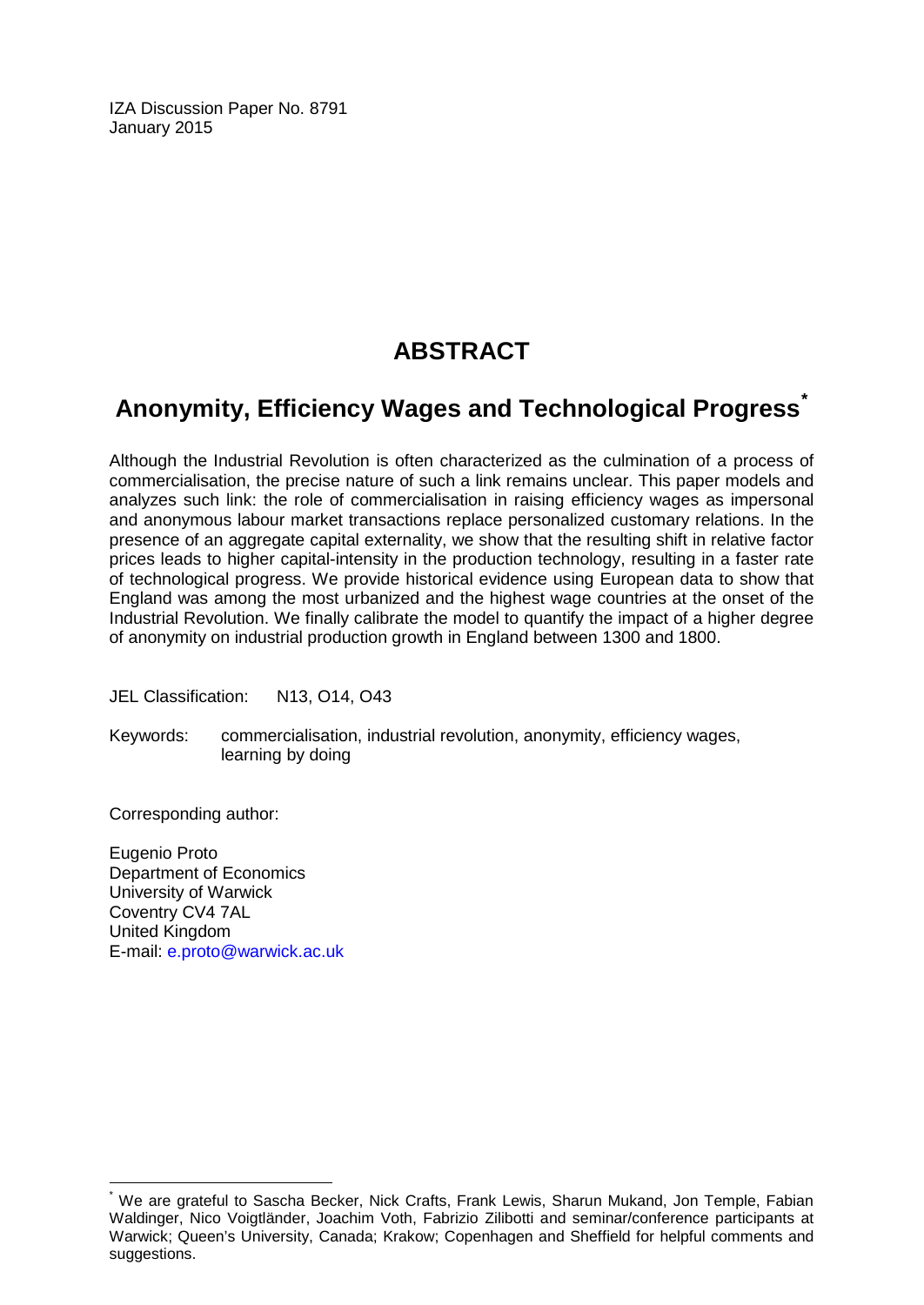# 1 Introduction

Individuals are more or less anonymous in an economy to the extent that their past choices are known by other individuals. It has been argued that the level of anonymity can vary in the different economies. Greif (1994), for example, interprets different levels of anonymity as different "rules of the game" due to institutional or cultural differences, portrayed by the distinction between Genoese and Maghribi traders. Also the economic industrial structure has an important effect on the individual anonymity, in economies where the production is mainly implemented in the urban areas, the economic transactions are naturally more anonymous. In more general terms, one can say that development is characterized by a change in the informational structure among economic agents, as already emphasized in the theoretical literature by Banerjee and Newman (1998).

Lower availability of information regarding workers' past behavior, hence an increase in the anonymity in the labour market, can determine firms' choices of setting wages above market clearing level for efficiency purposes, as emphasized in the well known efficiency wages literature (Shapiro and Stiglitz, 1984). The high labour costs determined by the anonymity of the market lead firms to change their choices in terms of capital and labour and, given the technological esternalities generated by the use of more capital intensive technology, this may lead to technological progress through a more efficient use of capital, as the economic literature has largely emphasized (Hicks, 1932; Arrow, 1962).<sup>1</sup>

Therefore, we analyze a model of endogenous growth via learning by doing and a labor market characterized by incomplete information, where agents' incentives to supply effort are endogenously determined by the prevailing degree of anonymity and wages. We distinguish between the probability that shirking is detected (as in a model of efficiency wages) and the probability that a shirking worker who has been fired will be hired again in the future ( as in Greif,  $1994$ ). Our model thus combines elements of efficiency wages, learning-by-doing and endogenous growth and the institutional enforcement of labour market discipline based. At the same time, our model is able to deliver a simple closed form solution under the assumption of perfect factor substitutability. Nevertheless, we show the key results to be robust to the relaxation of this assumption with the more realistic

<sup>&</sup>lt;sup>1</sup>The perspective that technological progress should be understood as endogenous to economic forces has been advanced by some of the scholars of the new growth theory," e.g., Romer (1986, 1990) and Aghion and Howitt (1992).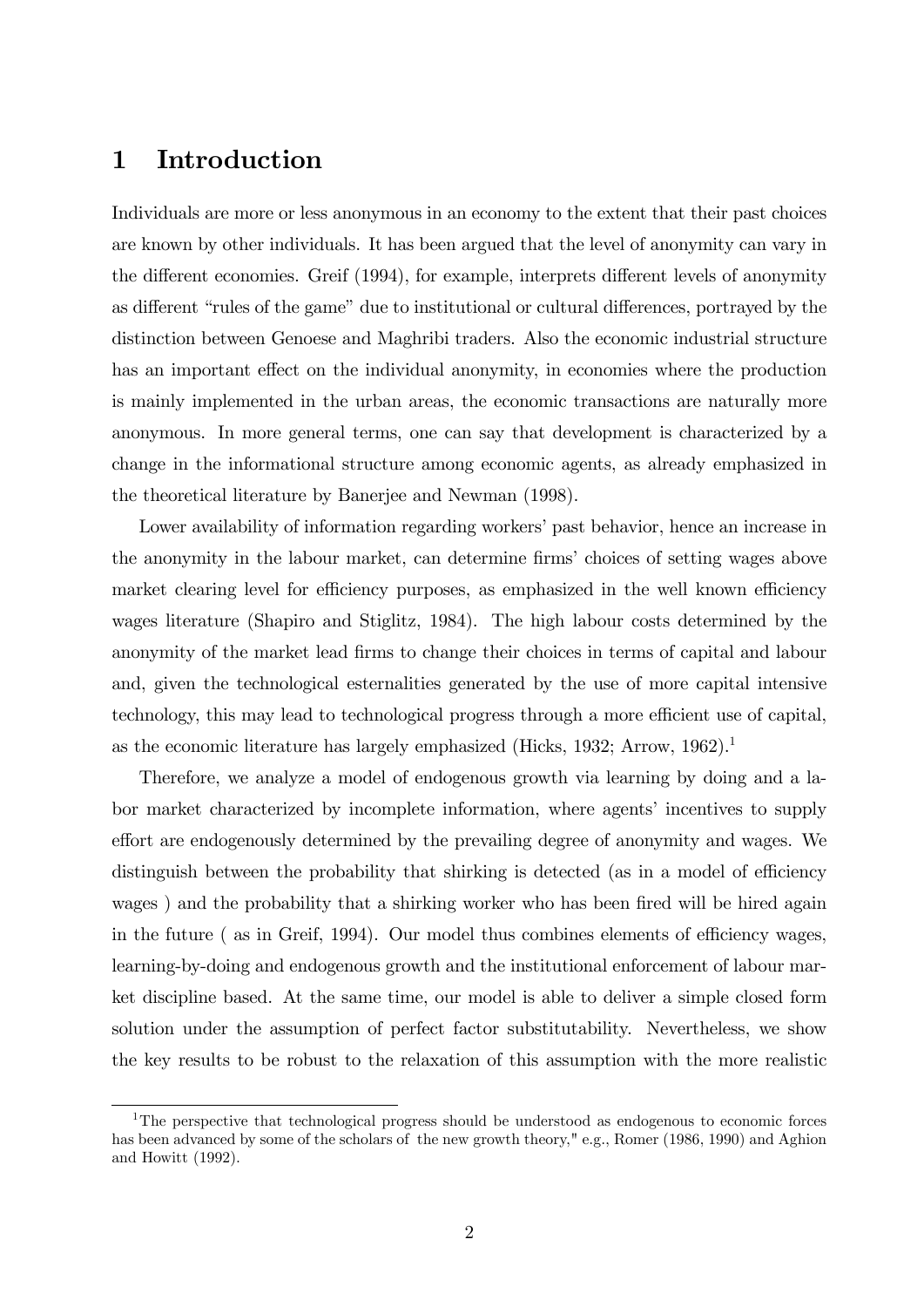assumption of imperfect substitutability.

In a recent paper, Legros et al. (2014, LNP henceforth) build a link between firm internal organization and technological progress. They argue that more labour specialization, generated by particular conditions in the labour market, can help the tinkering of Nerds by transforming the jobs in more elementary, and easier to mechanize, tasks; in our model the labour market plays a fundamental role as well, namely leads factories to became more capital intensive so that individuals learn how to use machines in a more efficient way, perhaps by attracting and inducing *Nerds* to tinker, to use LNP 's definitions.

Our paper represents a Örst attempt to determine how an increase in the market anonymity positively affects the economic growth through a more capital intensive way of producing. Our result Önds some empirical support from Gorodnichenko and Roland (2010) showing a causal relationship from individualism to technological progress. As Grief (2004) pointed out, the collectivistic cultures are naturally endowed with a low level of anonymity and the opposite is true for the more individualistic ones.

The commercial and industrial revolutions provide the most natural backdrop for examining the issues. A number of recent studies have pointed to the emergence of northwest Europe as a high wage economy during the early modern period, between the sixteenth and eighteenth centuries, with Britain overtaking the Netherlands to become the highest wage economy in Europe (van Zanden, 1999; Allen, 2001; Broadberry and Gupta, 2006). At the same time Britain was among the most urbanized countries in the world in the first half of the eighteenth century, at the onset of the Industrial Revolution (de Vries, 1984; Malanima 2009).

In particular, in this paper we are interested in the growing reliance on anonymous, impersonal relations, as against personalized customary relations in labor markets, following the commercial revolution which drives urbanization. With growing urbanization the degree of anonymity increases. Hence, the definition of commercialization implicit in this paper means more than simply an increase in the proportion of output passing through the market (Britnell and Campbell, 1995: 1).

Since one of the key features of the Industrial Revolution was the development of labor saving technology in Britain, it is natural to link the Industrial Revolution to these prior developments in factor prices and the global commercial environment in which they emerged (Broadberry and Gupta, 2009; Allen, 2009). Indeed, a long tradition in economic history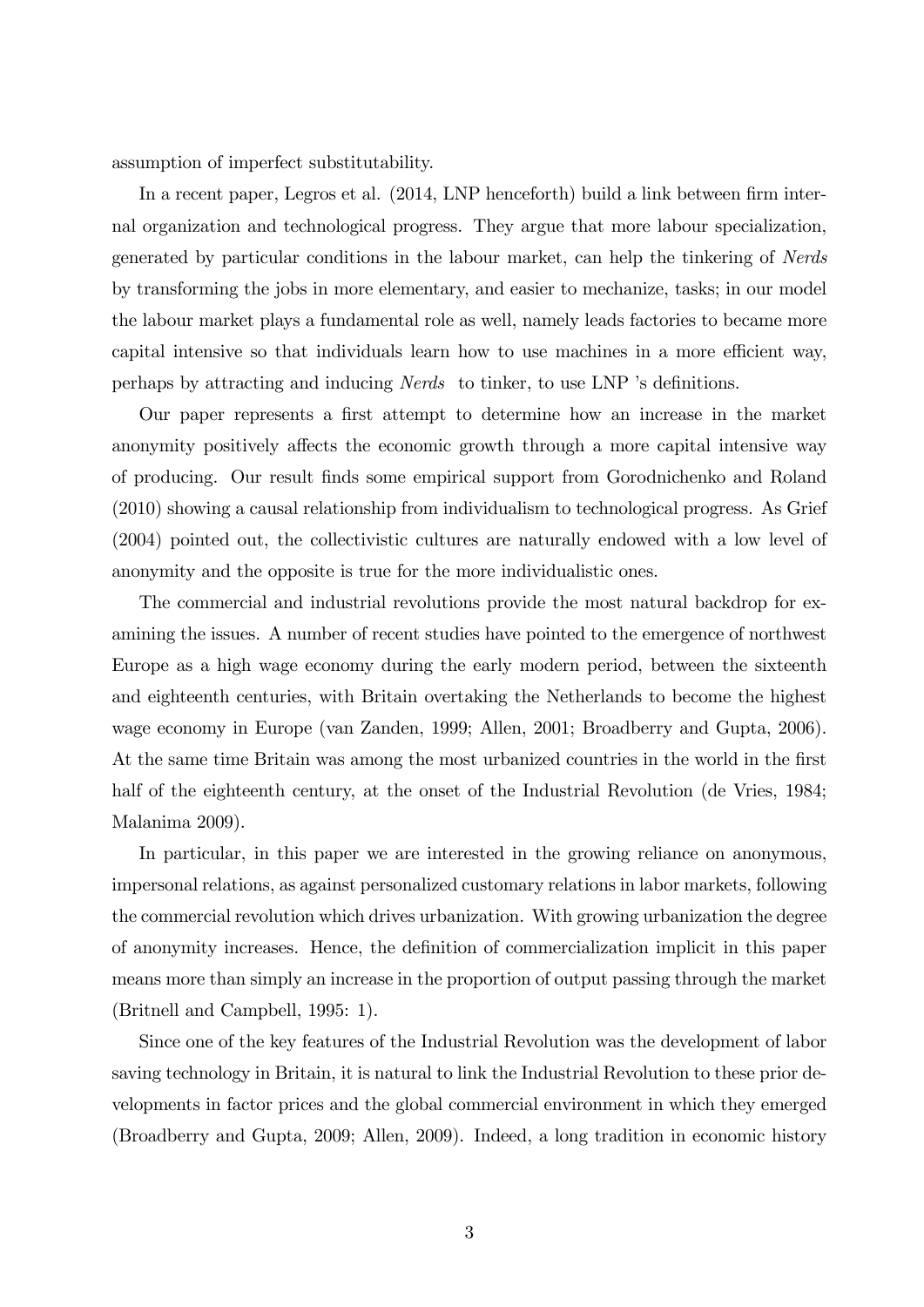links the transition to modern economic growth to the widespread commercialisation of Britain and other parts of northwest Europe between the late medieval period and the Industrial Revolution (Toynbee, 1890; Polanyi, 1944; Britnell and Campbell, 1995). However, the precise nature of the links between the Commercial Revolution and the Industrial Revolution has remained unclear. Furthermore, it must be emphasized that an older view that saw wages rising only in response to higher productivity resulting from technological progress, which was prevalent amongst a previous generation of economic historians, can no longer be sustained in the presence of the overwhelming evidence that Britain was already a high wage economy before the Industrial Revolution (Crafts, 2011; Allen, 2009; Mokyr, 2009).

The approach taken here draws on ideas which have been used in the literature on the importance of high wages in stimulating the innovations of the Second Industrial Revolution in late nineteenth century America (Rothbarth, 1946; Habakkuk, 1962; David, 1975; Broadberry, 1997).<sup>2</sup> Until recently, there has been a reluctance to cast Britain in the role of a high wage producer at the time of the Industrial Revolution, since the vast literature on the standard of living debate emphasized the slowness of real wages to rise. However, recent work has emphasized international comparisons of the level of real wages and other factor prices, pointing clearly to Britainís unusual combination of factor prices with expensive labor and cheap coal (Allen, 2001; 2009; Broadberry and Gupta, 2006; 2009). This is important not only in explaining the adoption of modern technology, but also its non-adoption in other countries with different factor prices, a point emphasized in the theoretical literature by Zeira (1998) and in the historical literature by Broadberry and Gupta (2009), Allen, (2009) and Fremdling (2000).

This "efficiency wage" argument avoids the objection sometimes levelled at the literature on induced innovation that high wages do not necessarily reflect high labor costs because the labor is also highly productive. In our model, higher wages in anonymous commercialized factor markets are required to induce the same effort as achieved with lower wages in more personalized customary relationships backed up by greater information sharing between firms about shirking workers.

Whilst the basic model takes the increase in urbanization as exogenously given, the last

<sup>&</sup>lt;sup>2</sup>See Acemoglu (2009) for a formal treatment of the link between labor scarcity and the rate of technological progress.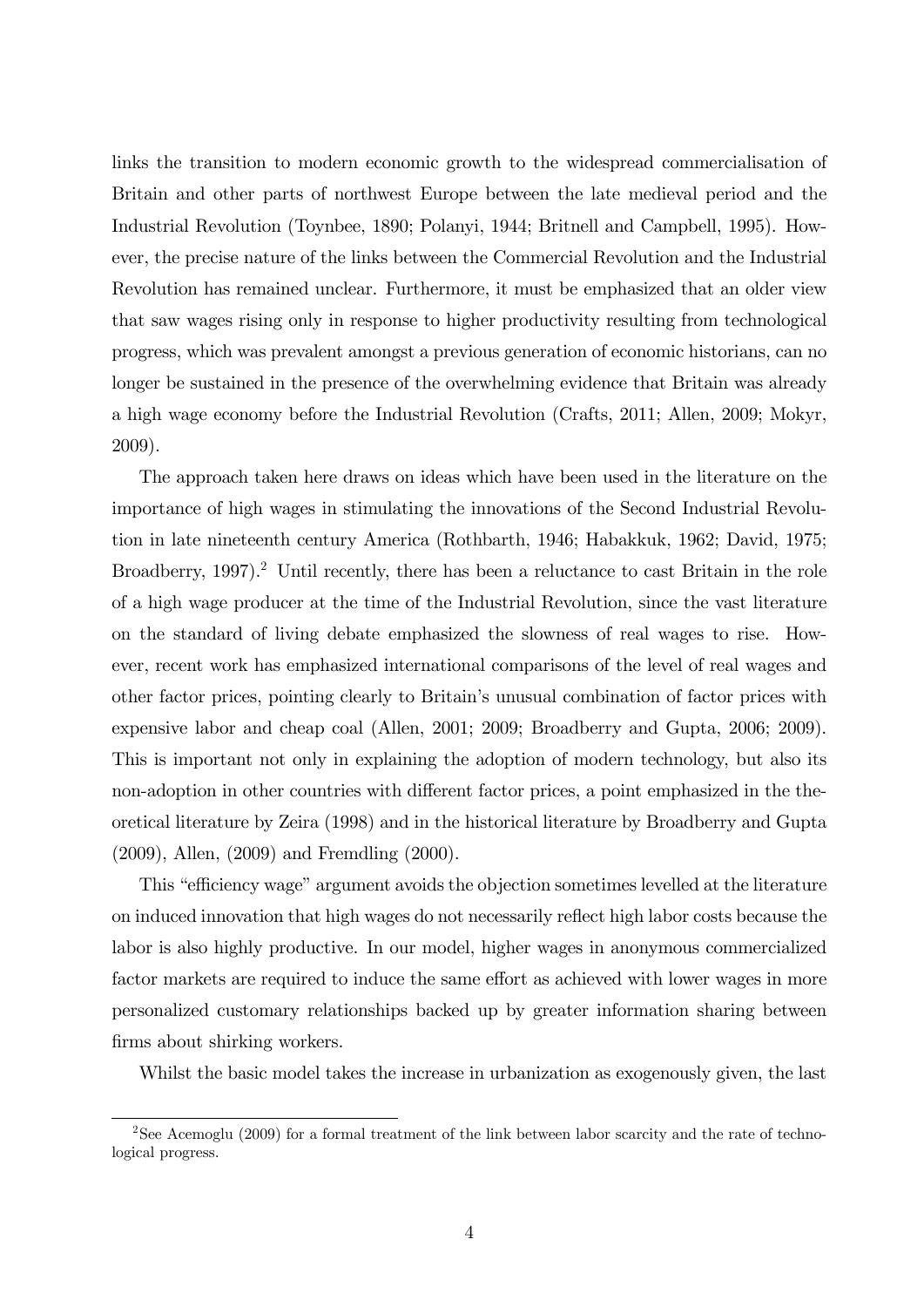section of the paper includes a calibration exercise where the urbanization process is endogenized. This is achieved by simulating the effects of a shock to agricultural productivity in a two-sector model. We show how our mechanism can transform the increase in agricultural productivity into a later and much larger increase in productivity in the industrial sector. The extension of the model also explains how anonymity can naturally generate structural unemployment in the industrial sector in a dual economy model.

The paper proceeds as follows. In section 2, we present a literature review. Section 3 presents a theoretical one-sector model to derive the conditions under which commercialisation and technological progress are linked. Section 4 then provides a historical narrative using data on the historical transition to modern economic growth in northwest Europe, in which the Commercial Revolution of the early modern period is linked to the Industrial Revolution via its effects on factor prices. In section 5 we endogenize the urbanization shock by adding an agricultural sector, and we calibrate and simulate this two-sector model. Section 7 concludes. The appendix establishes that the main results of the theoretical model also go through when capital and labor are assumed to be gross substitutes in the production function of each individual firm.

# 2 Related literature

The current paper suggests a link between the two main strands of the macro-development literature: the institutional approach emphasizing the importance of trade and commercial development, which are supported by an appropriate institutional framework (e.g. North, 1990; Greif, 2004; 2006; Acemoglu and Robinson, 2006); and the endogenous growth approach (e.g., Romer, 1986, 1990, and Aghion-Howitt, 1992) with the perspective that invention should be understood as endogenous to economic forces. Our approach sees the two theoretical frameworks as complementary. Establishing the right institutional framework to encourage the development of trade leads to a higher wage, which then has the effects on technology traced out in endogenous growth models.<sup>3</sup>

Furthermore, within the institutional approach, our paper provides a link between com-

<sup>&</sup>lt;sup>3</sup>Of course this leaves room for the operation of the Malthusian links between wages and population stressed in unified growth theory (e.g. Galor and Weil, 1999; 2000; Galor and Moav, 2000; Hansen and Prescott 2002; Doepke, 2004; Galor, 2005; Cervellati and Sunde, 2005.)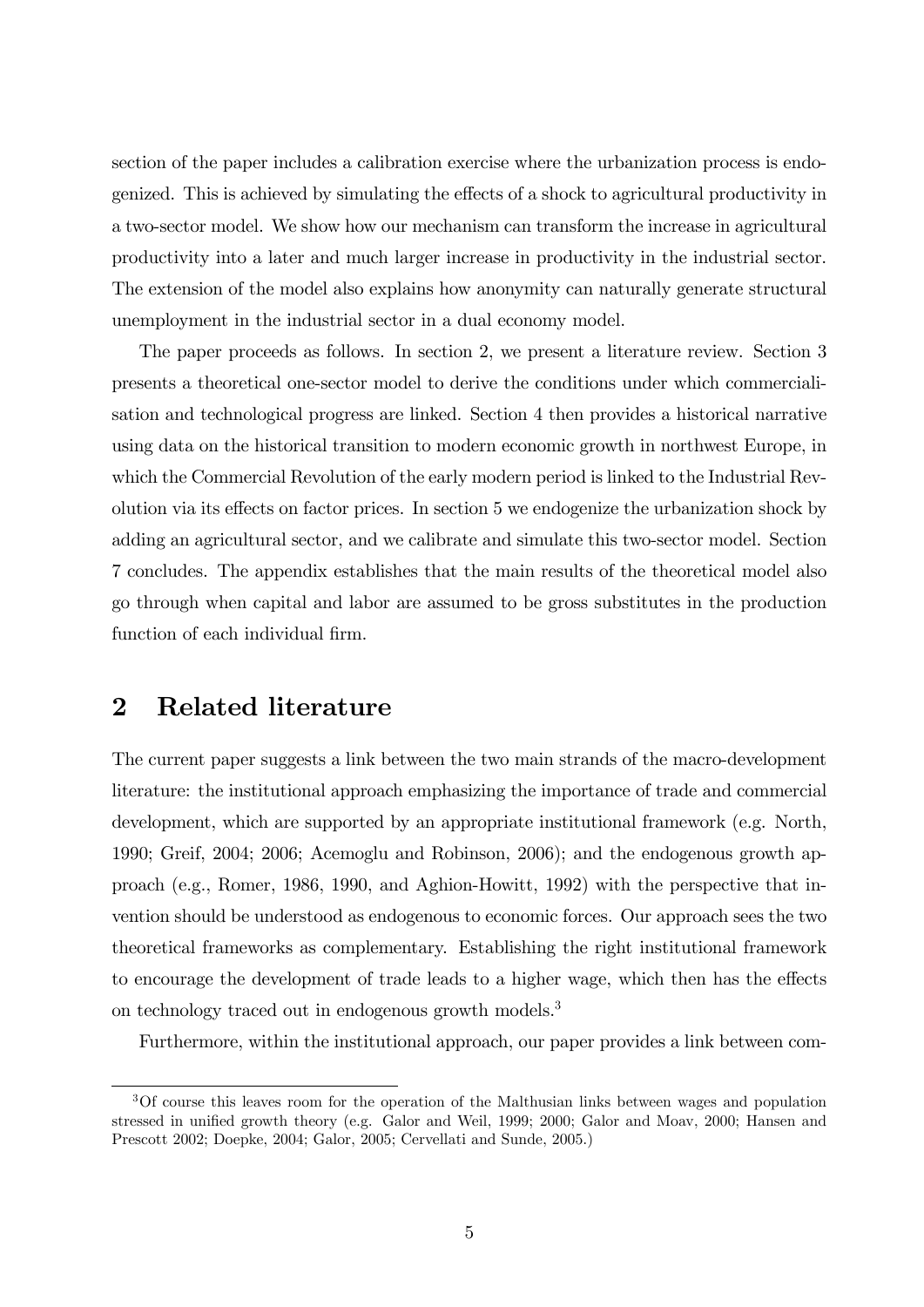mercial development and economic growth that is complementary to the links suggested by Acemoglu et al. (2005) and by Galor and Mountford (2006). Acemoglu et al. focus on the impact of Atlantic trade on institutions, with growing trade strengthening the position of merchants in northwest Europe and enabling them to impose effective constraints on the executive, hence contributing to the development of less extractive institutions. Galor and Mountford (2006) show that trade might have generated a demographic boom in non-industrial countries, specialized in the production of unskilled-labor-intensive goods, hence fostering the process of divergence. Our approach focuses on an alternative link between trade and growth, with increasing commercialisation affecting factor prices, choice of technology and the rate of technological progress.

Our setting is complementary to other model of endogenous growth, based on the idea that capital was an important engine of growth in the process of economic development  $(Galoar and Moav 2004)$ , since we emphasize the effect of high wages on the capital intensity of production and the subsequent rate of technological progress. Along similar lines Voigtländer and Voth (2006) emphasize the effects of growing capital inputs on TFP growth for the first phase of industrialization.

Finally, the last section of the paper, where our model is extended to explicitly introduce the effect of an increase in agricultural productivity, shows that our mechanism is complementary to contributions investigating the importance of the agricultural sector in the economic divergence, such as Galor, Moav and Vollrath (2009), Proto (2007) and Vollrath (2009 and 2011).

## 3 The benchmark model

In this section, building on a model of efficiency wages, we introduce our concept of anonymity and endogenous technological progress via learning by doing. We show that a higher degree of anonymity in the labor market leads to an increase in wages and subsequently to a more capital intensive production and acceleration in technological progress eventually leading to an increase in labor efficiency.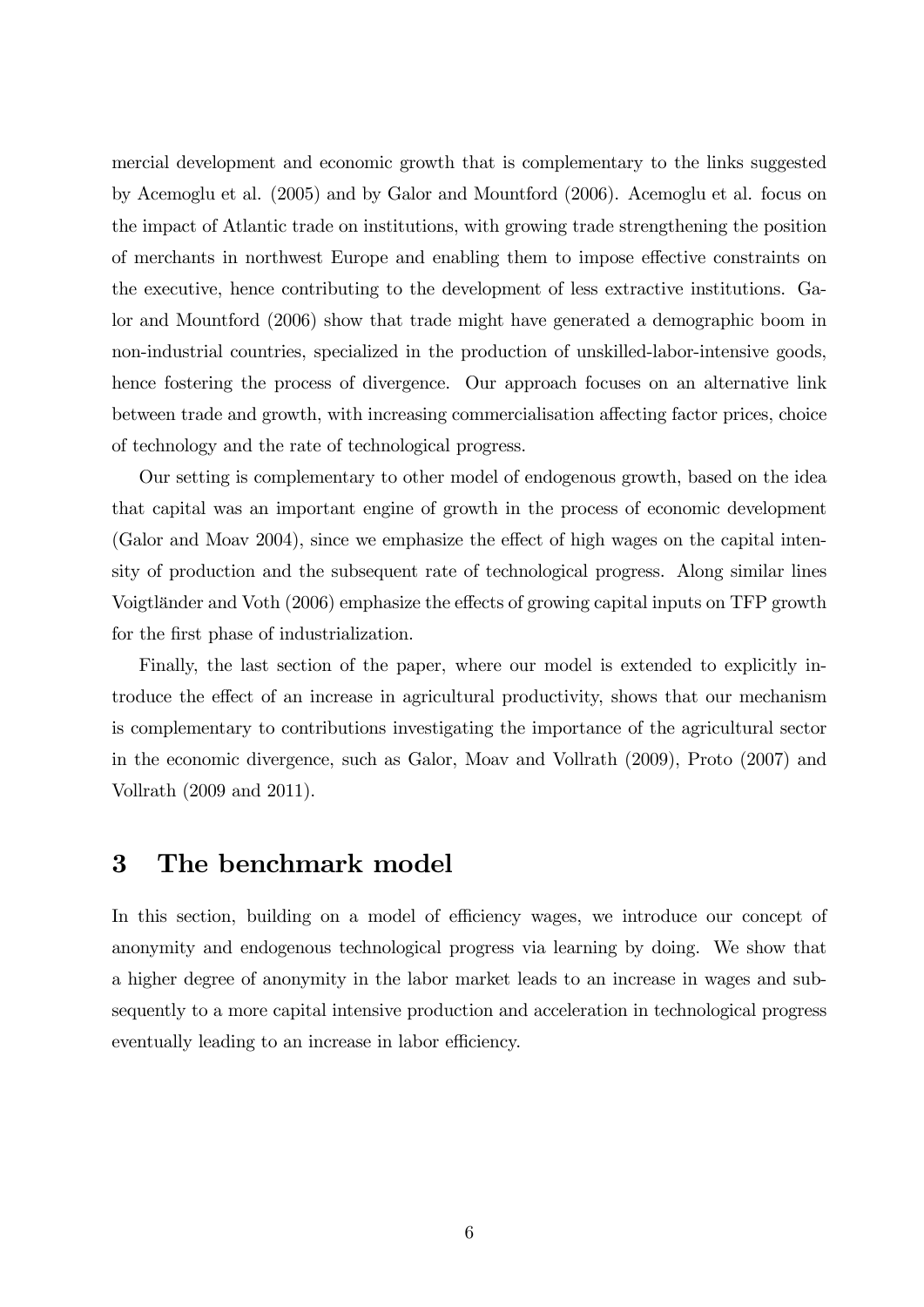#### 3.1 Workers

Time periods are indexed by  $t, t = 0, 1, 2, \dots$  There is a mass N of identical risk averse workers. There is a probability  $d$  that at each time  $t$ , the worker dies or permanently retires from working. Since the number of workers is fixed at each period, there are  $dN$  new workers in the economy so that the labor supply is always constant. Workers have an inter temporal discount factor which, for notational simplicity, we multiply by the probability of surviving next period,  $(1-d)$ , and define the resulting product as  $\beta < 1$ .

At any period t, each worker can be either employed or unemployed and is endowed with a fixed amount of effort that can be costlessly provided. If she is unemployed she uses her effort in a backyard informal activity, which yields  $\mu A_t$ , where  $A_t$  is a technological parameter, linked to the general economic environment at any time  $t$ , which we will characterize later; if she is employed she earns a wage  $w_t$ .

Since effort cannot be observed, employed workers can either shirk or work (i.e. choose an effort level  $e \in \{0, 1\}$ . An employed shirking worker uses her effort for the backyard activity earning  $\mu A_t$  in addition to the wage offered by the employer. She can be detected with probability  $1 - p$  and fired.<sup>4</sup> In this case, a shirking worker can look for a job in the next period by "hiding" among the pool of new workers  $dN$  and her probability of finding a new job is  $q\sigma$ , where q (which is endogenous and will be determined later) is the probability, common to all individuals in the unemployment pool, of being hired and  $\sigma \in (0,1)$  is a parameter, the probability of not being detected by a new employer as having shirked in the past, accounting for the level of anonymity in the economy. We can think of  $\sigma$  as the probability that the news that a worker shirked in the past does not reach a new employer. The parameter  $\sigma$  can be reasonably considered close to 0 in a small village market and close to 1 in a large urban environment.

A non-shirking worker will work in the Örm until termination (which happens with probability d at each t). We note that  $p + (1 - p)\sigma q$  is the probability that a shirking worker at time t, will still be working at  $t+1$ . We define  $V_t^E(e)$  as the intertemporal utility of an employed worker who exercises effort  $e \in \{0, 1\}$  at time t.

We will now write down the conditions required to ensure that at each  $t$ , choosing high

 $4\text{As}$  it has been already emphasized in the original Shapiro and Stiglitz (1980) paper on efficiency wages, firing a shirking worker is also the optimal strategy on the part of the employer.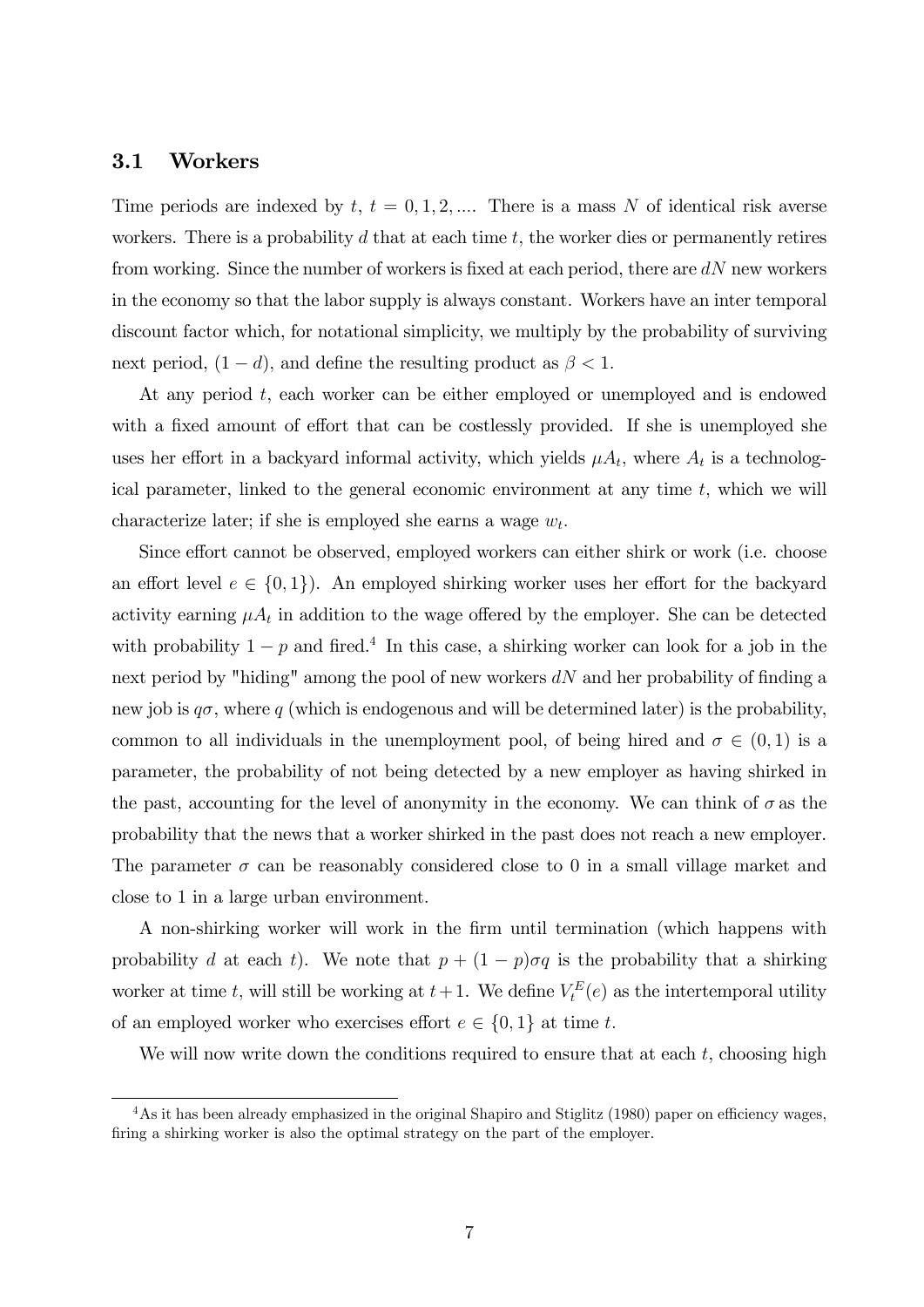effort  $e = 1$  is optimal for each employed worker.

Fix a sequence of market wages  $\{w_t : t \geq 0\}$ . By the one-shot deviation principle (Blackwell, 1965), it is sufficient to show that no employed worker can gain by deviating and choosing low effort  $e = 0$  for one period at any  $t \geq 0$ .

The intertemporal utility for an employed non-shirking worker is:

$$
V_t^E(1) = w_t + \beta V_{t+1}^E(1) \tag{1}
$$

and we have the following expected discounted utilities for an employed worker who shirks once at t but does not shirk again in the future:

$$
V_t^E(0) = w_t + \mu A_t + \beta \left( \left( p + (1 - p)\sigma q \right) V_{t+1}^E(1) + (1 - \left( p + (1 - p)\sigma q \right) V_{t+1}^{US} \right) \tag{2}
$$

Here  $V_t^{US}$  is the intertemporal utility of an unemployed worker who has shirked at least once in the past but does not shirk again if employed in the future i.e.:

$$
V_t^{US} = \mu A_t + \beta (q \sigma V_{t+1}^E(1) + (1 - q \sigma) V_{t+1}^{US}).
$$
\n(3)

Therefore, given the sequence of market wages, the no shirking constraint is met whenever:

$$
V_t^E(1) \ge V_t^E(0). \tag{4}
$$

We assume that at each t, each worker correctly anticipates future levels of  $V_t^E(e)$ ,  $e \in \{0, 1\}$ and  $V_t^{US}$ .

## 3.2 Production and firms

There is a mass n of identical firms, indexed by i. We will assume that each firm i has a production function with Harrod-neutral (or labor augmenting) technological progress  $F(k_i, A_t l_i)$  where  $k_i$  is the capital used by firm i and  $l_i$  is the labor employed by firm i. We will assume that:

$$
F(k_i, A_t l_i) = k_i^{\alpha} (A_t l_i)^{1-\alpha}
$$
\n
$$
(5)
$$

where  $0 < \alpha < 1$  so that each firm has a Cobb-Douglas production function.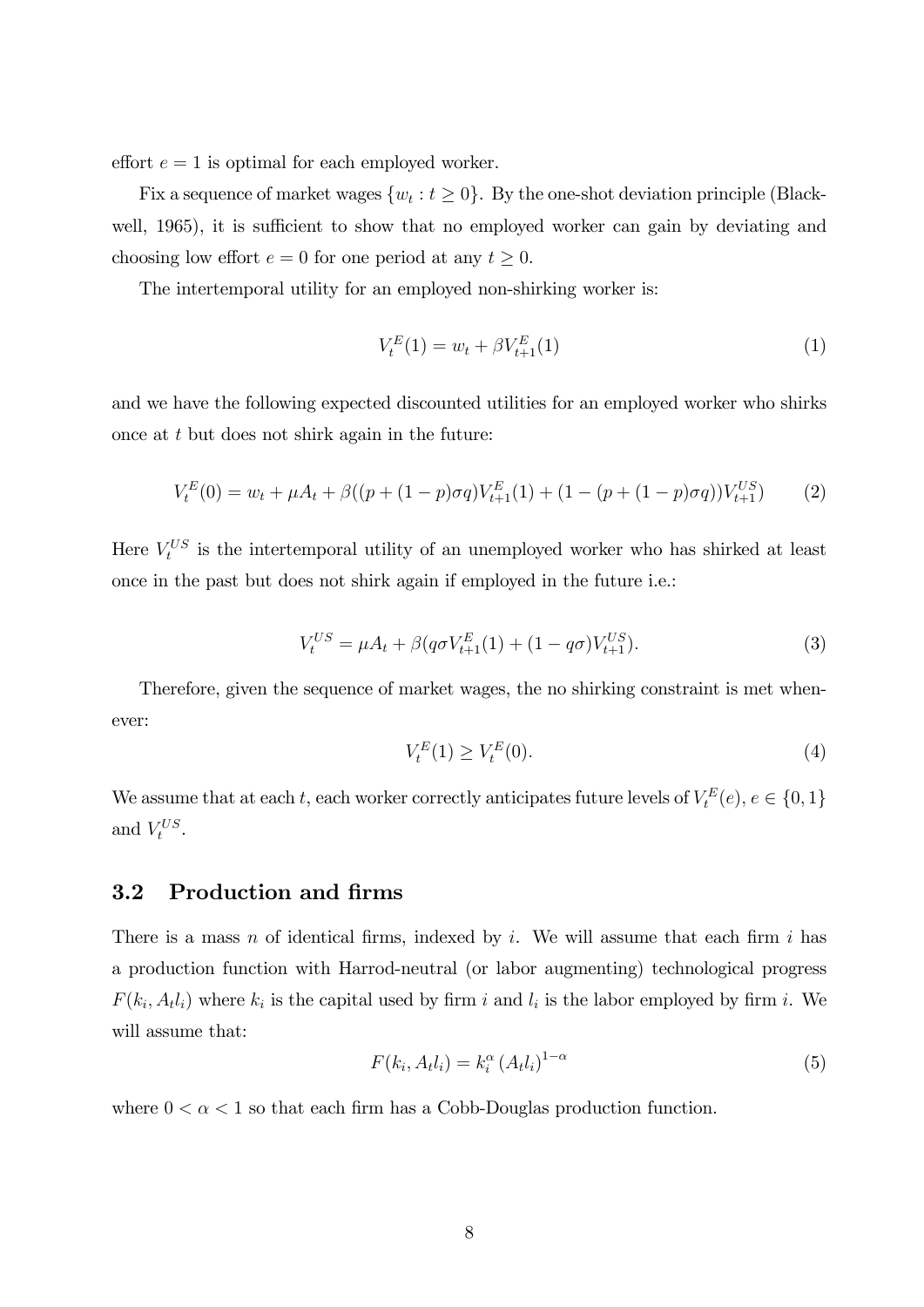We assume that  $A_t$  evolves over time according to the standard rule:<sup>5</sup>

$$
A_t = a(K_t). \tag{6}
$$

The usual interpretation is that the prevailing technology in any period  $t$  is a function of the knowledge accumulated through learning by doing (e.g. Arrow,1962 and Romer, 1986), which is itself an increasing function of the aggregate investments in physical capital,  $K_t$ . A different, but equally consistent interpretation of  $(6)$  is provided by Voigtländer and Voth (2006) where the increase in technology is generated by the production of more specialized machines that a larger amount of investment generates. Specifically, the stock of knowledge increases with the amount of aggregate capital used i.e.  $a(0) = 0$  and  $a'(K_t) > 0$ . The technological parameter  $A_t$  is therefore modelled as an aggregate capital externality.

Firms borrow capital from an external capital market at an exogenously given interest rate  $r.^6$  All firms are price-takers. At each  $t$ , each firm i takes the sequence of future market wages  $w_t$ , the interest rate r and the technological parameter  $A_t$  as given. Although firms' choices influence the technology at time  $t$ , we make the standard assumption that the contribution of each Örm is negligible and it is not internalized when the decision takes place. In effect, maximizing the sum of profits over time is equivalent to maximizing current period profits within each time period. Therefore, at each  $t$ , each firm maximizes current period profits only *i.e.*:

$$
\max_{k_{i,t},l_{i,t}} F(k_{i,t}, A_t l_{i,t}) - w_{i,t} l_{i,t} - r k_{i,t}.
$$
\n(7)

#### 3.3 Market equilibria

We define a market equilibrium for a fixed  $\sigma$  as follows: At any time t, a market equilibrium is a sequence of  $(K_t^*, L_t^*, w_t^*, A_t^* : t \ge 1)$  such that:

- 1. Given r,  $w_t^*$ ,  $L_t^*$ ,  $K_t^*$  and  $A_t^*$ , for each firm  $l_{i,t} = \frac{L_t^*}{n}$ ,  $k_{i,t} = \frac{K_t^*}{n}$  maximizes profits;
- 2. Given  $w_t^*$ ,  $t \geq 0$ , no employed worker shirks i.e.  $w_t^*$  satisfies the no shirking constraint

<sup>5</sup>This is a standard assumption in models of endogenous growth, see e.g. Barro and Sala-i-Martin (2004: 212-213).

 $6$ As will be shown later, this simplifying assumption is consistent with the historical experience. There were no capital controls at this time.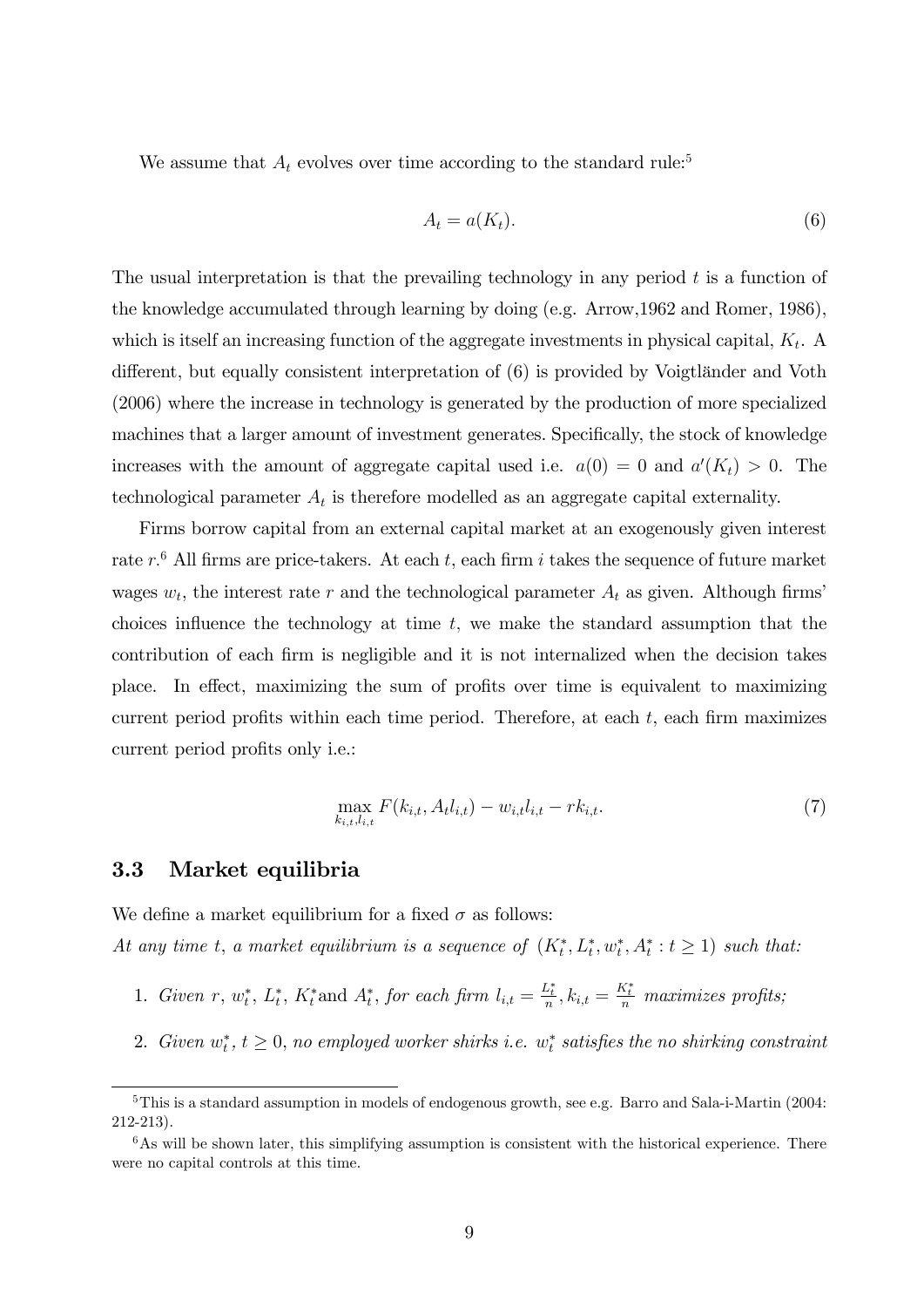$$
(4);
$$

3. 
$$
A_t^* = a(K_t^*).
$$

At a steady state  $K_t = K_{t+1} = K^*$ ,  $L_t = L_{t+1} = L^*$  and  $A_t = A_{t+1} = A^*$  for all t. From (6), it follows that  $A^* = a(K^*)$ . Therefore, the steady state (long-run) values of the variables at a market equilibrium are denoted by  $(K^*, L^*, w^*, A^* = a(K^*))$ .

### 3.4 Characterizing market equilibrium

At each  $t$ , the first order conditions characterizing profit maximizing input choices are:

$$
F_k(k_t, A_t l_t) = \alpha a(K_t)^{1-\alpha} k_t^{\alpha-1} l_t^{1-\alpha} = r \tag{8}
$$

$$
F_l(k_t, A_t l_t) = (1 - \alpha) a(K_t)^{1 - \alpha} k_t^{\alpha} l_t^{-\alpha} = w_t.
$$
\n(9)

Assume, to begin with, that wages evolve according to the equation:

$$
w_t = \omega_t A_t
$$

where we interpret  $\omega_t$  as wages measured in efficiency units of labor.

With  $w_t = \omega_t A_t$ , we can decompose the value functions (1), (2) and (3) for each worker as follows:

$$
V_t^E(1) = A_t v_t^E(1) \tag{10}
$$

$$
V_t^E(0) = A_t v_t^E(0)
$$
\n(11)

$$
V_t^{US} = A_t v_t^{US} \tag{12}
$$

where  $v_t^E(e)$  and  $v_t^U$  depend on  $\omega_t$ . Furthermore, we note that in equilibrium the no shirking constraint (4) must bind, therefore at each  $t \geq 0$ :

$$
v_t^E(1) = v_t^E(0). \tag{13}
$$

Recalling that in equilibrium all firms are equal, so that  $K_t = nk_{i,t}$  and  $L_t = nl_{i,t}$ , and given the standard assumption of constant return to scale on both factors, the aggregate production  $n F(k_{i,t}, A_t l_{i,t}) = F(K_t, A_t L_t)$  for all firms i at each t.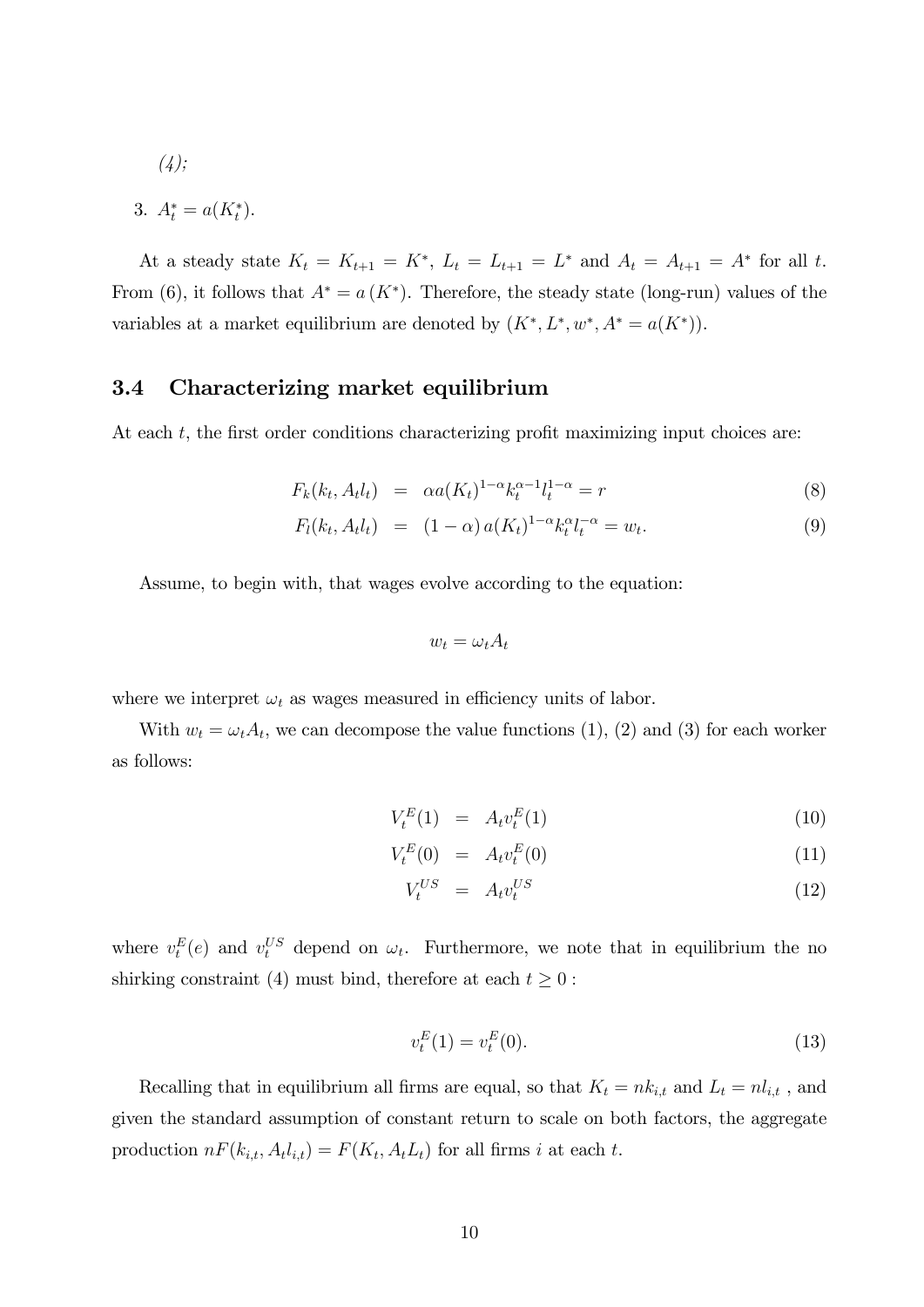Note that once the parameters of the model (including the degree of anonymity  $\sigma$ ) are fixed, there are no dynamics: the system converges immediately to the steady state.

We can therefore determine the aggregate equations describing the steady state (where we have used  $(6)$ ) as follows:

$$
F_k(K^*, A(K^*) L^*) = \alpha a(K^*)^{1-\alpha} (K^*)^{\alpha-1} (L^*)^{1-\alpha} = r
$$
\n(14)

and

$$
F_l(K^*, A(K^*) L^*) = (1 - \alpha) a(K^*)^{1 - \alpha} (K^*)^{\alpha} (L^*)^{-\alpha}
$$
 (15)

$$
= w^* \tag{16}
$$

For later reference, it is convenient to define the elasticity of the technological progress function,  $\epsilon(K)$ , with respect to aggregate capital as follows:

$$
\epsilon(K) = \frac{a'(K)K}{a(K)}.\tag{17}
$$

We note that, differently from the classical model with "efficiency wages", our equilibria are compatible with no unemployment  $N = L$ , i.e. it is possible that when  $q(L) = 1, w < \infty$ for low values of  $\sigma$ , when the degree of anonymity in the market is not too high.

What is the impact of a change in the degree of anonymity  $\sigma$  on the steady state values of the capital stock, employment and wages? The following proposition examines the impact of a higher degree of anonymity on the steady state capital labor ratio and wages:

**Proposition 1:** The relationship between anonymity, technology, capital and employment is given by the following:

(i) For each  $\sigma > 0$ , there is a unique steady state with positive capital stock  $K^* = K(\sigma)$ and employment level  $L^* = L(\sigma)$  whenever the boundary condition  $\frac{\mu(1-\beta p)}{\beta(1-p)} < (1-\alpha)\left(\frac{\alpha}{r}\right)$  $\frac{\alpha}{r}$ )  $\frac{\alpha}{1-\alpha}$ holds;

(ii) Suppose  $\epsilon(K^*) > 1$ . Then, the steady state capital stock  $K^*$ , technology  $A^* = a(K^*)$ and real wages  $w^* = \omega^* a(K^*)$  are all increasing in the degree of anonymity  $\sigma$  while steady state employment  $L^*$  is decreasing in the degree of anonymity  $\sigma$ .

**Proof.** (i) From the FOC characterizing the firm's optimum at the steady state we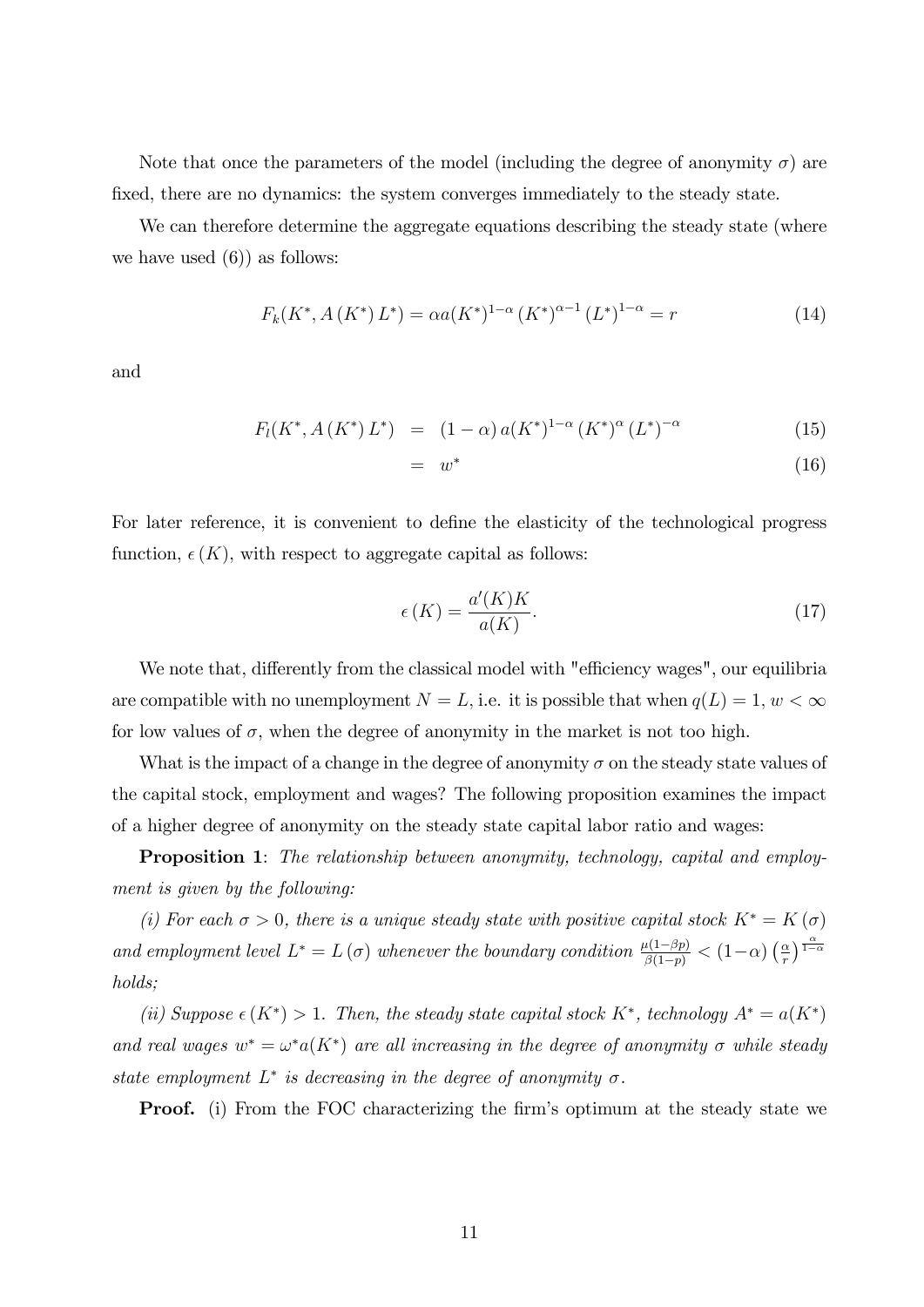obtain:

$$
K^* = a(K^*)L^* \left(\frac{\alpha}{r}\right)^{\frac{1}{1-\alpha}}.\tag{18}
$$

Substituting  $K^*$  in (14) we have:

$$
w = (1 - \alpha)a(K^*) \left(\frac{\alpha}{r}\right)^{\frac{\alpha}{1 - \alpha}}
$$

or recalling the definition of  $\omega$ :

$$
\omega^* = (1 - \alpha) \left(\frac{\alpha}{r}\right)^{\frac{\alpha}{1 - \alpha}}.\tag{19}
$$

Solving the system given by expressions (12), (11) and (10) recursively for the values of  $v_t^E(1)$ ,  $v_t^E(0)$  and  $v_t^{US}$ , and using the equilibrium condition (13), we have that the efficiency wage at time period  $t$  must satisfy the equation:

$$
\omega_t = \frac{\mu(1 - \beta p(1 - q_t \sigma))}{\beta(1 - (p + (1 - p)q_t \sigma))}.
$$
\n(20)

Now we can determine the equilibrium labor demand. In equilibrium nobody shirks, so the probability of finding a job for any unemployed worker is  $q$ , and  $dL$  is the number of new jobs in the economy. At the same time,  $dN$  is the flow of new employed workers, therefore the equation  $q dN = dL$  must hold. Let us then define:

$$
q_t = q(L_t) = \frac{L_t}{N}.\tag{21}
$$

Using  $(20)$  and  $(21)$ , we can then rewrite the no shirking constraint as:

$$
\omega(L_t, \sigma) = \frac{\mu \left(1 - \beta p(1 - q(L_t)\sigma)\right)}{\beta \left(1 - (p + (1 - p)q(L_t)\sigma)\right)}
$$
(22)

where  $q(L_t) = \frac{L_t}{N}$ . From (22) it follows by computation that  $\omega(L_t, \sigma)$  is increasing in both  $\sigma$  and  $L_t$  i.e. for a given level of aggregate employment, wages in efficiency units are higher the higher the level of anonymity.

Since both (22) and (19) must hold in equilibrium, we note that:

$$
\lim_{L \to 0} \omega(L, \sigma) = \frac{\mu (1 - \beta p)}{\beta (1 - p)} \equiv \underline{\omega}
$$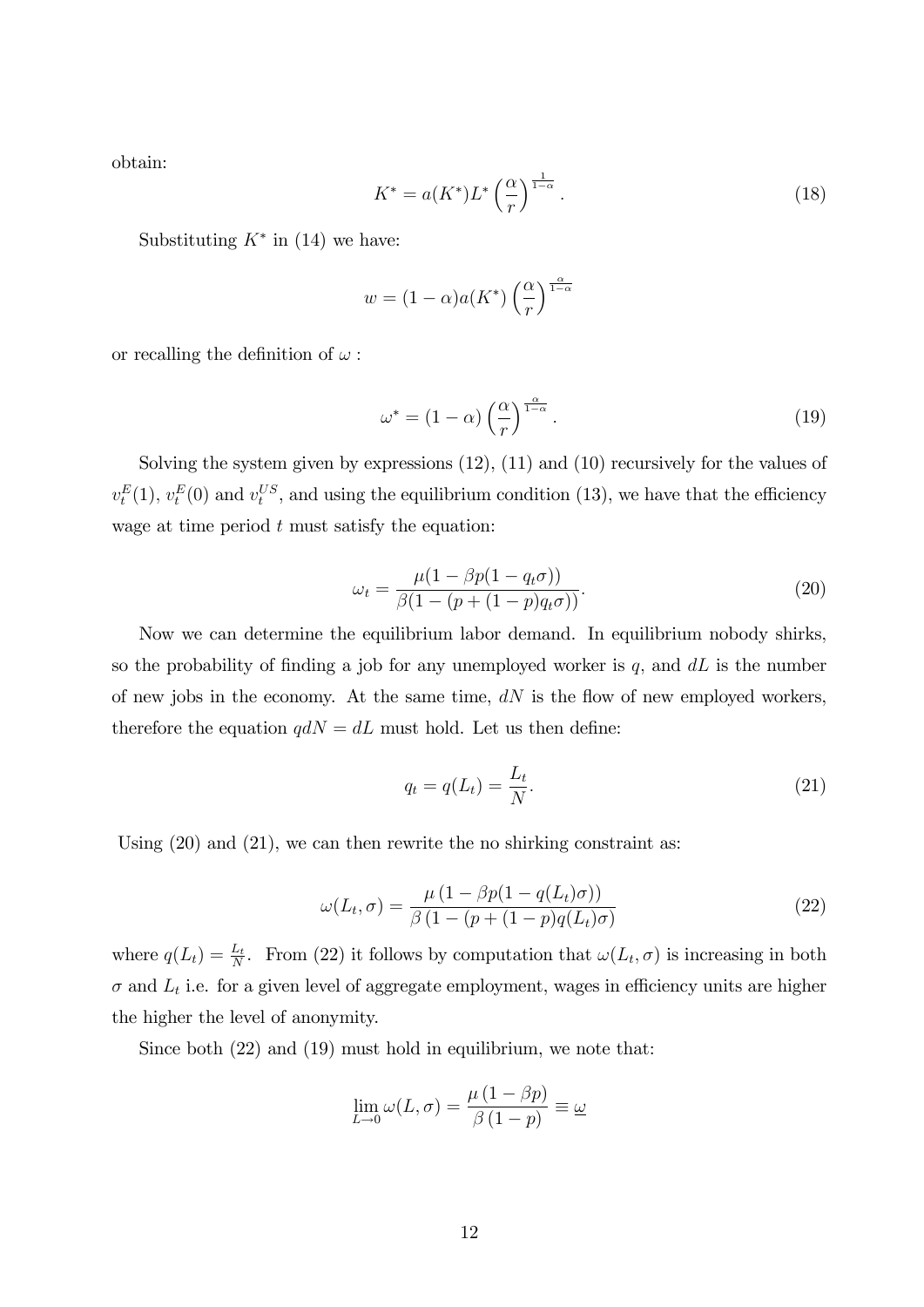is independent of the value for  $\sigma$ . Therefore, as long as:

$$
\frac{\mu(1-\beta p)}{\beta(1-p)} < (1-\alpha) \left(\frac{\alpha}{r}\right)^{\frac{\alpha}{1-\alpha}}\tag{23}
$$

there is a positive level of steady state employment  $L^*$  and capital  $K^*$  for each value of  $\sigma$ .

(ii) From (22) and (19) we obtain the equation:

$$
(1 - \alpha) \left(\frac{\alpha}{r}\right)^{\frac{\alpha}{1 - \alpha}} = \frac{\mu(1 - \beta p(1 - q(L^*)\sigma))}{\beta(1 - (p + (1 - p)q(L^*)\sigma))}
$$
(24)

so that, by computation, it follows that  $\frac{dL^*}{d\sigma} < 0$ .

Recalling expression (18), we write:

$$
K^* = a(K^*)L^* \left(\frac{\alpha}{r}\right)^{\frac{1}{1-\alpha}}\tag{25}
$$

so that, by computation it is verified that at the steady state,  $\frac{dK^*}{dL^*} < 0$  when  $\epsilon(K^*) =$  $\frac{a'(K^*)K^*}{a(K^*)} > 1$ . It follows that:  $\frac{dK^*}{d\sigma} = \frac{dK^*}{dL^*}$  $dL^*$  $\frac{dL^*}{d\sigma} > 0$  as required.

The above proposition shows that there is a unique positive steady state value of the capital stock  $K^*$  corresponding to each value of  $\sigma$  provided the boundary condition holds. An increase in  $\sigma$ , even when capital and labor are gross complements in the production function for each individual firm, in the presence of a capital externality, will generate greater capital intensity and technological progress via learning-by doing.

Given the Cobb-Douglas specification of the production function, wages in efficiency units,  $\omega$ , have to be constant and therefore, the labor market clears, after an increase in  $\sigma$ , through a decrease in employment. If technology is sensitive to small changes in the capital stock (the elasticity condition on the capital externality), each firm anticipates that the aggregate stock of capital will go up and therefore, in the face of rising wages, ensures that a reduction in employment increases the demand for capital: such an expectation on the part of each Örm is the only one consistent with equilibrium following an increase in the value of  $\sigma$ . Thus, an increase in the value of  $\sigma$  results in a larger capital stock, increased real wages and a higher level of technology. Therefore, at the steady state, capital and labor are substitutes even though the two factors of production are gross complements in the production function for each firm.

In the appendix (see below), we show that an increase in the degree of anonymity  $\sigma$  will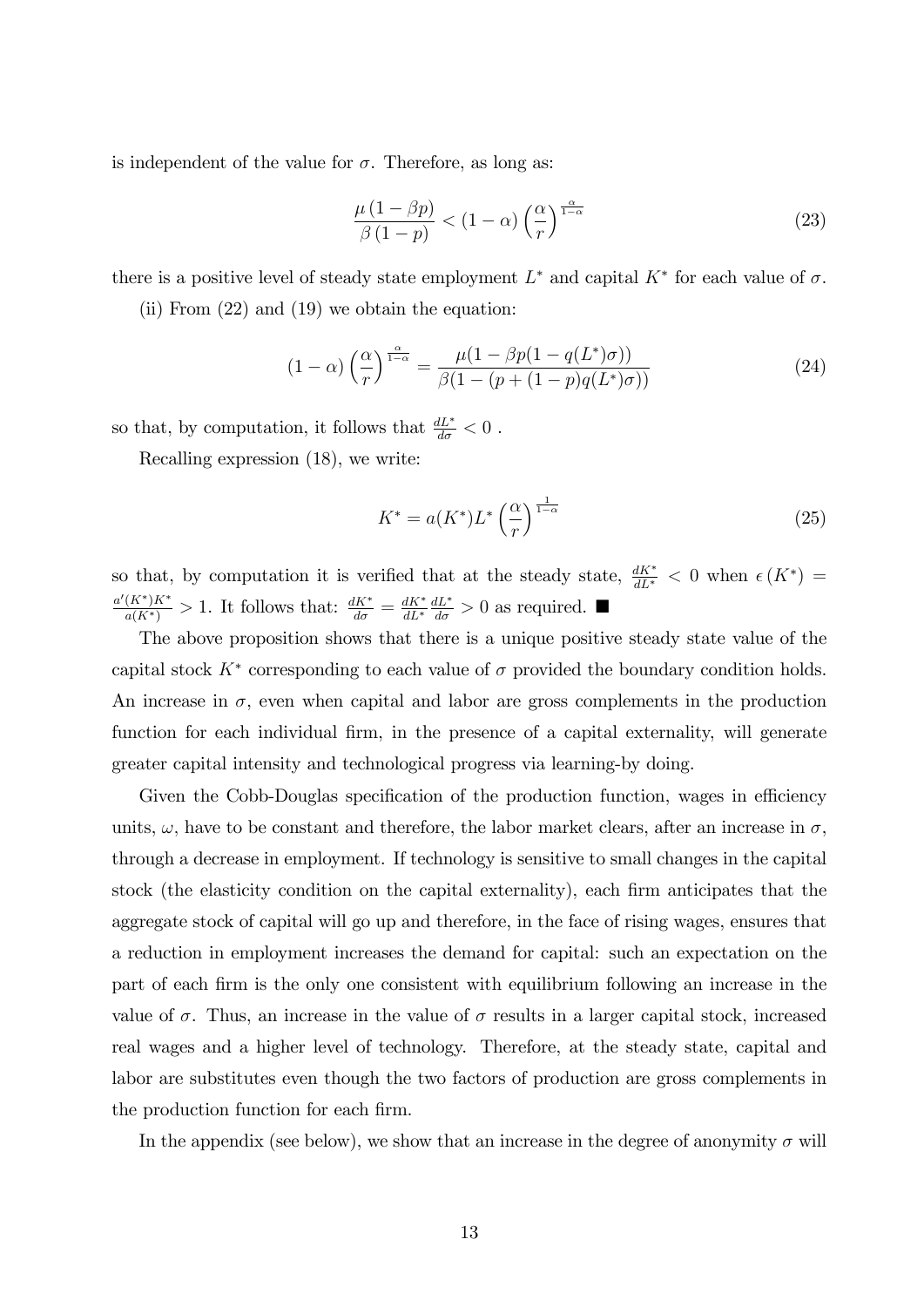result in a larger capital stock, lower employment, higher real wages and higher technology without any restriction on the elasticity of capital externality, provided capital and labor are gross substitutes in the production function for each firm; moreover, the labor market clears through both an increase of the wage in efficiency units and a reduction in employment.

# 4 Historical evidence: the transition to modern economic growth in Northwest Europe, 1300-1850

We now examine the transition to modern economic growth, combining historical evidence with the theoretical model presented in the previous section. We argue that the Industrial Revolution was linked to the Commercial Revolution of the early modern period through the effects of growing commercialisation on factor prices. An increasing degree of anonymity due to growing commercialisation led to an increase in the price of labor relative to the price of capital, which induced a substitution into a more capital intensive technology and an acceleration of technological progress through learning by doing. We argue further that the fact that commercialisation went further in Britain than in the rest of Europe during the early modern period helps to explain why the Industrial Revolution occurred first in Britain. However, this does not mean that commercialisation should be seen as the sole cause of industrialization, which is a complex process. In particular, the institutional mechanisms proposed here should be seen as complementary to the factors proposed in unified growth theory, where higher wages are also linked to demographic factors.

## 4.1 Growing commercialisation and anonymity

The growing commercialisation of the European economy can be most easily captured quantitatively by the share of the population living in urban areas, since towns were the centres of commerce. Table 1 provides data on the share of the population living in towns of at least 10,000 inhabitants. For Europe as a whole, the trend is unmistakably upwards from 1400. Looking at regional trends, however, urbanization shows a pattern of divergence within Europe. In the late medieval period, there were two main urban centres of commerce in north Italy and in the Low Countries. While urbanization stalled in north Italy after 1500, there was a brief surge in Portugal and to a lesser extent Spain during the sixteenth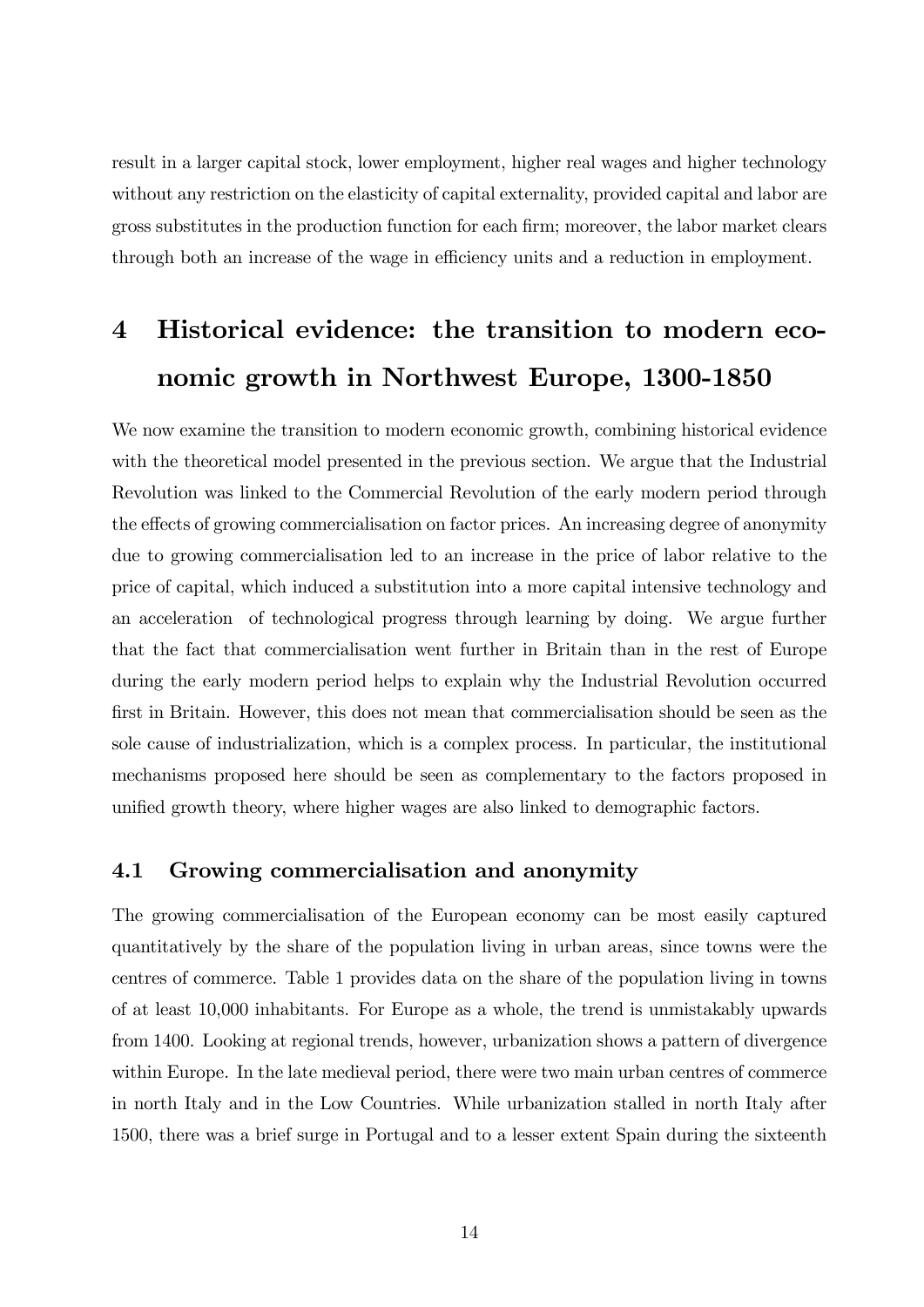century, following the opening up of the new trade routes to Asia and the New World, which undermined Venice's key role at the Mediterranean end of the Silk Road. However, the most dramatic growth of urbanization in the early modern period occurred in the Netherlands in the sixteenth and seventeenth centuries and in England during the seventeenth and eighteenth centuries as those countries displaced the Iberian powers in long distance trade and commercialized their domestic economies to an unprecedented extent. This strong positive correlation between urbanization and playing a leading role in international trade is worth emphasizing because some writers have played down the role of international trade in the process of British economic development, preferring to focus on developments in the home market (Deane and Cole, 1967; McCloskey, 1981; Oxley and Greasley, 1998). Partly as a result of taking an international comparative perspective over a long time span, recent writers such as Acemoglu et al. (2005) and Findlay and O'Rourke (2008) have tended to emphasize the importance of international trade in the Industrial Revolution.

This growth of commercialisation had implications for the degree of anonymity in economic relations, in factor markets as well as in product markets and this, in turn, had implications for wages. When workers were employed in small-scale enterprise in isolated rural locations where they formed part of a close-knit community, the problem of securing effort from workers could be solved through reliance on customary relations backed up by close supervision. As markets integrated and people moved to towns where they were unknown to their neighbors and potential employers, it became necessary for employers to find new ways to elicit effort. In the model above, this is captured by the result that an increase in the value of  $\sigma$ , the degree of anonymity in the economy, raises wages to ensure that the no-shirking constraint equations  $(4)$  and  $(22)$  are satisfied.

Predating the changes of the classic Industrial Revolution period, the early modern period saw a number of changes which weakened the close monitoring of industrial production in medieval Europe, where a master directly oversaw the work of his apprentices. In light consumer goods industries such as textiles, the putting-out system emerged, with an entrepreneur taking responsibility for delivering materials to workers in their own homes, and taking responsibility for marketing the output. This allowed the gains of specialization and division of labor, but created opportunities for workers both to take leisure when the entrepreneur desperately needed production and to substitute poor materials for the good materials supplied by the entrepreneur or to cover up imperfections, if not to outright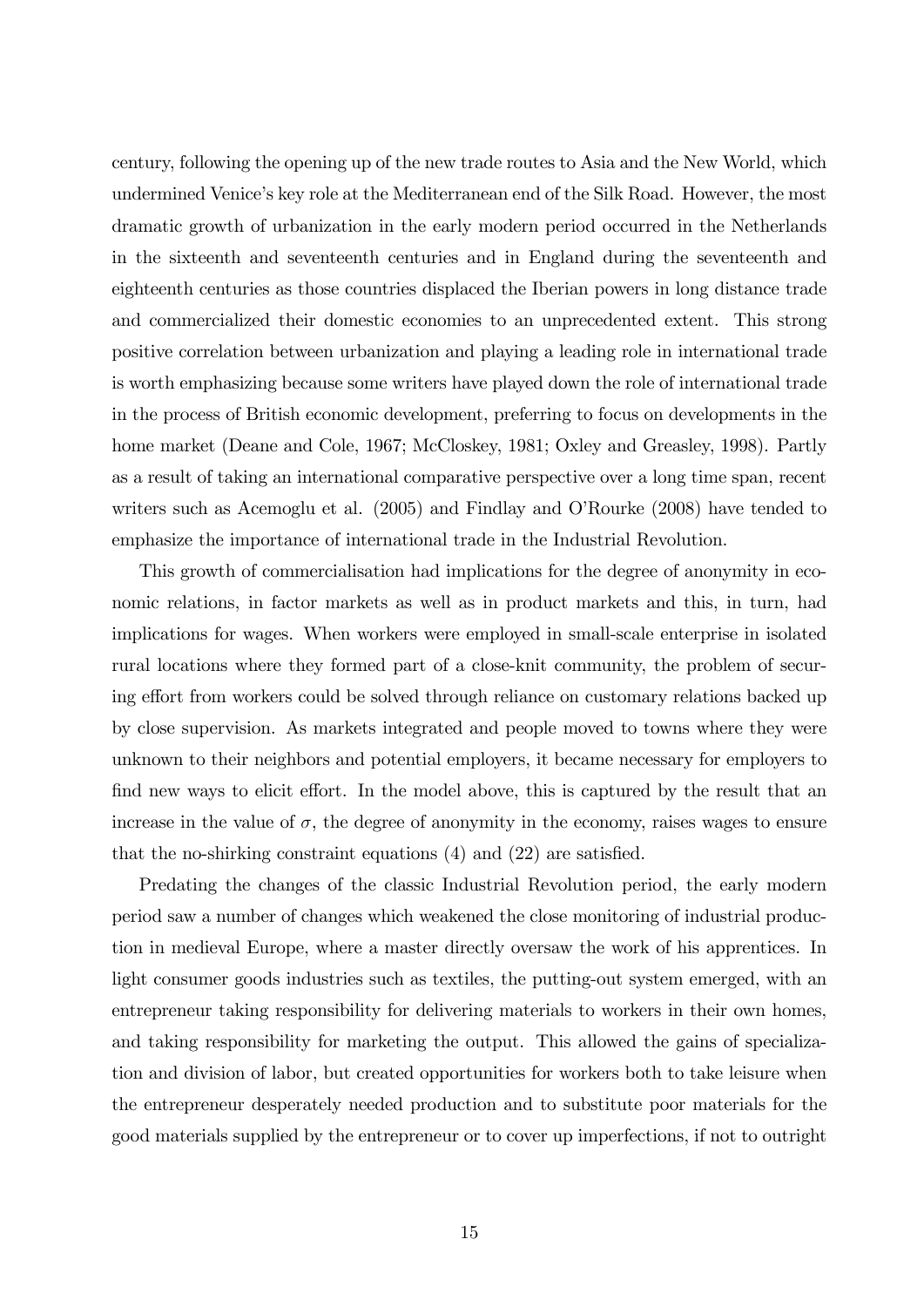embezzle. Indeed, Marglin (1974) sees the factory system as a solution to these problems, rather than as a more efficient method of production. This would be similar to the argument of Skott and Guy (2007) that information and communications technologies have recently made it easier to monitor the effort of low-skill workers. However, Marglin's interpretation is quite contrary to the mainstream view that the factory system was more efficient than putting-out, and created its own problems of disciplining and monitoring workers, which needed to be solved before it could be widely adopted.

It should be noted that although the degree of anonymity was clearly increasing, traditional ways of monitoring did not disappear overnight. Indeed, recent work by Humphries (2003) and Minns and Wallis (2012) suggests that industrial apprenticeship remained important during the Industrial Revolution period, even after the repeal of the Statute of Artificers in 1814, which meant that a legal apprenticeship was no longer required to practise a particular trade. However, apprenticeship did not apply to the bulk of the growing industrial labor force in the towns, which was relatively unskilled. One approach to dealing with this increase in the degree of anonymity in market based relationships, which was widely adopted in large urban enterprises during the early stages of the Industrial Revolution, was payment by results or piece rates (Pollard, 1965: 189-191). Of course, piece rates had also been used in a rural setting during the early modern period as part of the putting out system, but their "discovery" in the context of urban industry in the eighteenth century was often greeted as "an innovation of major significance" (Pollard, 1965: 190). However, as Huberman  $(1996: 17-32)$  points out, attempts to manage the wage-effort bargain through piece rate payments in early nineteenth century Lancashire often met with little success unless accompanied by the payment of an efficiency wage premium above the spot-market rate. Rather than risk the prospect of losing a job with a wage above the spot market rate, a worker employed at the efficiency wage was deterred from shirking (Shapiro and Stiglitz, 1984). Although the Lancashire market for labor in cotton spinning in the early nineteenth century has often been portrayed as the archetypal spot market, Huberman (1996) cautions against this interpretation, arguing that it was more myth than reality. It is, moreover, a myth which is difficult to square with the central finding that has emerged from the new focus on comparative levels of real wages in Europe: that Britain was a high wage economy at the time of the Industrial Revolution (Allen, 2001; Broadberry and Gupta, 2006).

Our theoretical model predicts that once the level of anonymity is sufficiently high, we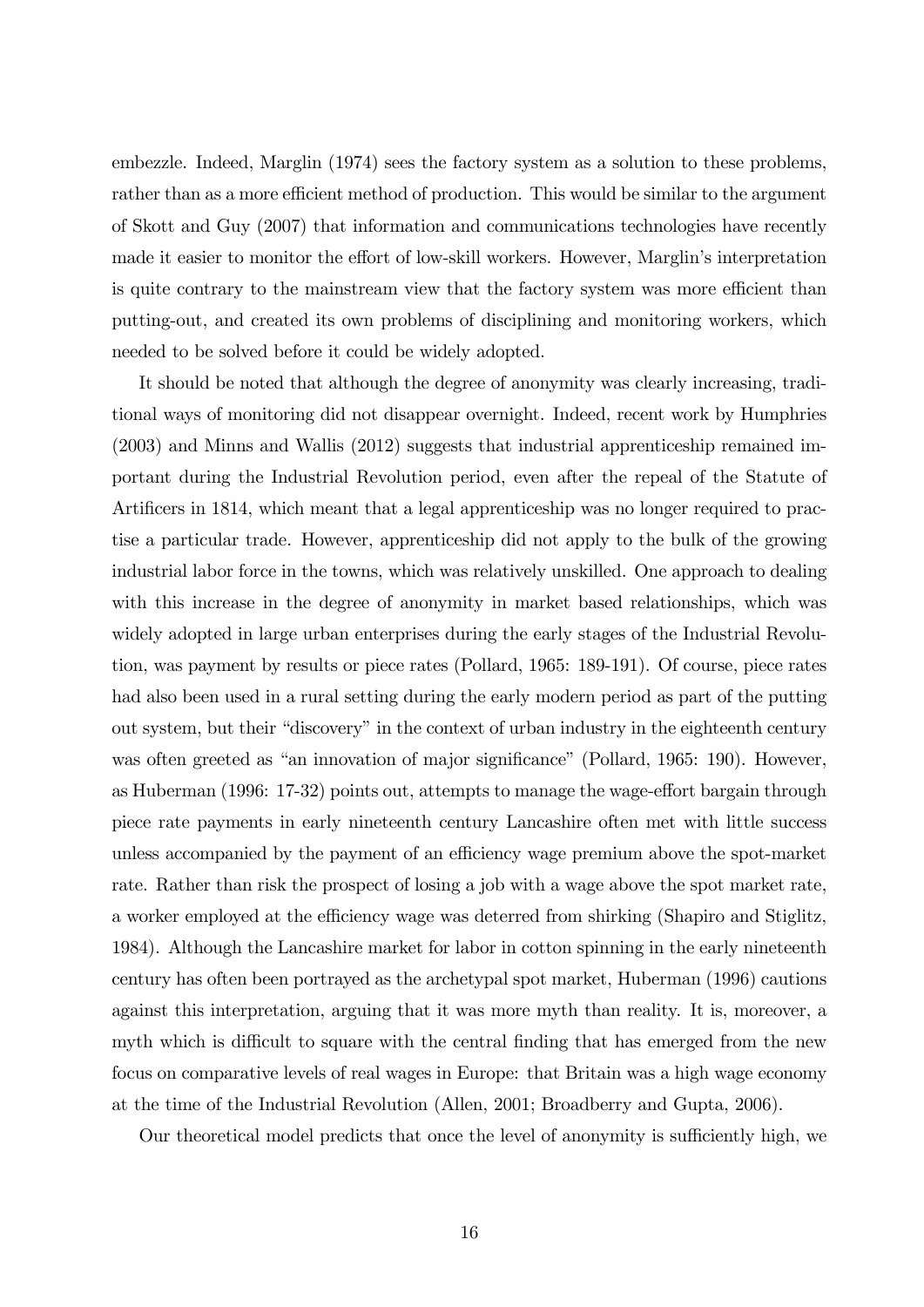should observe equilibrium involuntary unemployment, growing with the level of anonymity. The first reliable figures of urban unemployment, dating from the 1850s, indicate a level of around 5% (Mitchell, 1988: 122). However, the available data refer to the experience of relatively well paid and relatively skilled trade union workers. For a broader picture of unemployment, it is necessary to use data on poor relief. Before 1850, Boyer (2002) reports an increase in real per capita expenditure on poor relief from 24.9 in 1696 to 100 in 1800. This growing burden on ratepayers created pressure to reduce the generosity of the system, leading to the 1834 Poor Law Reform Act, which attempted to restrict Poor Law payments to indoor relief in workhouses where conditions were harsh (Rose, 1972). Boot (1990) and MacKinnon (1986) show an increasing trend in male able bodied paupers being o§ered indoor relief in London and in other urban areas from 1860 onward.

In addition to the growing degree of anonymity associated with the rise of the putting out system and then the factory system, in the British context Nef (1934) emphasizes the growth of large-scale industry between 1540 and 1640. He points to the introduction of new industries into Britain with a high minimum efficient scale, such as paper and gunpowder mills, cannon foundries, alum and copper factories, sugar refineries and saltpeter works. However, of more importance quantitatively was the growing scale of production in older established industries such as coal and iron ore mining, where new technology was increasing minimum efficient scale.

### 4.2 Changing factor prices

Table 2 sets out the pattern of silver wages in Europe. The silver wage is the silver content of the money wage in the local currency, and is useful for comparing wages across countries on a silver standard. Note first that Northwestern Europe saw substantial silver wage growth in the century after the Black Death of the mid-fourteenth century and again during the early modern period after 1500, as well as during the Industrial Revolution period from the mid-eighteenth century, when Britain finally overtook the Netherlands decisively. Second, note that although southern Europe shared in the rise in the silver wage following the Black Death, from the mid fifteenth century the region was characterized more by fluctuations than by trend growth in the silver wage. Third, central and eastern Europe were also characterized more by fluctuations than by trend growth in the silver wage from the midfourteenth century. This is the pattern that would be expected from the conventional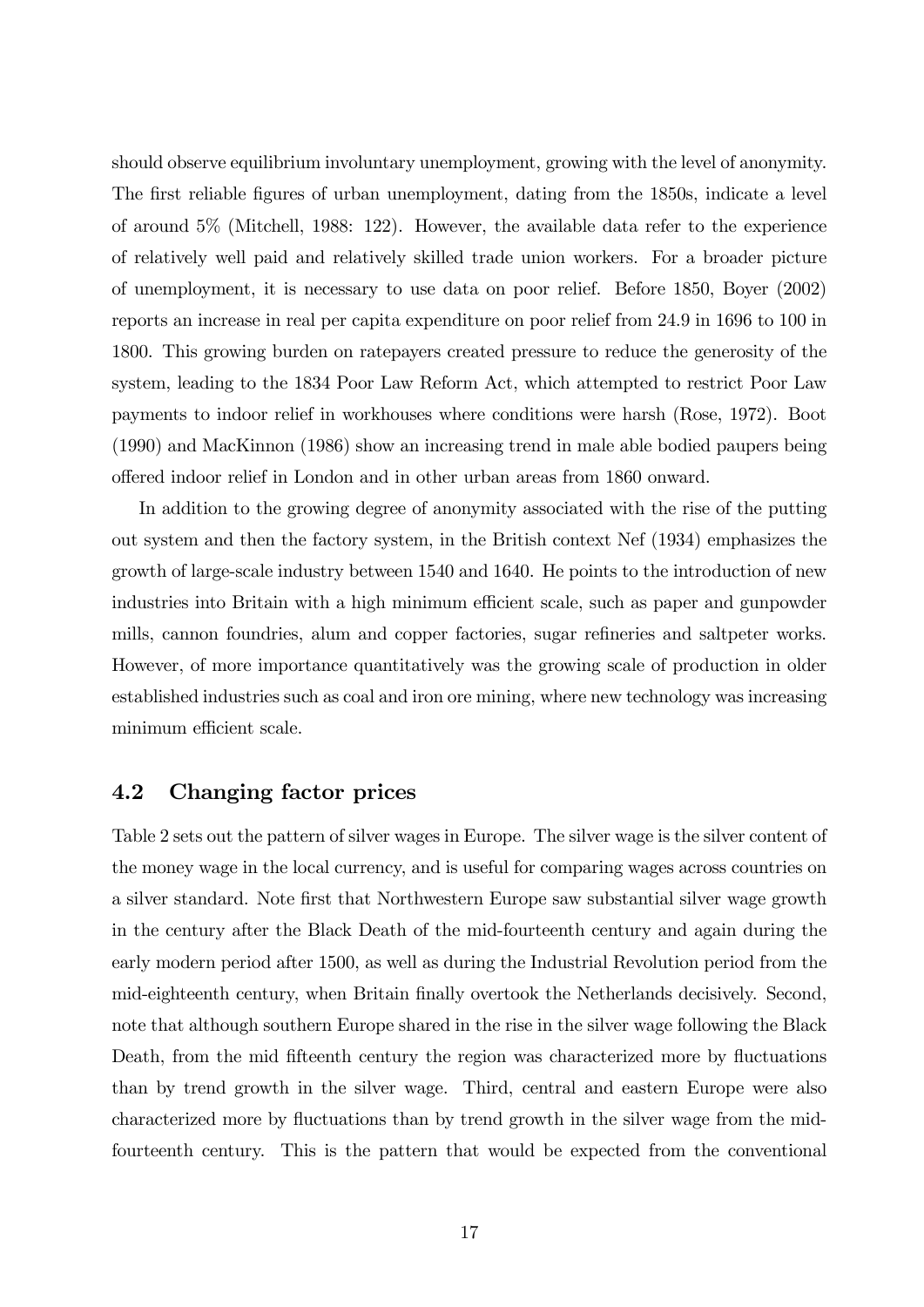economic history of Europe, with the Mediterranean region playing the leading economic role during the first half of the millennium, but with northwest Europe forging ahead after 1500.

It is worth noting that these changes in the ranking of silver wage levels within Europe are strongly associated with changes in commercial leadership. The decline of the north Italian city states as commercial centres with the opening up of the new trade routes to the East is one of the decisive turning points in European financial and commercial history and was accompanied by a relative decline in silver wages (Kindleberger, 1996). But equally, it is clear that after a short Iberian boom, commercial leadership shifted to northwest Europe rather than to Spain or Portugal, and this is again reflected in relative wage trends in Table 2. Furthermore, even within Europe, the link between relative wages and commercial leadership holds, with the emergence of Britain as the wage leader accompanied by London's eclipse of Amsterdam as the financial and commercial centre of the North Sea area (Neal, 1990).

We have focused so far on wage differences within Europe, but a complete picture of the transition to modern economic growth also requires a consideration of wage differences between Europe and Asia. Broadberry and Gupta (2006) provide some evidence of this Great Divergence in the form of silver wage differences, shown here in Table 3. Silver wages in India and the Yangzi delta region of China were already lower than those in England by the beginning of the seventeenth century, and then fell further behind. Contrary to the revisionist claims of Pomeranz (2000), Parthasarathi (1998) and Frank (1998) that the richest parts of Asia remained at the same level of development as the richest parts of Europe until as late as 1800, they appear closer to the poorer parts of Europe.

We are interested in the incentives to adopt capital intensive technology. Hence we need also to examine the cost of capital, an important element of which is the rate of interest. Nominal interest rates for a number of countries are presented in Table 4. Note that since interest rates changed together across Europe, it is reasonable to assume them exogenous with respect to each single European economy, so that intra-European differences in the factor price ratio were driven by wage rate changes, as highlighted in our model. Table 4 suggests a rate of interest in Europe around 10% in the late medieval period, falling to 5-6% in the aftermath of the Black Death, 1350-1400. There was a further reduction in European rates of interest during the first half of the eighteenth century, to around 3-4%.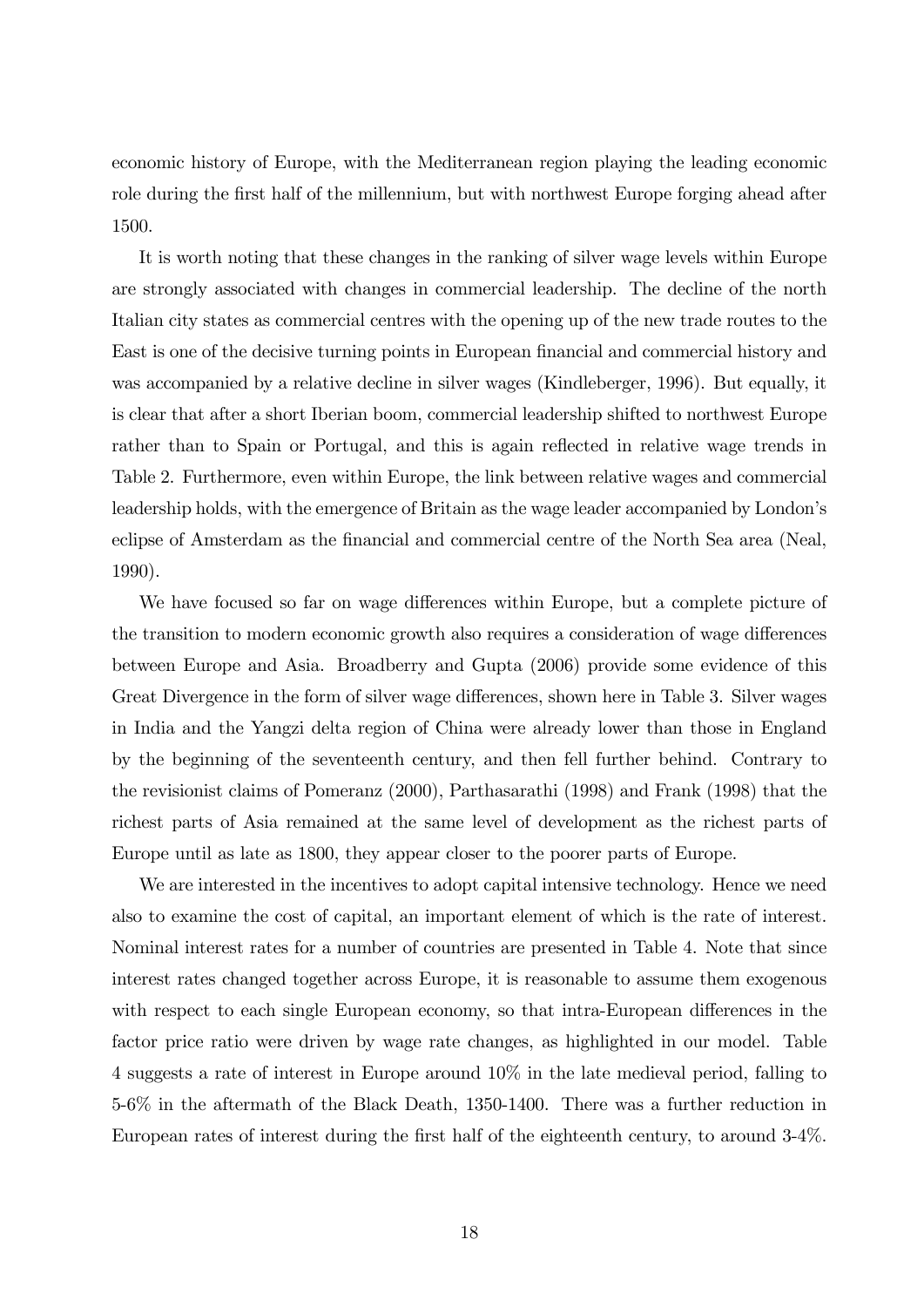By this point, interest rates were substantially lower in Europe than in other parts of the world such as India, where rates remained at medieval levels. Growing commercialisation was thus accompanied by declining interest rates. The downward trend of interest rates in Europe, combined with the increase in wages, translates into an increase in the wage/cost of capital ratio, raising the incentives to substitute capital for labor in production. The greater increase of wage rates in northwest Europe meant that the incentive to adopt capital intensive production methods was also greater in that region.

### 4.3 Factor prices and technology

Recent work by Broadberry and Gupta (2006; 2009) and by Allen (2009) emphasize the important role of factor prices in explaining the key technological choices of the Industrial Revolution period. Broadberry and Gupta (2009) analyze the shift of competitive advantage in cotton textiles between India and Britain. India was the world's major producer and exporter of cotton textiles during the early modern period, but was displaced from this position by Britain during the Industrial Revolution. Broadberry and Gupta (2009) point to the much higher wages in Britain than in India already in the late seventeenth century, when Indian cotton textiles were imported into Britain by the East India Company. This can be seen in the first column of Table 5. Combined with the smaller differences in the cost of raw cotton and the cost of capital, this presented British producers with a severe total factor input (TFI) price disadvantage. To get to a point where the free on board price was cheaper in Britain, required a shift to more capital intensive technology and a sustained period of technological progress to increase total factor productivity (TFP). For much of the eighteenth century, the fledgling British cotton industry required protection, although the point at which the shift in competitive advantage from India to Britain occurred varied by type of yarn or cloth (as a result of different input costs) and by market (as a result of transport costs).

Once the shift to capital-intensive technology had occurred, technological progress accelerated, as implied by equation (6) in the model. In Table 5, TFP growth shifted in Britain's favour at an annual rate of 0.3 per cent before 1770, rising to 1.5 per cent during the period 1770-1820. This would be quite consistent with the 1.9 per cent per annum TFP growth rate estimated by Harley (1993: 200) for the British cotton industry between 1780 and 1860, together with slowly rising or stagnating productivity in India. This accelera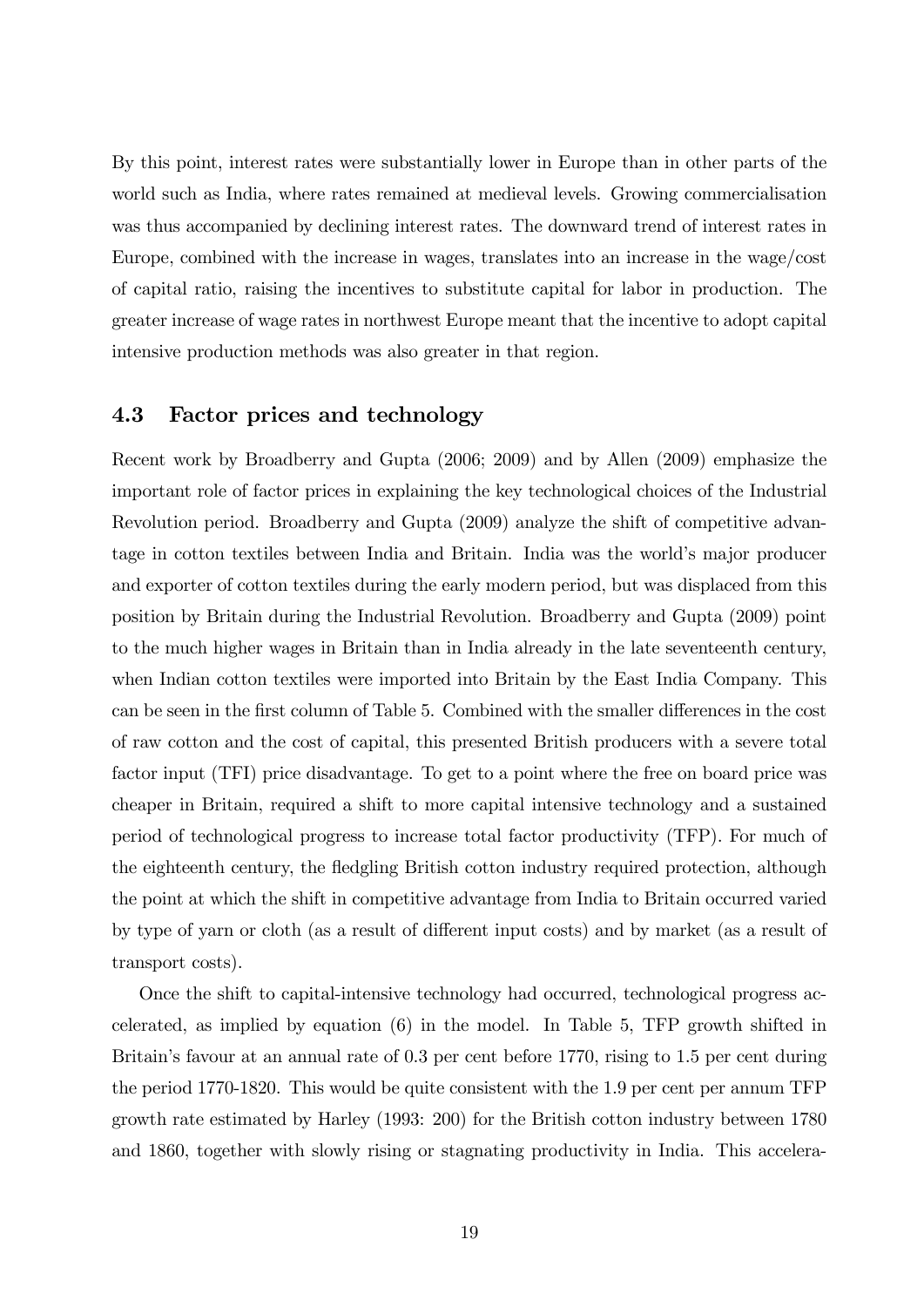tion of TFP growth following the shift to capital intensive technology can be explained in part by the greater potential for learning on capital intensive technology. A similar case of learning by doing on capital intensive technology is identified by David (1973) in the cotton industry at Lowell, Massachusetts, 1834-1856, drawing on the literature on the "Horndal" effect, named after the Swedish steel mill where the phenomenon was first documented.

However, learning by doing is not the only way in which switching to capital intensive technology could have stimulated TFP growth. Drawing in particular on the work of Sullivan (1989), Broadberry and Gupta (2009) also emphasize the role of the British patent system in helping to foster technological progress once high wages had stimulated the introduction of capital intensive technology. One way of thinking about this interaction between factor prices and the patent system is that they are both symptoms of a highly commercialized economy. Just as we have seen that high wages are associated with commercialisation, so it is possible to see the patent system as the commercialisation of invention. It should also be noted that patents protected intellectual property embodied in machinery, and so reinforced the shift to capital-intensive technology.

#### 4.4 Real economic development

In Table 2, we examined the path of silver wages. However, an analysis of the transition to modern economic growth would not be complete without considering the path of real consumption wages and GDP per capita. The real consumption wage is obtained by dividing the silver wage with the silver price of basic consumption goods. Real consumption wages of European unskilled building laborers for the period 1300-1850 are shown in Table 6, taking London in the period 1500-49 as the numeraire. The first point to note is that real wages followed a similar pattern across the Black Death in the whole of Europe. Complete time series exist for comparatively few cities before 1500, but there is also scattered evidence for other cities. Taken together, the evidence supports the idea of a substantial rise in the real wage across the whole continent of Europe following the Black Death, which struck in the middle of the fourteenth century, wiping out between a third and a half of the population, when successive waves of the plague are cumulated (Herlihy, 1997). This episode of European economic history is thus broadly consistent with the Malthusian model, with a strong negative relationship between real wages and population (Postan, 1972: 27-40). It is worth emphasizing again that our approach is complementary to unified growth theory,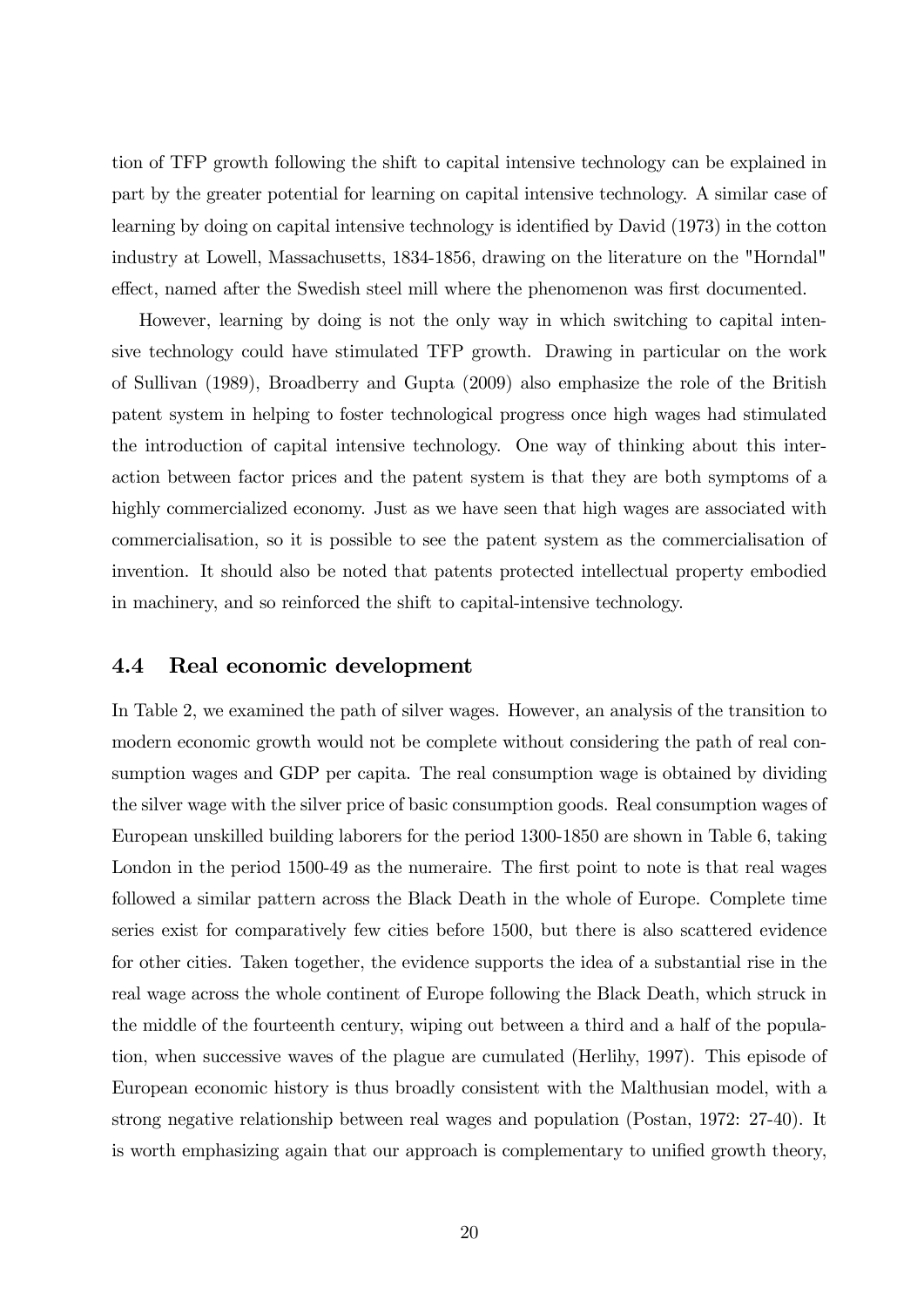rather than seeking to provide an alternative analytical framework.

In the first half of the fifteenth century, the real wage was quite uniform across the countries for which we have data, at about twice its pre-Black Death level. From the second half of the fifteenth century, however, Britain and Holland followed a very different path from the rest of Europe, maintaining real wages at the post-Black Death level and avoiding the collapse of real wages which occurred on the rest of the continent as population growth returned. Considering that in the same period Britain and Holland witnessed an increase in the level of urbanization, as noted above, we can argue that growing anonymity is a candidate to explain this emergence of high wages in northwest Europe.

Table 7 presents the results of the latest research on the reconstruction of national income during the late medieval and early modern periods in a number of countries. The GDP per capita data show northwest Europe pulling ahead of the previously more developed Mediterranean Europe from the late sixteenth century. The national income data thus reinforce the conclusion from the silver wage and real consumption wage data and from urbanization rates that Britain and Holland followed a different path from Italy and Spain. The Indian data confirm the conventional view that the Great Divergence was already underway during the early modern period, as Europe embarked upon a period of growing commercialisation which would ultimately end up with the Industrial Revolution and the transition to modern economic growth.

As well as documenting the Little Divergence between northwest Europe and the rest of the continent, Tables 2, 6 and 7 also show the emergence of Britain as the leading economy within northwest Europe, consistent with the first Industrial Revolution and the transition to modern economic growth occurring there rather than in Holland. This does seem to have reflected trends in commercial development, with London replacing Amsterdam as the main commercial center in northwest Europe by the early nineteenth century (Neal, 1990). It should also be borne in mind that although Holland had a similar factor price structure to Britain, it had a much smaller population, which meant a smaller market providing less rewards for innovation (Broadberry and Gupta, 2009: 302). Britain's advantage in this regard was reinforced by a patent system which had grown increasingly effective during the eighteenth century (MacLeod, 1988).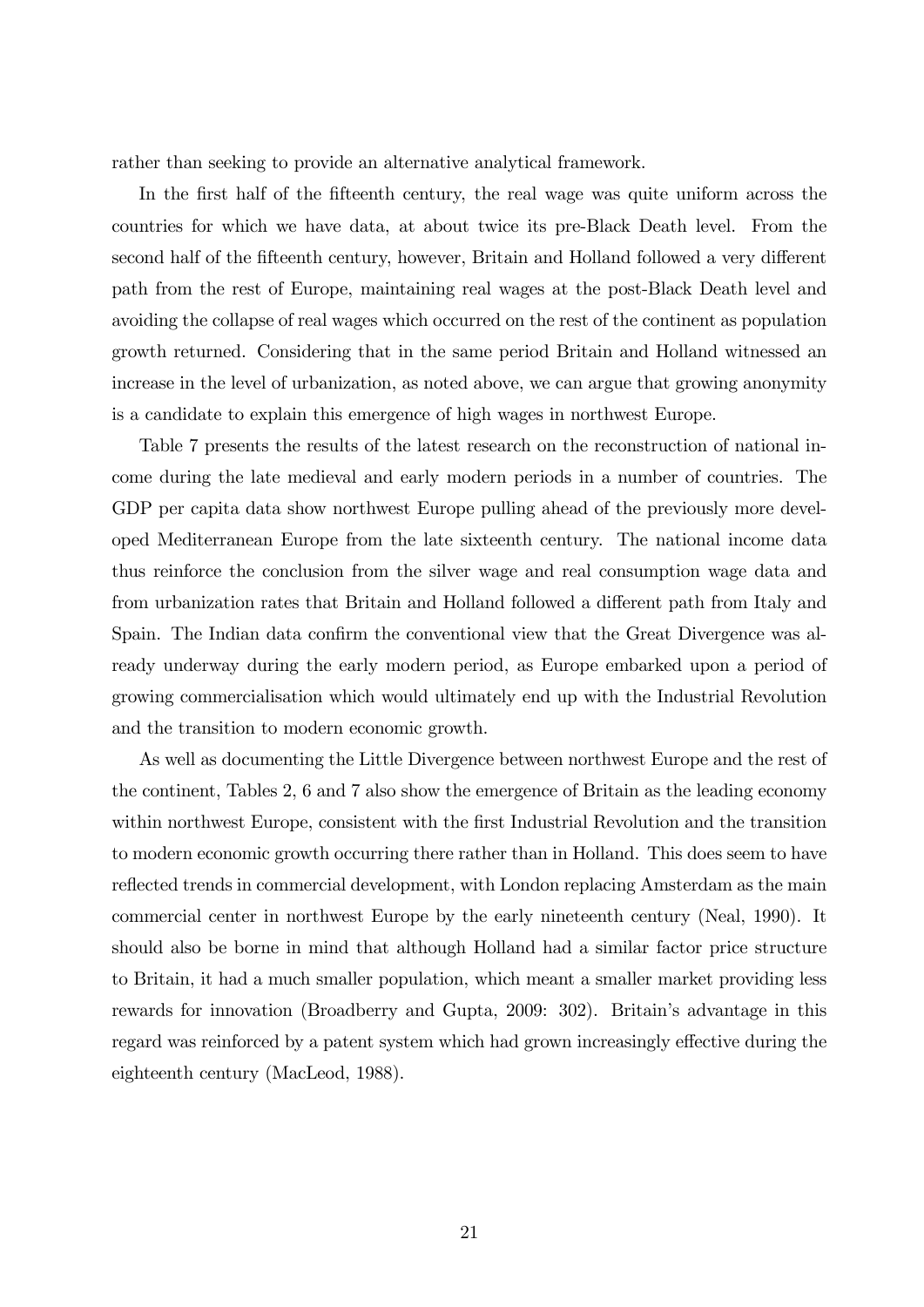## 5 A Two-Sector Model

In Figure 1, we can observe an increasing gap between urban manufacturing (outside London) and agricultural wages. The gap started to grow from 1600, in line with the increasing urbanization rate in England, as can be seen from Table 1. This gap became quite large, so that by 1800, the urban manufacturing wage was 70% higher than the agricultural wage. This gap was larger still if we include London: the wage of an unskilled urban worker in London was more that 300% higher than the agricultural wage in southern England in 1800 (Allen, 2001; 2009).

Pollard (1978) has noted this large gap, which can be explained in two ways: (i) it may reflect some market imperfection in the labor market, due in our model to the unobservability of effort; (ii) it may be the result of differences in the cost of living between the city and the countryside. The available empirical evidence and the economic history literature seems to suggest that while there is evidence of (ii), this cannot explain the entire gap. For example, Crafts (1982) constructs a spacial cost of living deflator for 1840, showing a differential of around  $10\%$  between rural regions and London.<sup>7</sup>

Consistent with this evidence, in the following extension of our model, we consider a two-sector economy with an agricultural sector where wages are fully flexible, and a manufacturing sector characterized by efficiency wage constraints, generating some equilibrium unemployment. These are normal assumptions in the dual-economy model of Harris and Todaro (1970). Pollard (1981: 903) applies this model to Britain during the first half of the nineteenth century, noting that, "Indeed, many migrants did not even come for jobs, but for the expected opportunity of finding jobs, so that the weighed-up chances of wage levels and disamenity must have been an even more unreal calculation". Boyer and Hatton (1997) find strong empirical support for the dual-economy model, showing how migration reacted to the expected gap between rural and urban wages and that city unemployment positively a§ected rural wages even after controlling for prices. Similar conclusions can be inferred from Long (2005), who finds that, using a large dataset related to the period 1850-1881. unemployment rates among the stayers in the agricultural sector were lower than among the movers to the urban sector.

<sup>&</sup>lt;sup>7</sup>The literature also considers the cost of urban disamenties, but they do not seem to be large enough to explain much of this gap. For example, Williamson (1981) estimates that the city disamenity premium accounts for around 9% of the wage of an unskilled urban laborer in 1905.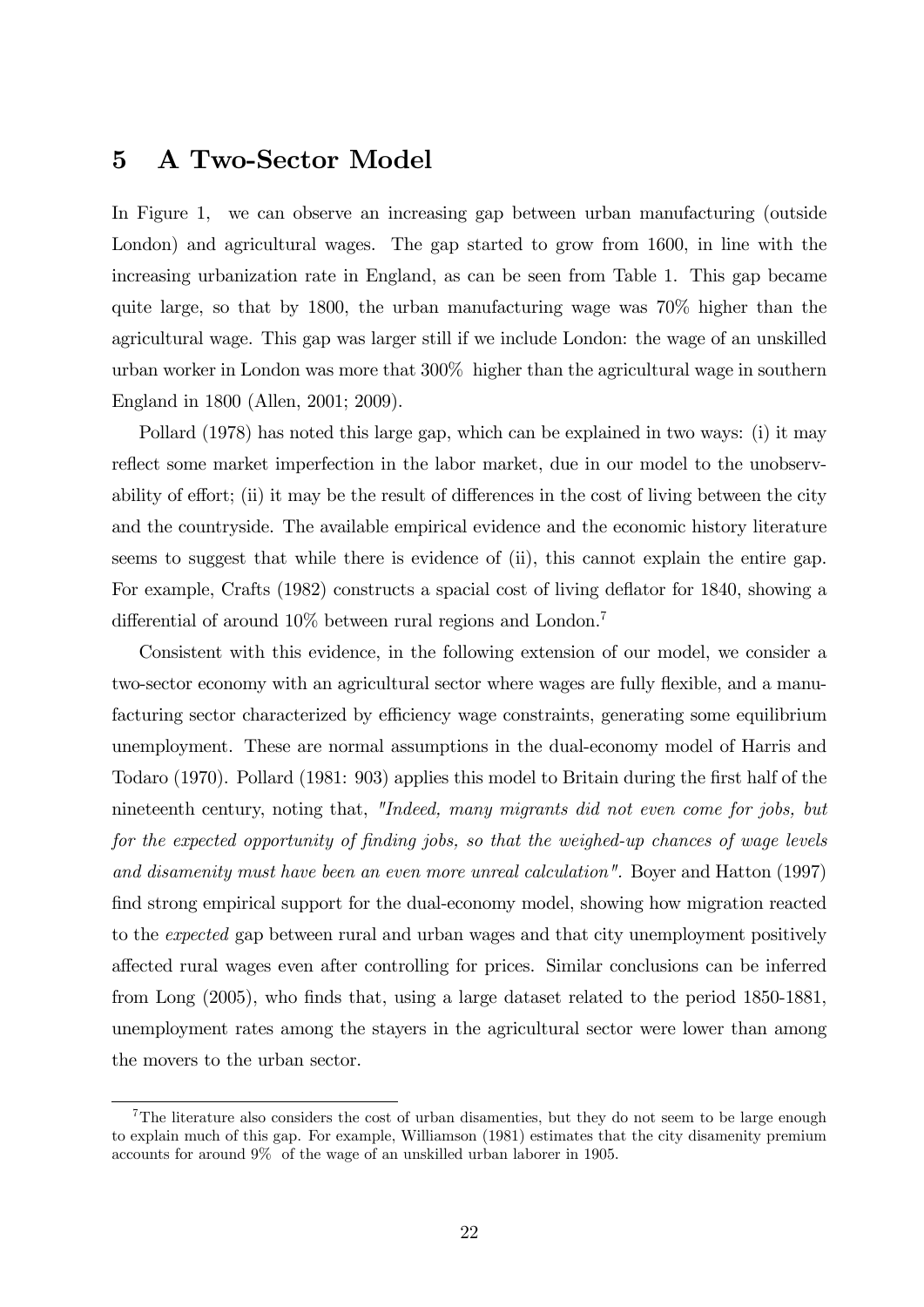### 5.1 Calibration and Simulation of an Extended Two-Sector Model

In this section, in a two-sector extension of our basic model, we link anonymity to the degree of urbanization determined by migration from the rural sector following an increase in agricultural productivity that took place after 1500 (Broadberry et al., 2013) leading to an increase in urbanization and anonymity, higher wages and capital intensity in production in the industrial sector. This exercise has two purposes: (i) it allows the estimation of the extent to which anonymity in the urban sector is able to predict the wage differential between the manufacturing and agricultural sectors presented in Table 1; (ii) it allows the estimation of how much the exogenous shock to English agricultural productivity that took place after 1500 can explain the subsequent increase in industrial productivity.

We use the subscript " $A$ " (respectively, " $M$ ") to denote the rural sector (respectively, manufacturing sector) output, prices, employment etc. Following Vollrath (2009), we assume that individuals must consume a fixed amount of the subsistence good produced in the rural sector,  $C_A$ , at a relative price  $p_A$ , (the price of the manufactured good is normalized to one and is treated as the numeraire) and individual preferences are represented by a utility function that is strictly increasing in the quantity of the manufactured good consumed; further, all manufactured goods are produced in the urban sector, and all subsistence goods are produced in the countryside.<sup>8</sup>

#### Agricultural Sector

Production in the agricultural sector requires land,  $R_A$  (resources), and labor,  $L_A$  and generates an output  $p_A(A_A L_A)^{\phi} R_A^{1-\phi}$ , expressed in units of the numeraire (the manufactured good), given the price  $p_A$ . Given our assumptions, the agricultural sector must produce a fixed quantity,  $C_A$  over time:

$$
C_A = (A_A L_A)^{\phi} R_A^{1-\phi}.
$$
\n
$$
(26)
$$

We assume that in the agricultural sector individuals do not shirk.<sup>9</sup> Assuming that

 $8$ These assumptions determine a consumption pattern consistent with Engel's Law: as the economy gets richer, individuals devote a lower share of their income to agricultural goods.

<sup>&</sup>lt;sup>9</sup>This can also be derived, at the cost of complicating the exposition, by using the above model of efficiency wages, under the assumption that shirking is detected for sure and individuals will not be rehired after shirking. We also note that this is consistent with the literature on agricultural contracts in backward economies, e.g. Eswaran and Kotwal (1985), who emphasize how family firms, typical of backward agricultural sectors, have an advantage in terms of monitoring.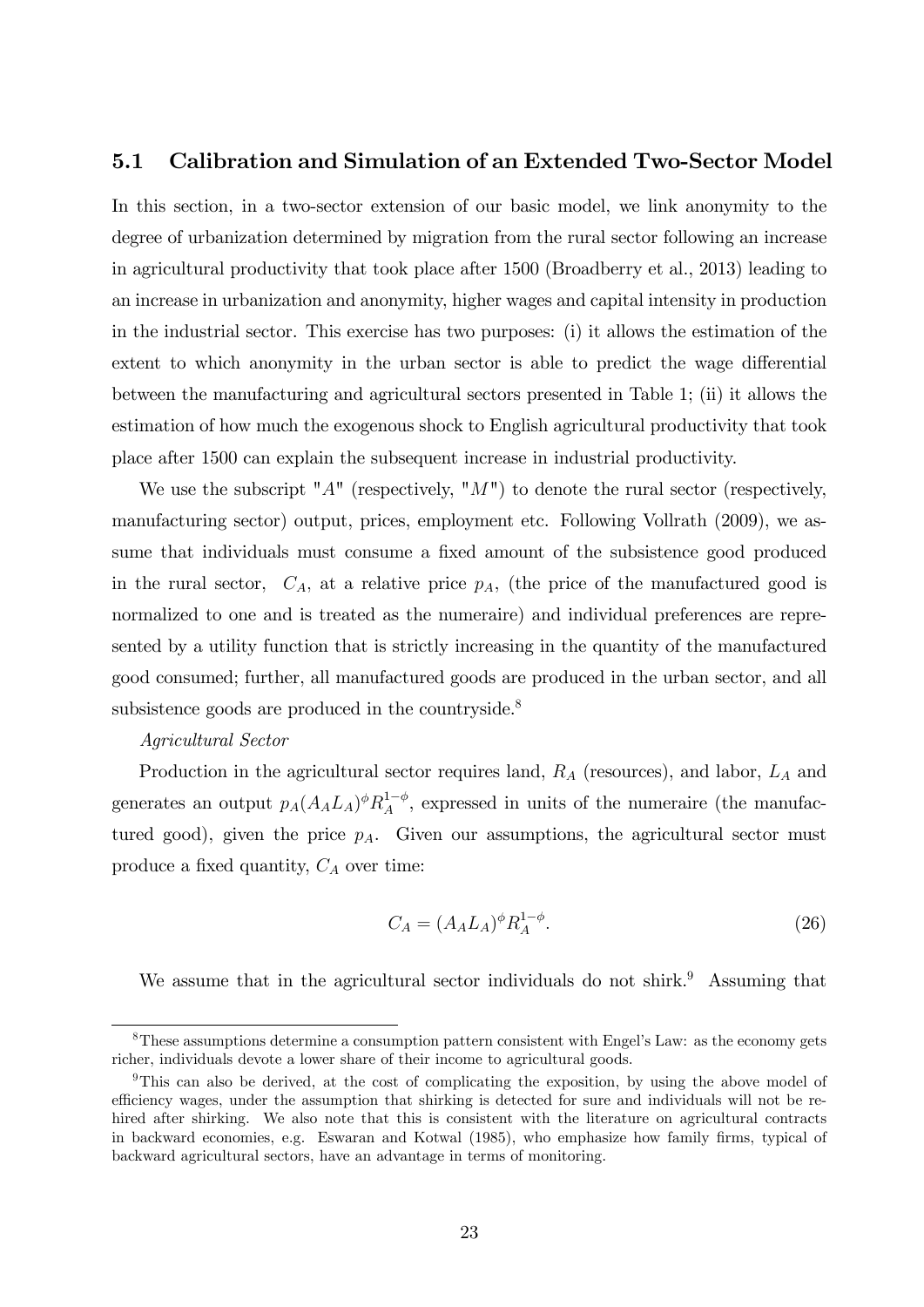firms are in perfect competition, they take wages and prices as given, and because of the constant returns to scale assumption, in equilibrium, there is no loss of generality if firms in the rural sector are required to produce an equal share of the quantity  $C_A$  and accordingly decide the amount of capital and labor to employ.

Therefore, in equilibrium, firms use labor so that its marginal product is equal to the wage rate, and all available land,  $R$ , is used, so that we have:

$$
L_A = \frac{(C_A R^{\phi - 1})^{\frac{1}{\phi}}}{A_A},
$$
\n(27)

From (27) we note that the individuals employed in the agricultural sector are a decreasing function of  $A<sub>A</sub>$ , the labor productivity determined by the agricultural technology. Therefore, an increase of agricultural productivity results in a larger share of workers moving to the urban sector.

Using (27), we determine the marginal product of labor, which equals the agricultural wage:

$$
w_A = p_A A_A \mu \left(\frac{R}{C_A}\right)^{\frac{1-\phi}{\phi}}.\tag{28}
$$

#### Manufacturing Sector

We assume that production in the manufacturing sector takes place in the city, where there are  $u$  individuals supplying labor. Recalling that in the agricultural sector there is no unemployment, the level of urbanization  $u = 1 - L_A$ . For each firm, technology is determined by equation (5) (with the obvious change in notation). Firms are competitive and we assume that among the individuals living in this sector, there is a proportion  $\varepsilon$  of entrepreneurs. The number of firms is then proportional to  $u$ , so that the demand for labor in this sector is  $\varepsilon u L_M$  and labor supply is  $u^{10}$ . Therefore, the probability of finding a job for any individual who chooses this sector is:

$$
q(L_M)=\varepsilon L_M.
$$

Firms take wages as given. As in the one-sector model, in the manufacturing sector, the

 $10$  For notational simplicity, we are assuming that entrepreneurs also act as suppliers of labor.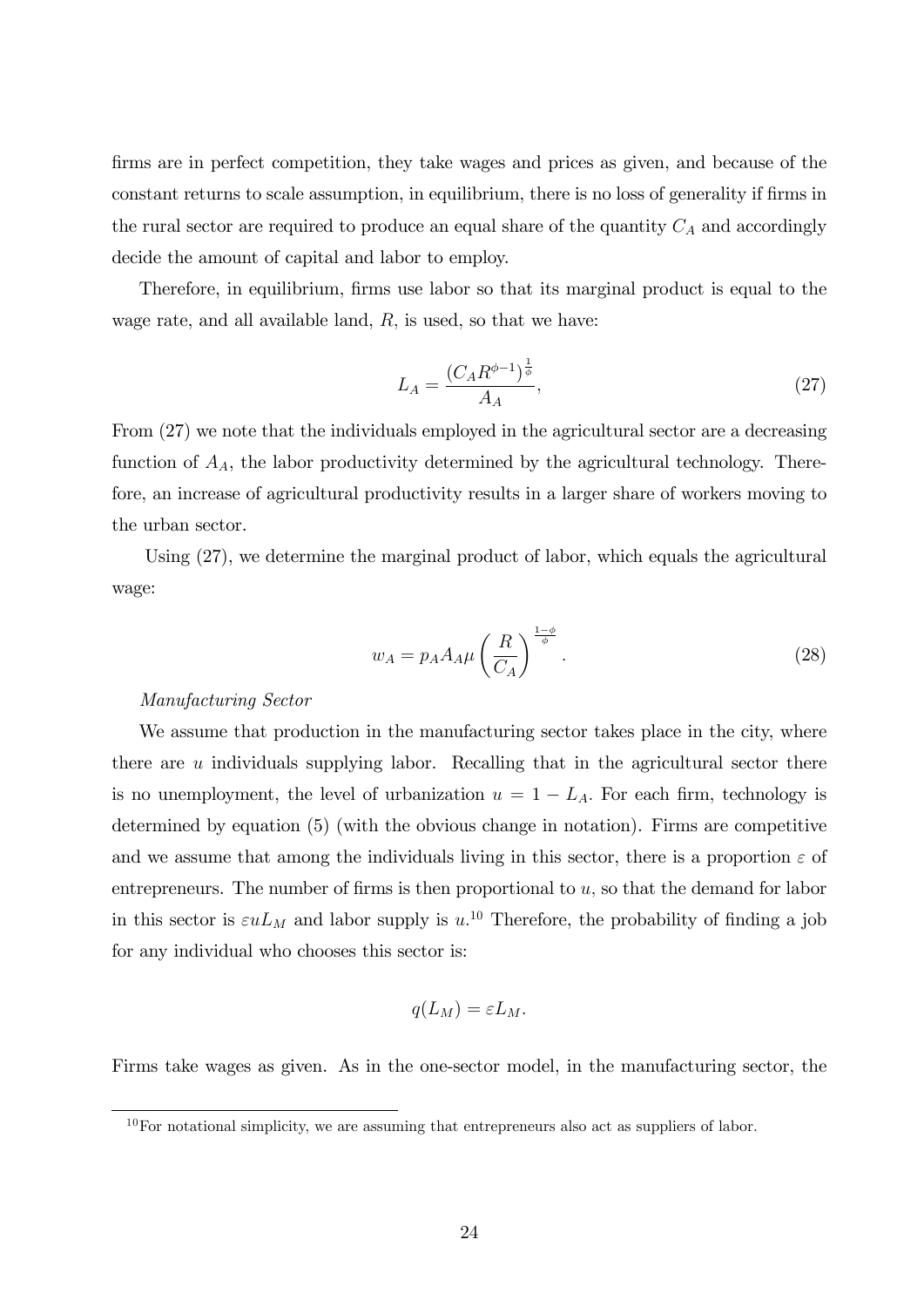non shirking constraint (4) must be binding so that:

$$
w_M = \frac{A_M \mu (1 - \beta p (1 - q(L_M)\sigma))}{\beta (1 - (p + (1 - p)q(L_M)\sigma)}
$$
(29)

must hold. Moreover, given that the labor market is competitive, wages in equilibrium must equal the marginal product of labor and given the perfect capital market, we have:

$$
w_M = A_M(1 - \alpha) \left(\frac{\alpha}{r}\right)^{\frac{\alpha}{1 - \alpha}}.
$$
\n(30)

From (29) and (30) and noticing that  $L_M \leq \frac{1}{\varepsilon}$  $\frac{1}{\varepsilon}$ , we obtain the following expression:

$$
L_M(\sigma) = \begin{cases} \frac{\lambda(\mu, p, \alpha, r, \beta)}{\varepsilon \sigma} & \sigma \geq \lambda(\mu, p, \alpha, r, \beta) \\ \frac{1}{\varepsilon} & 0 \leq \sigma < \lambda(\mu, p, \alpha, r, \beta) \end{cases}
$$
(31)

with

$$
\lambda(\mu, p, \alpha, r, \beta) = \frac{(1 - \alpha)\beta(1 - p)\left(\frac{\alpha}{r}\right)^{\frac{\alpha}{1 - \alpha}} - \mu(1 - \beta p)}{\beta\left(\mu p + (1 - \alpha)(1 - p)\left(\frac{\alpha}{r}\right)^{\frac{\alpha}{1 - \alpha}}\right)}
$$
(32)

from which we note that  $\lambda(\mu, p, \alpha, r, \beta) \leq 1$  for  $\mu \geq 0$  (since it is maximal when  $\mu = 0$ ) and it is  $\lambda(\mu, p, \alpha, r, \beta) > 0$  given the conditions of proposition 1.

#### Migration, urbanization and anonymity

We assume that at the beginning, individuals face the choice of whether to live in the city and produce in the manufacturing sector in the next period, or stay in the countryside and produce in the rural sector. We assume that individuals take as given the two technology parameters  $A_M$  and  $A_A$ , the level of anonymity  $\sigma$ , the relative price of the rural sector,  $p_A$ , and the wages in the two sectors. We also assume that they do not expect them to change during their life span. Hence they consider a static environment when they make their choices. Individuals who die are replaced by their offspring who are born in the same sector, so the choice to locate in one sector or the other is made at the beginning by the first generation of individuals.

Individuals who choose the agricultural sector expect to be employed in a firm and perceive a wage  $w_A$  that is endogenous and derived below. As in the one-sector model, in the manufacturing sector there may be unemployment in equilibrium, hence individuals moving to the city to work in manufacturing may remain unemployed in each period with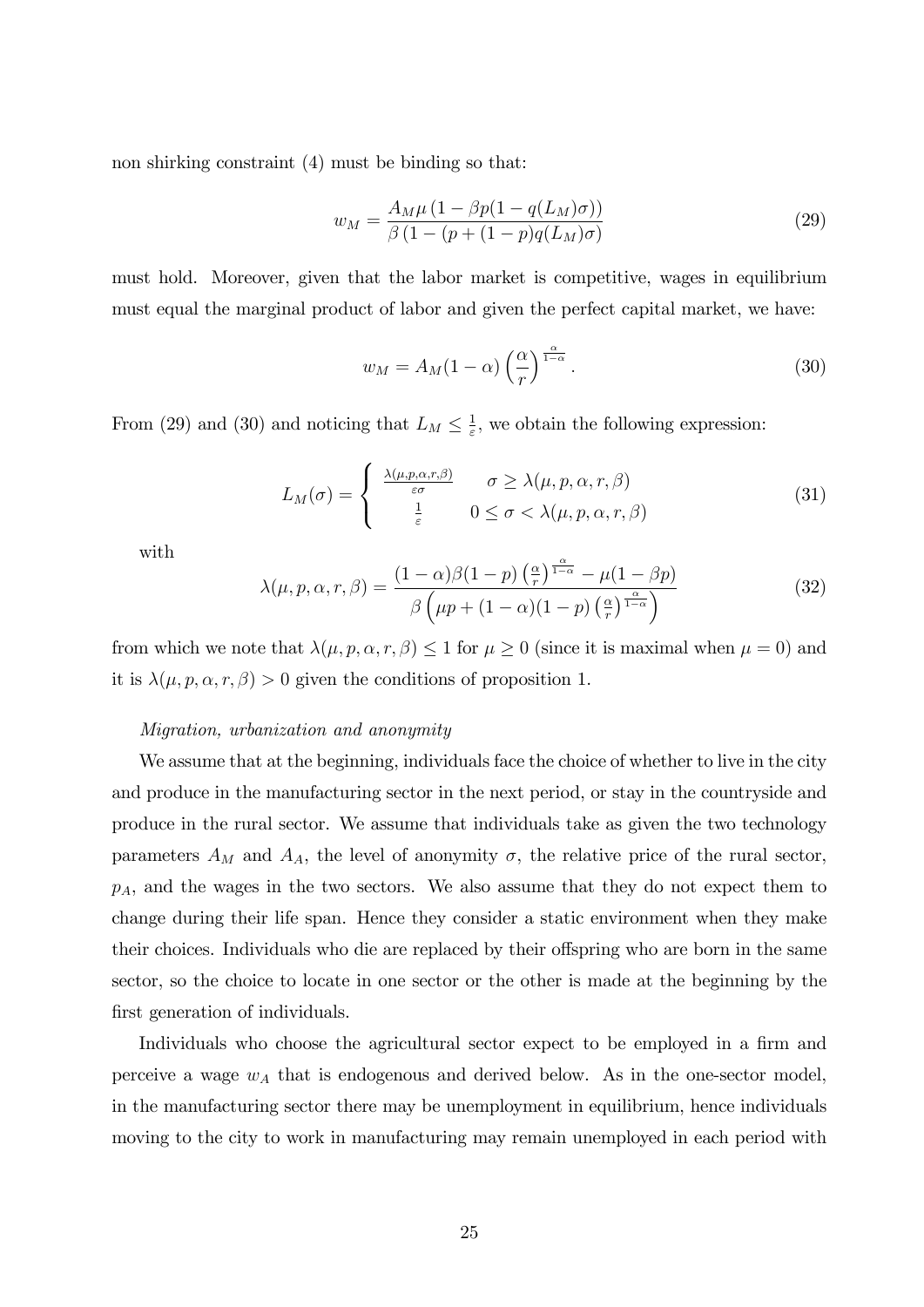positive probability  $(1-q)$ . Individuals who do not find a job stay unemployed for a period and look for a job in the next period, so their expected utility when they make the choice to locate, is:

$$
V^M = \beta(qV^E + (1-q)V^U).
$$

In the agricultural sector, there is perfect monitoring and no unemployment. Workers start to work in the same period they make the choice to locate, so that their utility is:

$$
V^E = \sum_{t}^{\infty} \beta w_M.
$$

We assume that individuals are all initially born in the agricultural sector and if they decide to move they will start to look for a job in the next period. Hence, in equilibrium, individuals must be indifferent between the two sectors, and the following condition must hold:

$$
\frac{w_A}{1-\beta} = \beta \left( q \frac{w_M}{1-\beta} + (1-q) \frac{\beta q w_M}{(1-\beta)(1-\beta(1-q))} \right),\tag{33}
$$

:

from which we note that  $w_M > w_A$ . Equation (33) can be considered a dynamic version of the Harris-Todaro condition (Harris and Todaro, 1970). We are now in a position to calibrate this simple two-sector extension of the one-sector model studied above.

#### Calibration of the model

From Figure 1, we note that the trend of growing urbanization starts in 1500. Consistent with the wage data in this figure, Broadberry et al. (2013) find an increase in agricultural productivity of 0.15% per year in the period between 1500 and 1700, and almost no change between 1300 and 1500. Hence assuming that the agricultural technology evolves following the expression  $A_A = A_A^0 (1 + \gamma)^t$ , we consider the following exogenous pattern determining agricultural productivity:

$$
\gamma = \begin{cases} 0 & t \le 1500 \\ 0.0015 & t > 1500 \end{cases}
$$

In the following table, we show the wage differential between the manufacturing and agricultural sectors using the manufactured good as a numeraire. As for the first calibration, the wages are from Allen, as used in Figure 1, and are divided by the industrial price index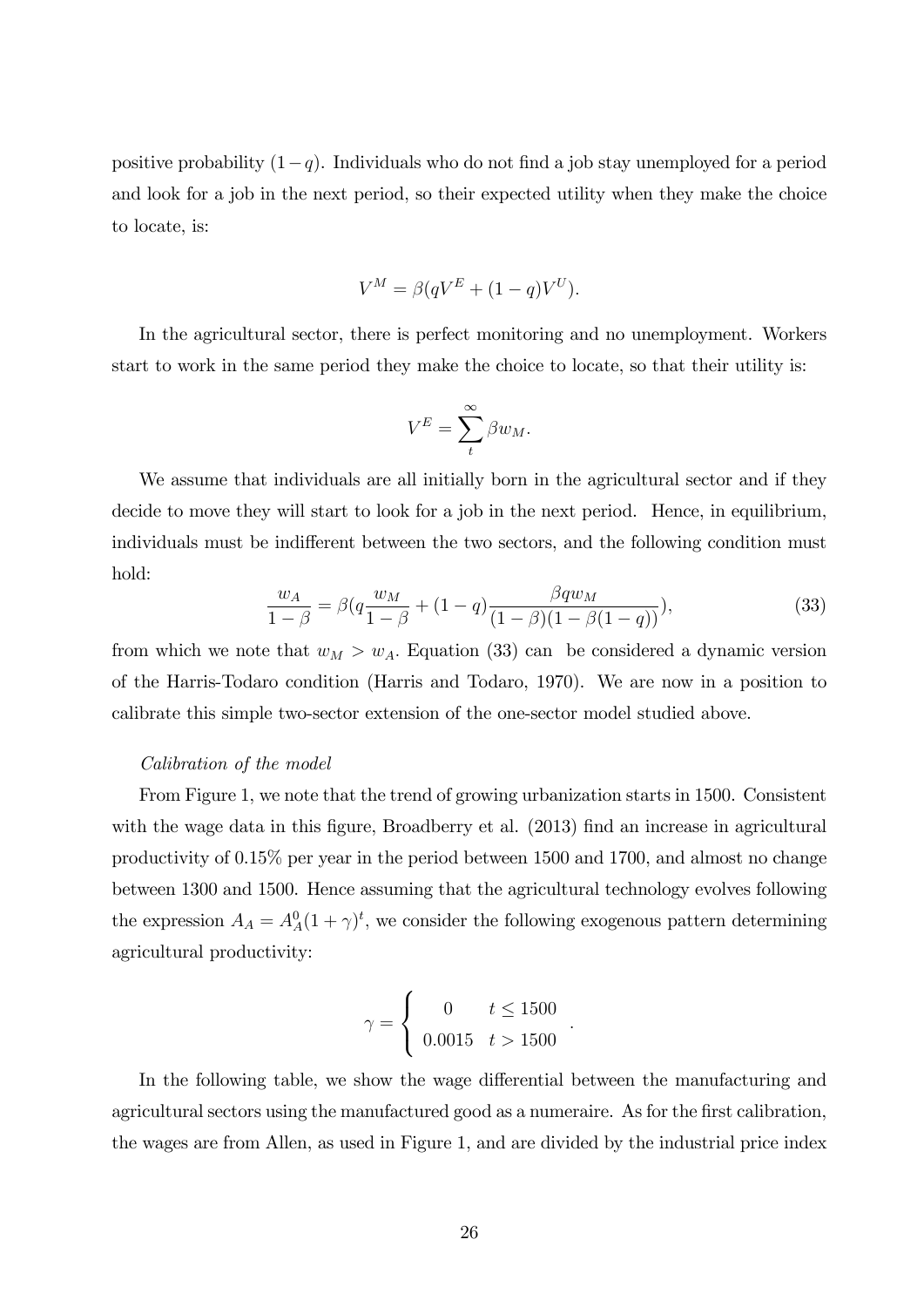from Broadberry et al. (2013). The share of manufacturing workers, defined as the share of workers in industry but excluding the individuals working in services, are from Broadberry et al. (2013):

| t.   | $w_M^t - w_A^t$ | $u^t$ |
|------|-----------------|-------|
| 1500 | $-0.3$          | 0.28  |
| 1600 | $-0.3$          | 0.375 |
| 1700 | 1.66            | 0.467 |
| 1750 | 2.51            | 0.481 |
| 1800 | 6.07            | 0.534 |

In the years before 1700, agrarian wages seem to have been about the same as unskilled wages in the manufacturing sector. From expression (33), this is not consistent with equilibrium unemployment in the manufacturing sector (i.e.  $w^M \leq w^A$  only if  $q = 1$ ). We can then argue that the level of anonymity starts to bind in wage determination only after 1700 (thus  $\sigma^t < \lambda$ , for  $t \le 1700$  in expression (31)).

Given that, following Broadberry et al.'s (2013) estimates, agricultural productivity begins to increase in a non-negligible way in 1500, we use this as the initial year to calibrate our model. Our assumptions imply that in 1500 there is no unemployment, so the expression (33) then becomes:

$$
\frac{p_A A_A \mu \left(\frac{R}{C_A}\right)^{\frac{1-\mu}{\mu}}}{1-\beta} = \beta \frac{A_M (1-\alpha) \left(\frac{\alpha}{r}\right)^{\frac{\alpha}{1-\alpha}}}{1-\beta},\tag{34}
$$

As we said, in the model we consider the industrial price as numeraire, hence we divide average daily manufacturing wages in the period 1500 by the price of industrial goods from Broadberry et al. (2013). Accordingly, we set the manufacturing daily wage in 1500 equal to  $6.81$ , or

$$
A_M^{1500}(1-\alpha)\left(\frac{\alpha}{r}\right)^{\frac{\alpha}{1-\alpha}} = 6.81.
$$
 (35)

We estimate the relative price  $p_A$ , as the ratio between industrial and agricultural prices. In 1500 this is:

$$
p_A^{1500} = 0.89.\t(36)
$$

We initially set the return on the backyard activity in 1500: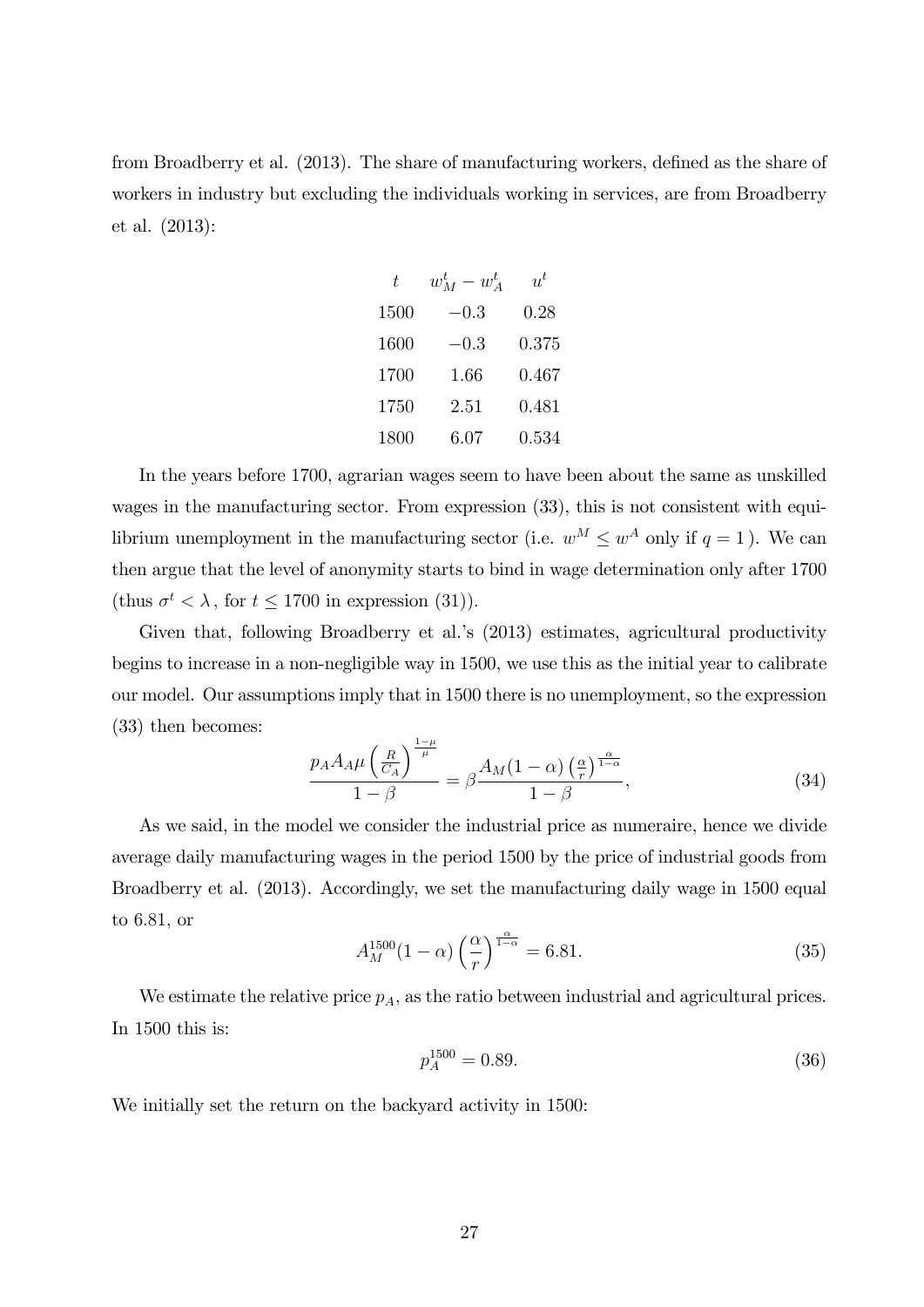$$
\mu A_M^{1500} = 4.\t(37)
$$

We later show that our final results are insensitive to this assumption. Finally we assume that  $\mu = 0.4$ , as in Voigtlander and Voth (2006) (and we will later show that our calibration results are robust to reasonable changes in the values of this parameter).

We normalize the workers' population to unity,  $N = 1$ . We begin by working with a one sector model in which we do not consider land, but a 2-sector model will be considered in the next section. As suggested by Crafts (1985) we assume a capital share  $\alpha = 0.5$  (we later show that assuming a lower  $\alpha$  will not affect the results). We use 0.93 as the discount factor, although in our model this needs to be multiplied by the chance of surviving in adulthood. We use life tables to obtain estimates of  $q(x)$ , defined as the probability that someone aged x dies before reaching age  $x+1$ . The earliest available life tables, from the early 19th century, indicate that 1,000  $q(x)$  rose from 42.5 at age 20 to 51.5 at age 30 and  $67.5$  at age  $40$ , giving a mean value of  $53.8$  (Wrigley and Schofield, 1989:  $709$ ) and an average probability of surviving during working age equal to 0.95. Therefore, given the definition above,  $\beta = 0.95 * 0.93 \approx 0.88$ .

We derive the interest rate from Table 4, by averaging all rates available within the period 1300-1800, so that the return on capital,  $r = 1.058$ . The technology parameter, measuring total factor productivity,  $A$ , and dependent on the capital available,  $K$ , as defined in function  $(6)$  must fulfil condition  $(17)$ . Following Voigtländer and Voth  $(2006)$  we assume the following functional form:

$$
A(K) = A_0 K^{\epsilon}.
$$
\n(38)

Voigtländer and Voth (2006), estimate  $\epsilon = 1.25$  by regressing TFP growth on capital growth derived from Crafts (1985) and Crafts and Harley (1992). Given our definition  $(38), \epsilon = \frac{a'(K)K}{a(K)}$  $\frac{(\mathbf{A})\mathbf{A}}{a(K)}$ , hence this parameter, being larger than one, fulfils our condition (17) necessary to guarantee that labor is a substitute for capital in production.

Finally, we assume that there is full uncertainty in the possibility of being caught shirking, hence we set  $p = 0.5$  (we later show that the results of the simulation are not sensitive to this number).

Using (33), (34), (35), (36) and (37), we determine the estimated values for  $C_A$ ,  $A_M^0$ ,  $A_A^0$ ,  $\gamma$ , *m* that we report in Table 8.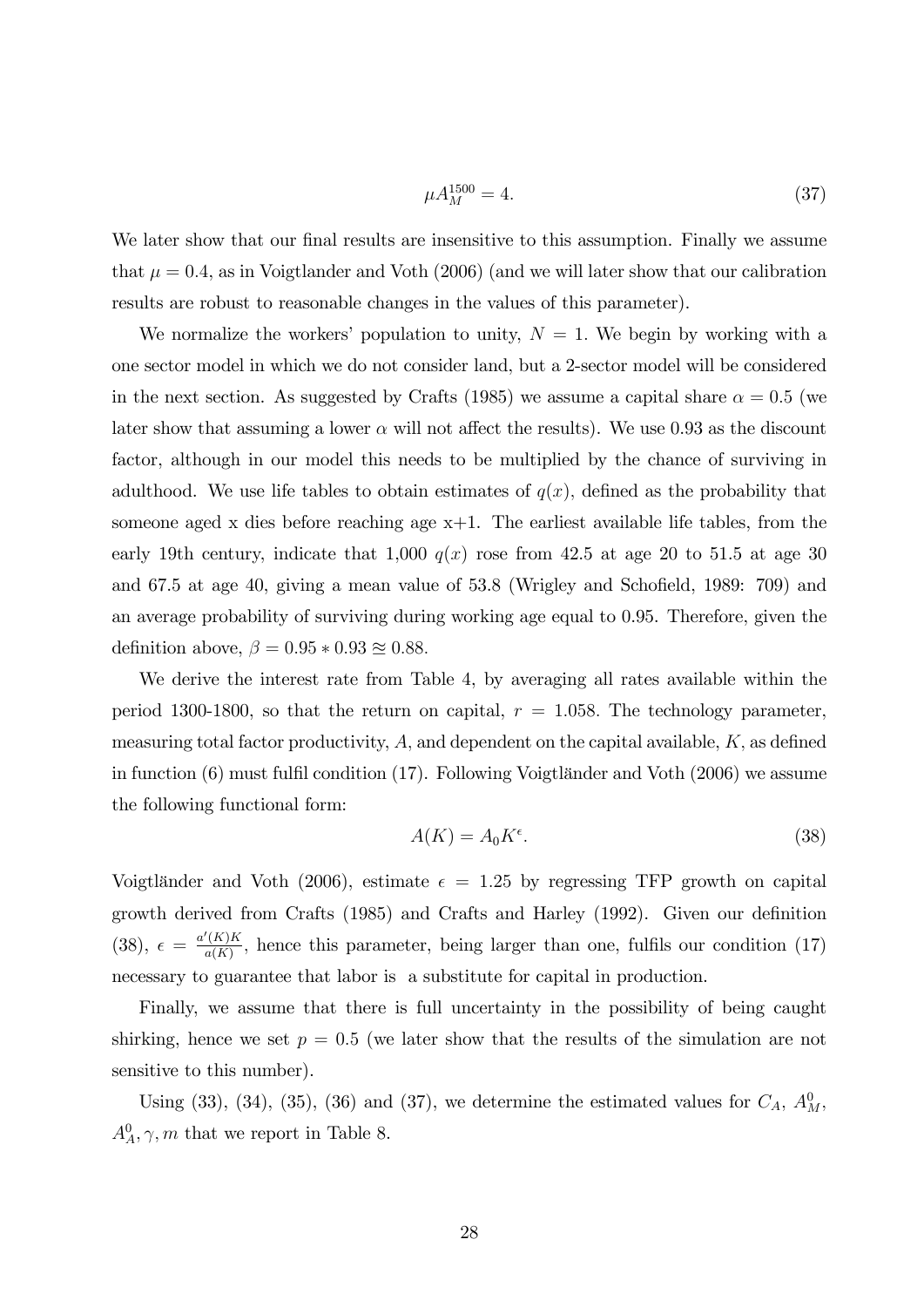We estimate the function linking  $\sigma^t$  and  $u^t$  by interpolating a line between  $u^t$  and wages for the years 1700, 1750 and 1800, which yields approximately a relation:

$$
\sigma^t = 0.0015 + 0.167u^t.
$$

This line interpolates the three points almost perfectly, providing some support to the assumption of the existence of a linear relationship between the two variables.

Given the parameters assumed, we have threshold  $\lambda(\mu, p, \alpha, r, \beta) = 0.075$ , and considering expression (31), we have that  $\sigma^t > \lambda(\mu, p, \alpha, r, \beta)$ , for  $t > 1650$ .<sup>11</sup> In figure 2 we report the estimated level and the respective data of: manufacturing workers; agricultural prices over industrial prices, manufacturing wages expressed in terms of industrial prices; the difference between manufacturing and agricultural wages in terms of agricultural prices; an index of industrial production,  $eu^t k_t^{\alpha} (A_t l_t)^{1-\alpha}$  normalized to equalize the level of the Broadberry et al. (2013) index in 1500.

The last panel of the figure emphasizes that the model is able to explain remarkably well the increase in industrial productivity before 1750. In particular, it seems to correctly predict an acceleration in 1700, i.e. 200 years after the shock to the agricultural sector. At the same time, however, it explains less than half of the increase between 1750 and 1800. As noted before, this suggests the presence of other mechanisms of endogenous growth acting after the economy took off and becoming predominant in the years after 1750, when the English economy became predominantly industrial.

Furthermore, the model seems to explain well the wage differential in the years 1700 and 1750, but is only able to explain half of this difference in 1800. This is possibly due to other factors affecting the difference between the two sectors once the English economy became more industrialized, like a skill premium or congestion cost in the manufacturing sector.<sup>12</sup>

Finally Figure 3 shows how our mechanism magnifies the exogenous shock in agricultural productivity: the exogenous increase starting from 1500 in agricultural labor productivity

 $11$  Hence, consistently with our starting assumption, the calibrated model predicts that the efficiency wage level becomes binding only after 1650.

 $12$ The model rules out the possibility that agricultural wages are higher than industrial wages. We can observe that this occurs in the early years of our sample and it should be seen as the result of measurement error or due to some costs in the agricultural sector non considered in the model.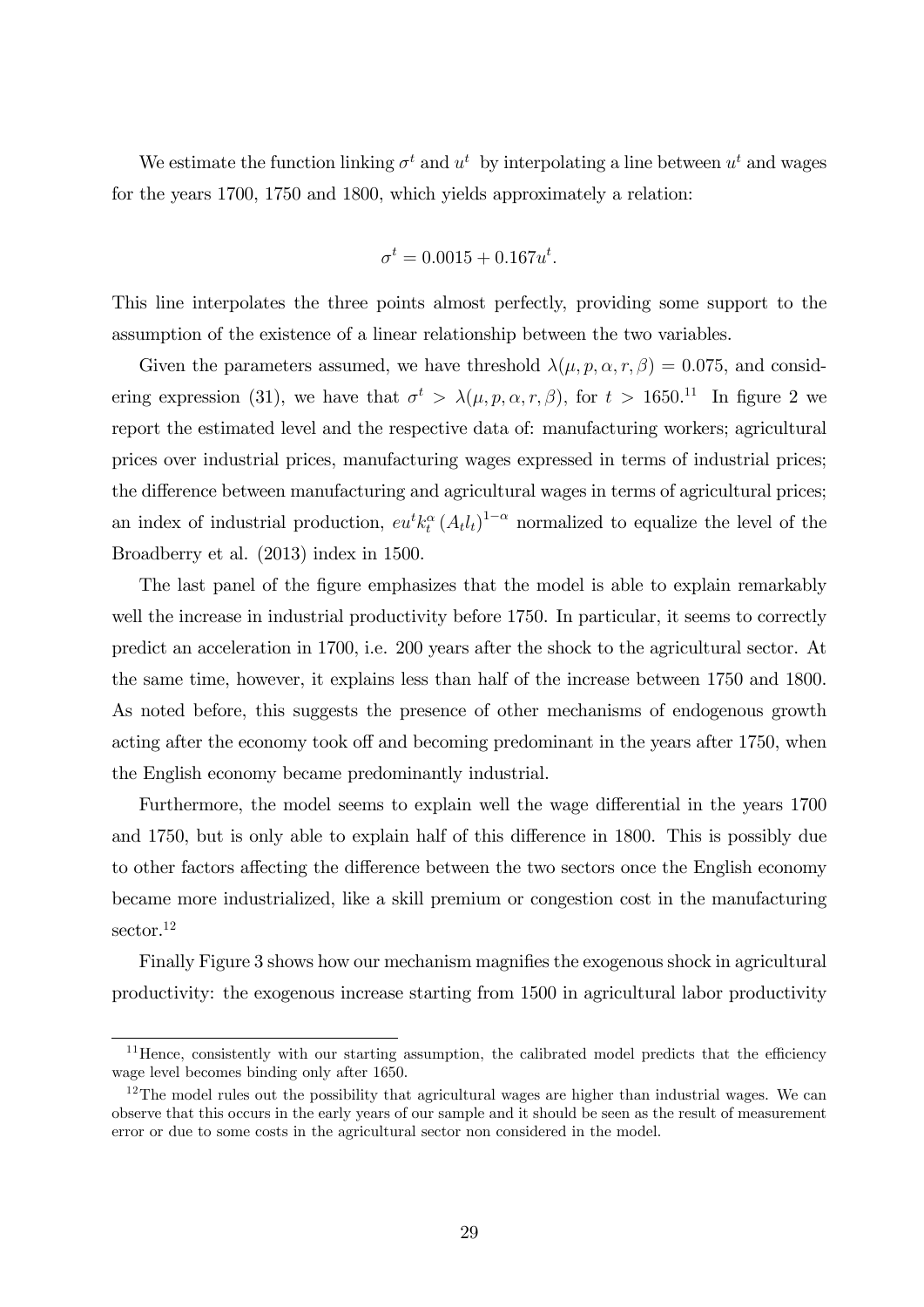translates after 200 years into a much larger increase in industrial productivity.

## 5.2 Sensitivity Analysis

In Table 9, we present some sensitivity analysis for the growth of industrial productivity between 1500 and 1800 estimated by our calibrated model. We start from the baseline calibration and sequentially change key parameters (along the lines of Lagerlöf, 2006 and Voigtländer and Voth, 2006).

This shows how changing the key parameters does not significantly affect the results. We assumed the return from the backyard activity equal to 4, not far from the current wage in the manufacturing sector of 6.81. We show here that halving this value does not affect the final result. We assumed the labor share in the agricultural sector equal to 0.4, the value assumed in Voigtländer and Voth. Here, we set this equal to 0.7, the value assumed in Volrath (2009). Finally we assumed a much smaller value of  $\varepsilon$ , the proportion of entrepreneurs in the entire population. From the results reported in Table 12, we argue that all these changes do not affect the estimated industrial growth between 1500 and 1800.

## 6 Concluding remarks

We have argued that commercialisation played an important role in the transition to modern economic growth. We see the growing commercialisation of the late medieval and early modern periods as leading to the acceleration of technological progress during the Industrial Revolution period via the effects of increasing anonymity on factor prices. The argument can be summarized as follows: (1) Commercialisation raised wages as a growing reliance on impersonal labor market relations in place of customary relations with a high degree of monitoring led to the adoption of efficiency wages.  $(2)$  The resulting rise in the wage/cost of capital ratio led to the adoption of a more capital-intensive production technology. (3) This led to a faster rate of technological progress through greater learning by doing on the capital intensive technology.

From the calibration of the model, we estimate that this mechanism can explain reasonably well the growth of GDP between before 1700, and about 40% of the growth between 1750 and 1800. Furthermore, we show that it can account for the entire growth of industrial production before 1750 and about one third of the increase between 1750 and 1800.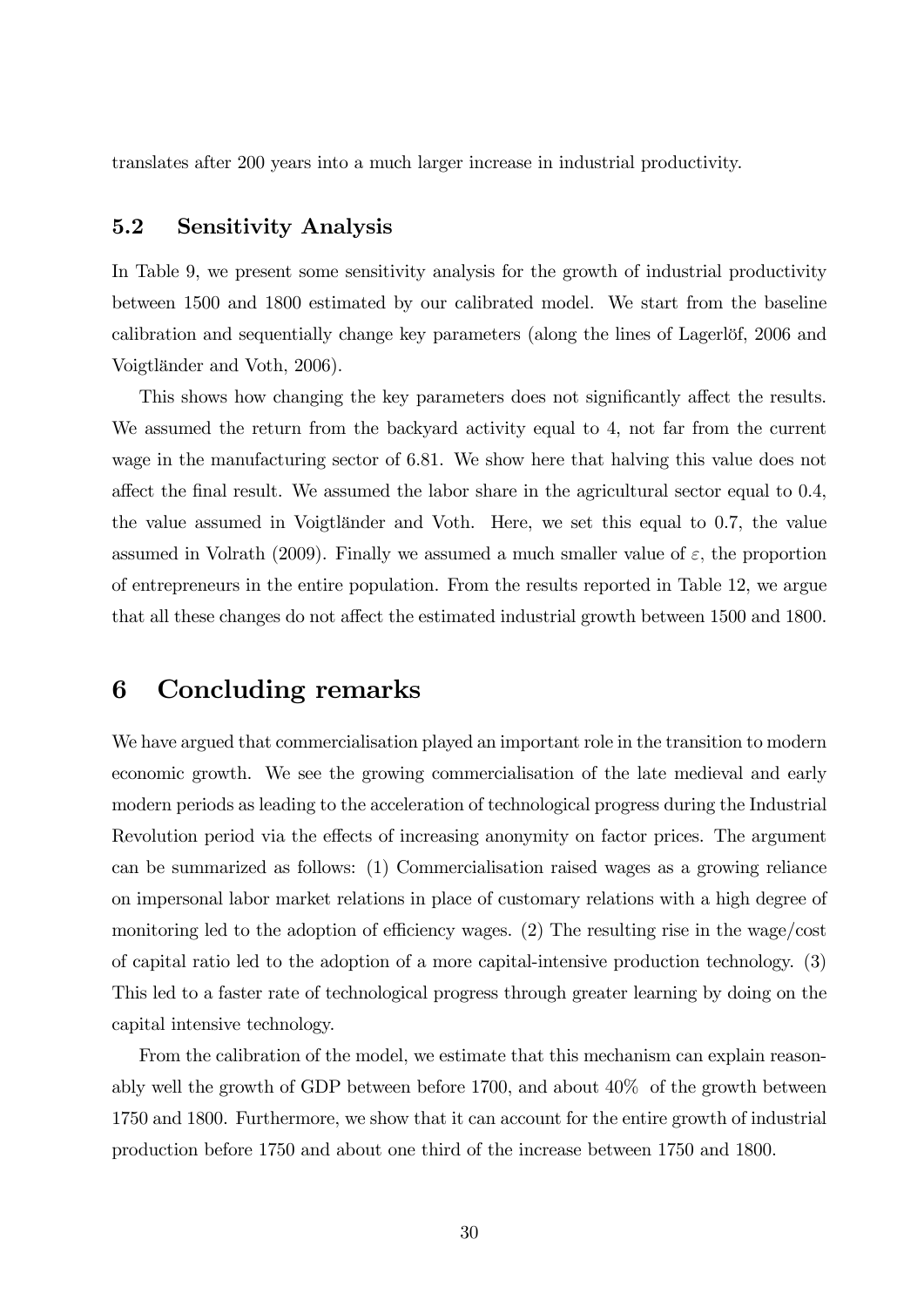# References

- [1] Acemoglu, D. (2009), "When Does Labor Scarcity Encourage Innovation?", NBER Working Paper No. 14809.
- [2] Acemoglu D. and J A. Robinson,(2006), Economic Origins of. Dictatorship and Democracy, New York: Cambridge University Press.
- [3] Acemoglu, D., Johnson, S. and Robinson, J.A. (2005), "The Rise of Europe: Atlantic Trade, Institutional Change and Economic Growth", American Economic Review, 95: 546-579.
- [4] Allen, R.C. (2001), "The Great Divergence in European Wages and Prices from the Middle Ages to the First World War", Explorations in Economic History, 38, 411-447.
- [5] Allen, R.C. (2009), The British Industrial Revolution in Global Perspective, Cambridge: Cambridge University Press.
- [6] Alvarez-Nogal, C. and Prados de la Escosura, L. (2009), "The Rise and Fall of Spain, 800-1850î, Universidad Carlos III, Madrid.
- [7] Arrow, K.J. (1962), "The Economic Implications of Learning by Doing", Review of Economic Studies, 29, 155-173.
- [8] Bairoch, P., Batou, J. and P. Chevre (1988). Population of Eurpean Cities from 800-1860 . Geneva (CH): Geneva University, centre of International Economic History.
- [9] Banerjee A.V., and A.F. Newman (1998). "Information, the Dual Economy, and Development", Review of Economic Studies, 64, 631-653.
- [10] Blackwell, D. (1965), "Discounted Dynamic Programming", Annals of Mathematical  $Statistics, 36, 226–235.$
- [11] Boot, H.M. (1990), "Unemployment and Poor Law Relief in Manchester, 1845-50", Social History, 15, 217-228.
- [12] Boyer, G. (1990), An Economic History of the English Poor Law, 1750-1850, Cambridge: Cambridge University Press.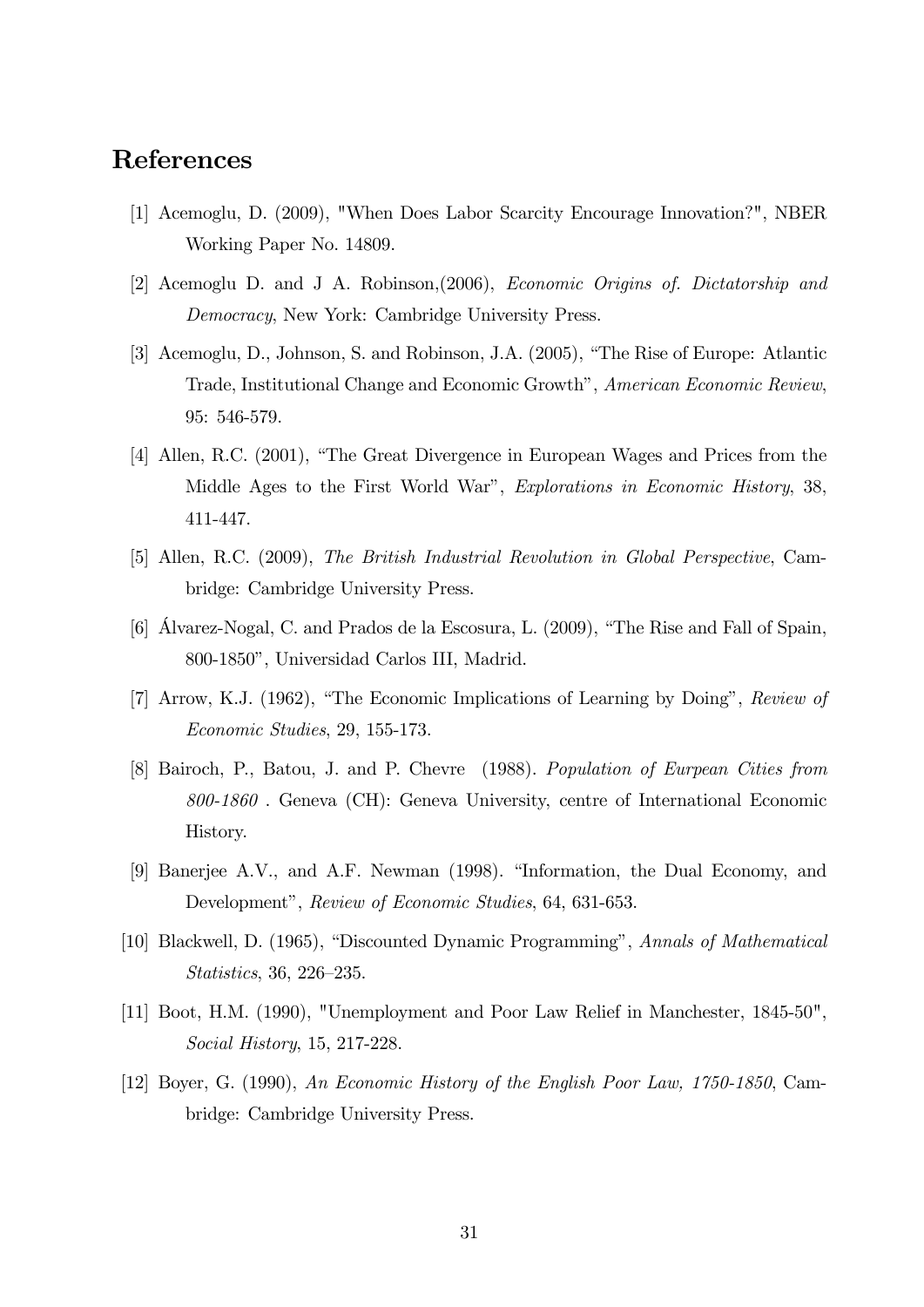- [13] Boyer, G. (2002), "English Poor Laws", in Whapes, R. (ed.), EH .Net Encyclopedia, http://eh.net/encyclopedia/article/boyer.poor.laws.england.
- [14] Boyer, G. and Hatton, T. (1997), "Migration and Labour Market Integration in Late Nineteenth Century England and Wales", Economic History Review, 50, 697-734.
- [15] Britnell, R.H. and Campbell, B.M.S. (eds.), (1995), A Commercialising Economy: England 1086 to c.1300, Manchester: Manchester University Press.
- [16] Broadberry, S.N. (1997), The Productivity Race: British Manufacturing in International Perspective, 1850-1990, Cambridge: Cambridge University Press.
- [17] Broadberry, S.N., Campbell, B. and B. van Leeuwen, (2011), "British Economic Growth, 1270-1870: An Output-Based Approach", mimeo LSE.
- [18] Broadberry, S.N., Campbell, B., Klein, A, Overton, M. and B. van Leeuwen, (2013) "When did Britain industrialise? The sectoral distribution of the labour force and labour productivity in Britain,  $1381-1851$ " Explorations in Economic History 50  $16 - 27$ .
- [19] Broadberry, S.N. and B. Gupta, (2006), "The Early Modern Great Divergence: Wages, Prices and Economic Development in Europe and Asia, 1500-1800", *Eco*nomic History Review, 59, 2-31.
- [20] Broadberry, S.N. and B. Gupta. (2009), "Lancashire, India and Shifting Competitive Advantage in Cotton textiles, 1700-1850: The Neglected Role of Factor Prices". Economic History Review, 62, 279-305.
- [21] Broadberry, S.N. and B. Gupta, (2011), "India and the Great Divergence: An Anglo-Indian Comparison of GDP per capita, 1600-1871", London School of Economics and University of Warwick.
- [22] Buyst, E. (2009), "Estimates of Economic Growth in the Southern Low Countries/Belgium, c.1770-1846<sup>*n*</sup>, Centre for Economic Studies, Katholieke Universiteit Leuven.
- [23] Cervellati, M. and U. Sunde,  $(2005)$ , "Human Capital formation, Life Expectancy, and the Process of Development", American Economic Review, 95(5), 1653-1672.
- [24] Clark, G. (1988), "The Cost of Capital and Medieval Agricultural Technique",  $Ex$ plorations in Economic History, 25, 265-294.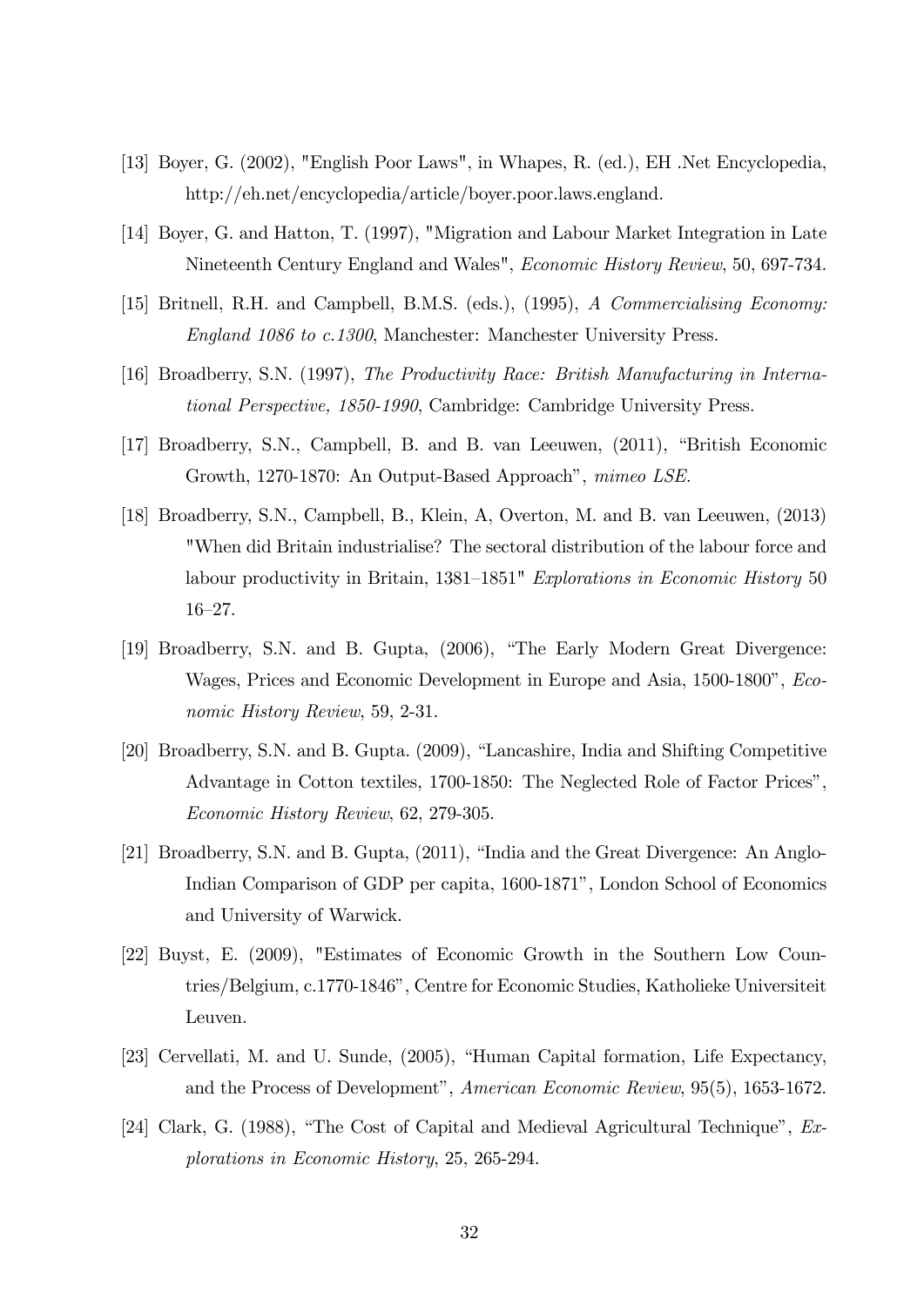- [25] Crafts, N.F.R. (1982), "Regional Price Variations in England in 1843: An Aspect of the Standard of Living Debate", Explorations in Economic History, 9, 59-78.
- [26] Crafts, N. F. R. (1985), British Economic Growth During the Industrial Revolution, Oxford: Oxford University Press.
- [27] Crafts, N.F.R. (2011), "Explaining the First Industrial Revolution: Two Views", European Review of Economic History, 15, 163-168.
- [28] Crafts, N. F. R., and Harley, K. (1992), "Output Growth and the British Industrial Revolution: A Restatement of the Crafts-Harley View", Economic History Review, 45, 703-730.
- [29] David, P.A.  $(1973)$ , "The 'Horndal Effect' in Lowell,  $1834-1856$ ", *Explorations in* Economic History, 10, 131-150.
- [30] David, P.A. (1975), Technical Choice, Innovation and Economic Growth, Cambridge: Cambridge University Press.
- [31] Deane, P. and Cole, W.A. (1967), British Economic Growth, 1688-1959: Trends and Structure, (second edition), Cambridge: Cambridge University Press.
- [32] de Vries, J. (1984), European Urbanization 1500-1800, London: Methuen.
- [33] Doepke, M. (2004), "Accounting for Fertility Decline During the Transition to Growth", Journal of Economic Growth, 9(3):347-383.
- [34] Eswaran, M. and A. Kotwal, (1985), "A Theory of Contractual Structure in Agriculture," American Economic Review, American Economic Association, vol. 75(3), pages 352-67, June.
- [35] Feinstein, C.H. (1988), "National Statistics 1760-1920", in Feinstein, C.H. and Pollard, S. (eds.), Studies in Capital Formation in the United Kingdom, 1750-1920, Oxford: Clarendon Press, 257-471.
- [36] Findlay, R. and O'Rourke, K.H. (2009), Power and Plenty: Trade, War, and the World Economy in the Second Millennium, Princeton: Princeton University Press.
- [37] Frank, A.G. (1998), ReOrient: The Silver Age in Asia and the World Economy, Berkeley: University of California Press.
- [38] Fremdling, R. (2000), "Transfer Patterns of British Technology to the Continent: The Case of the Iron Industry", European Review of Economic History, 4, 195-222.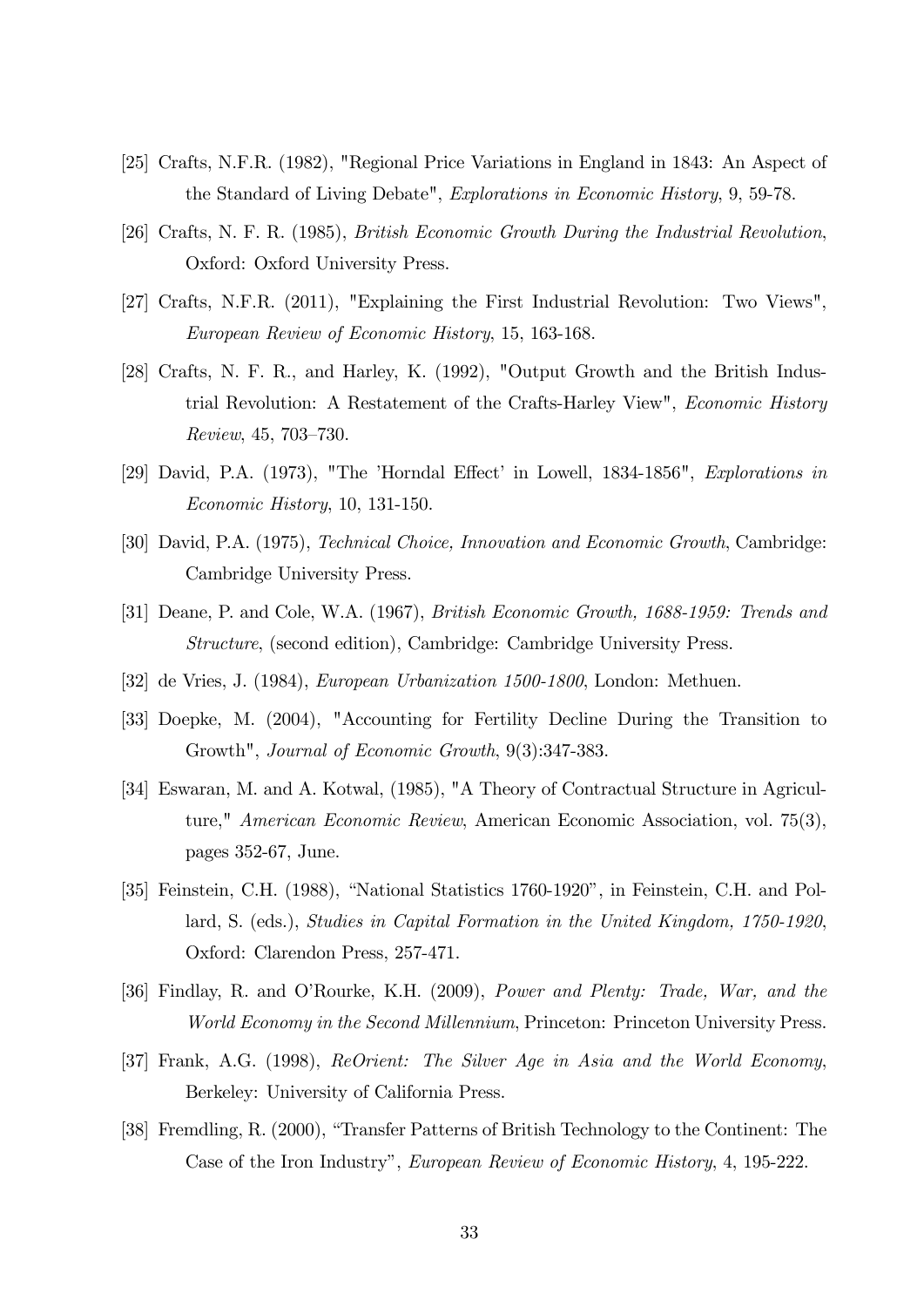- [39] Galor, O. (2005), "From Stagnation to Growth: Unified Growth Theory", in Aghion, P. and Durlauf, S. (eds), Handbook of Economic Growth, Vol. 1A.,Amsterdam: North-Holland.
- [40] Galor, O. and Moav, O. (2000), "Ability Biased Technological Transition, Wage Inequality and Growth<sup>"</sup>, *Quarterly Journal of Economics*, 115, 469-498.
- [41] Galor, O. and Moav, O. (2004), "From Physical to Human Capital Accumulation: Inequality and the Process of Development", Review of Economic Studies, 71, 1001-1026.
- [42] Galor, O., Moav, O and Vollrath, D. (2009), "Inequality in Landownership, the Emergence of Human-Capital Promoting Institutions, and the Great Divergence", Review of Economic Studies, 76, 143-179.
- [43] Galor, O. and Mountford, A. (2006). "Trade and the Great Divergence: The Family Connectionî, American Economic Review, 96, 299-303.
- [44] Galor, O. and Weil, D. (1999), "From Malthusian Stagnation to Modern Growth", American Economic Review Papers and Proceedings, 89(2):150-154.
- [45] Galor, O. and Weil, D. (2000), "Population, Technology and Growth: From the Malthusian Regime to the Demographic Transition and Beyond", American Economic Review, 90, 806-828.
- $[46]$  Gorodnichenko, Y. and Roland, G.  $(2010)$  "Culture, Institutions and the Wealth of Nations", *NBER working paper* No. 16368.
- [47] Greif, A. (1994), "Cultural Beliefs and the Organization of Society: A Historical and Theoretical Reflection on Collectivist and Individualist Societies", Journal of Political Economy, 102, 912-950.
- [48] Greif, A. (2006), "Institutions and the Path to the Modern Economy, Lessons from Medieval Trade", New York, Cambridge University Press.
- [49] Habakkuk, H.J. (1962), American and British Technology in the Nineteenth Century, Cambridge: Cambridge University Press.
- [50] Hansen,G.D. and Prescott, E. (2002), "Malthus to Solow", American Economic Review, 92(4), 1205-1217.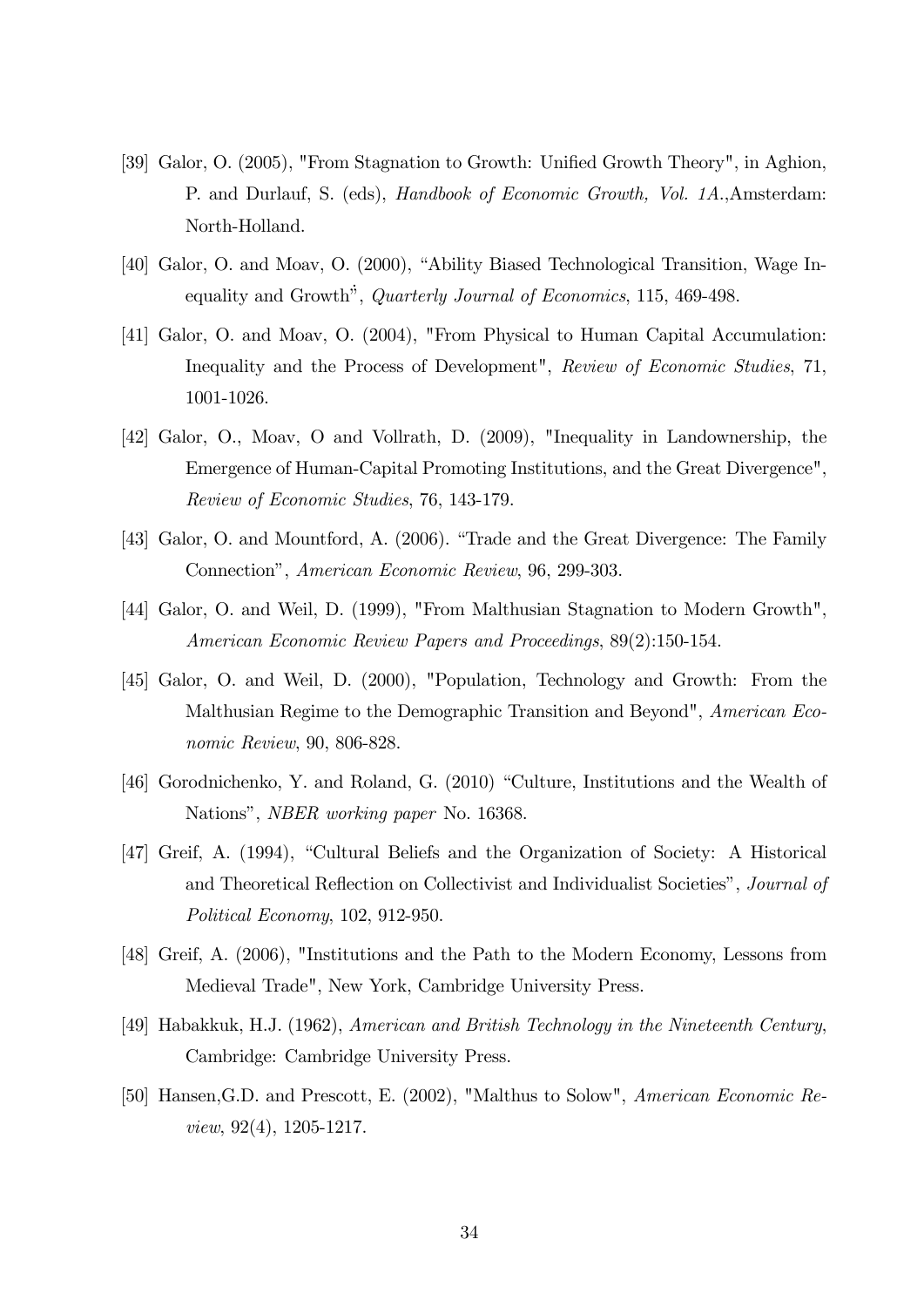- [51] Harley, C.K. (1993), "Reassessing the Industrial Revolution: A Macro View", in Mokyr, J. (ed.), The British Industrial Revolution: An Economic Perspective, Boulder, Colorado: Westview, 171-226.
- [52] Herlihy, D. (1997), The Black Death and the Transformation of the West, Cambridge, MA: Harvard University Press.
- [53] Hicks, J.R. (1932), *The Theory of Wages*, London: Macmillan.
- [54] Huberman, M. (1996), Escape from the Market: Negotiating Work in Lancashire, Cambridge: Cambridge University Press.
- [55] Humphries, J. (2003), "English Apprenticeship: A Neglected Factor in the First Industrial Revolution", in David, P.A.and Thomas, M.(eds.), The Economic Futire in HistoricalPersepctive, Oxford: Oxford University Press, 73-102.
- [56] Kindleberger, C.P. (1996), World Economic Primacy, 1500-1990, Oxford: Oxford University Press.
- [57] Lagerlöf, N.P. (2006), "The Galor–Weil model revisited: A quantitative exploration". Journal of Economic Dynamics, 9(1), 116–142.
- [58] Legros, P., Newman, A.F. and Proto, E. (2013), " Smithian Growth Through Creative Organization", Review of Economics and Statistics, Forthcoming.
- [59] Long, J. (2005), "Rural-Urban Migration and Socioeconmic Mobility in Victorian Britain", Journal of Economic History, 65, 1-35.
- [60] MacKinnon, M. (1986), "Poor Law Policy, Unemployment, and Pauperism", Explorations in Economic History, 23, 299-336.
- [61] MacLeod, C. (1988), Inventing the Industrial Revolution, Cambridge: Cambridge University Press.
- [62] Maddison, A. (2003), The World Economy: Historical Statistics, Paris: Organisation for Economic Co-operation and Development.
- [63] Madsen, J. B. Ang J. B. and R. Banerjee (2010), "Four Centuries of British Economic Growth: The Roles of Technology and Population", Journal of Economic Growth, 15(4), 263-290.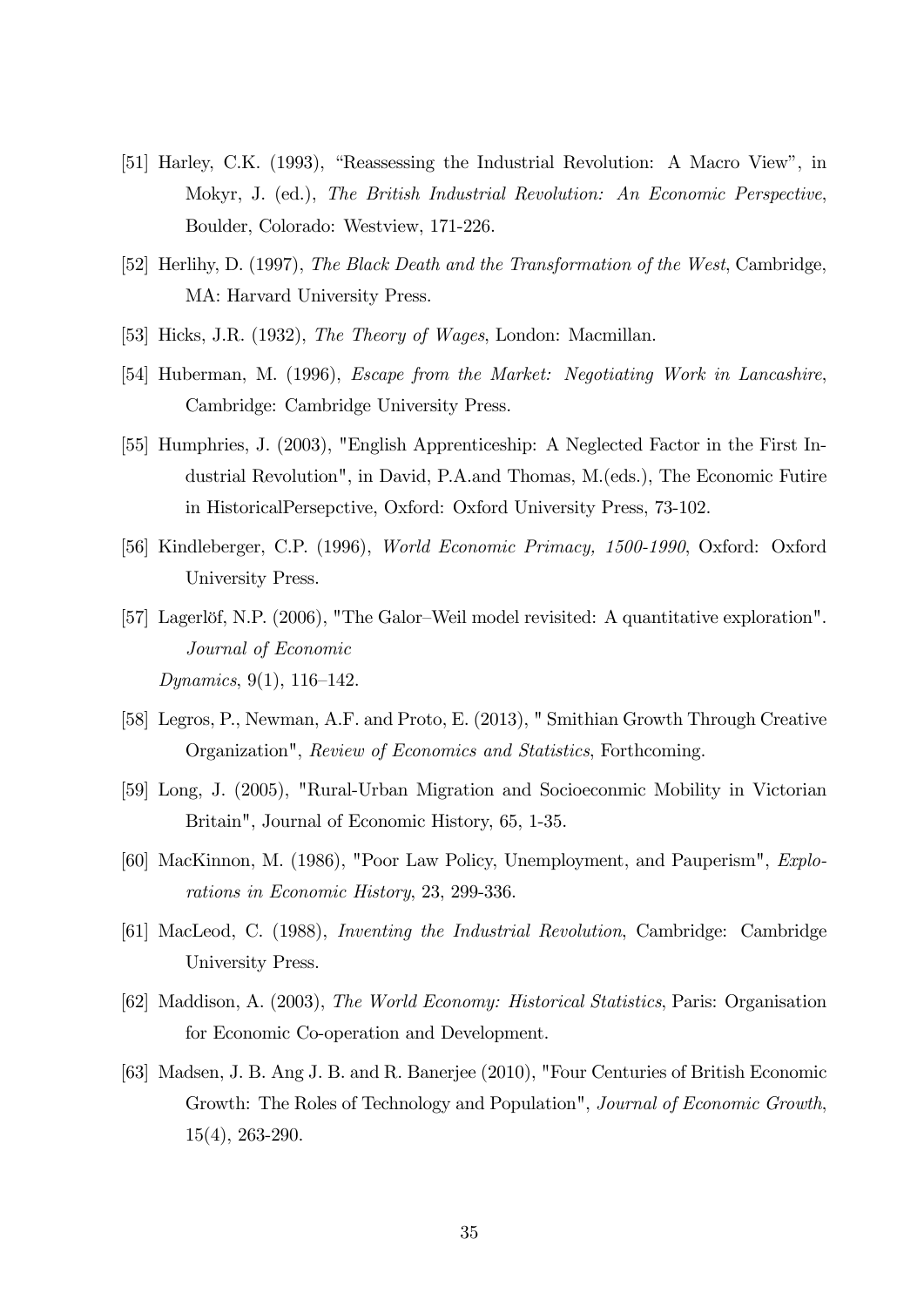- [64] Malanima, P. (2009), Pre-Modern European Economy: One Thousand Years (10th 19th Centuries, Leiden: Brill.
- [65] Malanima, P. (2011), "The Long Decline of a Leading Economy: GDP in Central and Northern Italy, 1300-1913", European Review of Economic History, 15, 169-219.
- [66] Marglin, S.A. (1974), "What do Bosses Do?: The Origins and Functions of Hierarchy in Capitalist Production", Review of Radical Political Economics, 6, 60-112.
- [67] McCloskey, D.N. (1981), "1780-1860", in Floud, R.C. and McCloskey, D.N. (eds.), The Economic History of Britain Since 1700, Cambridge: Cambridge University Press.
- [68] Minns, C. and Wallis, P. (2012), "Rules and Reality: Quantifying the Practice of Apprenticeship in Early Modern England", Economic History Review, 65, 556- 579.
- [69] Mitchell, B.R. (1988), British Historical Statistics, Cambridge: Cambridge University Press.
- [70] Mokyr, J. (2009), The Enlightened Economy: An Economic History of Britain, 1700- 1850, New Haven: Yale University Press.
- [71] Moosvi, S.  $(2001)$ , "The Indian Experience 1600-1900: A Quantitative Study", in Panikkar, K.N., Byres, T.J. and Patnaik, U. (eds.), The Making of History: Essays Presented to Irfan Habib, New Delhi: Tulika, 328-358.
- [72] Neal, L. (1990), The Rise of Financial Capitalism: International Capital Markets in the Age of Reason, Cambridge: Cambridge University Press.
- [73] Nef, J.U. (1934), "The Progress of Technology and the Growth of Large-Scale Industry in Great Britain, 1540-1640", Economic History Review, 5, 3-24.
- [74] North, D.C. (1990), Institutions, Institutional Change and Economic Performance, Cambridge: Cambridge University Press.
- [75] Oxley, L. and Greasley, D. (1998), "Vector Autoregression, Cointegration and Causality: Testing for Causes of the British Industrial Revolution", Applied Economics, 30, 1387-1397.
- [76] Pamuk, S. (2007), "The Black Death and the Origins of the 'Great Divergence' across Europe, 1300-1600", European Review of Economic History, 11, 289-317.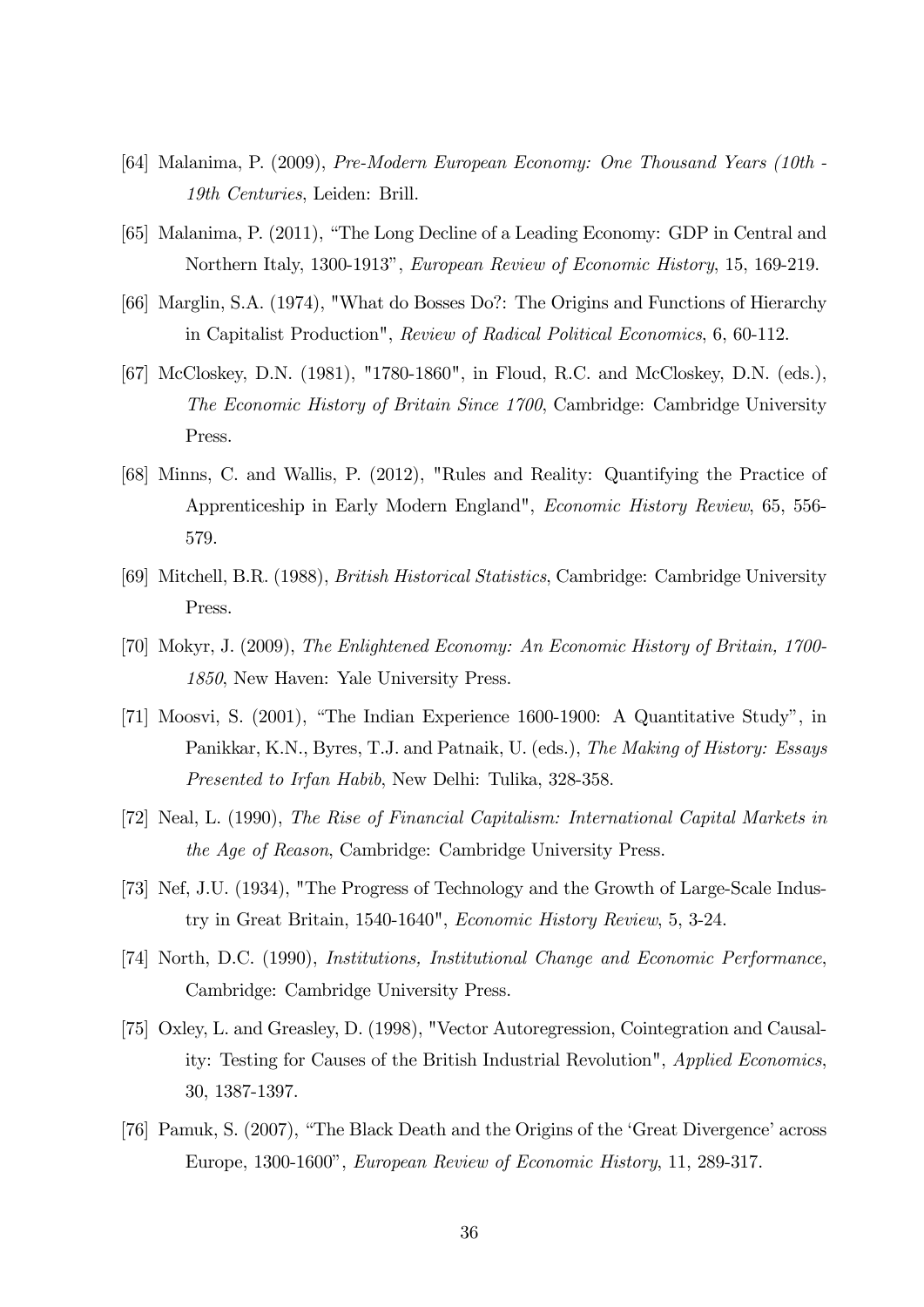- [77] Parthasarathi, P. (1998), "Rethinking Wages and Competitiveness in the Eighteenth Century: Britain and South Indiaî, Past and Present, 158, 79-109.
- [78] Pfister, U. (2009), "German Economic Growth, 1500-1850", Historisches Seminar, Westfälische Wilhelms-Universität Münster.
- [79] Polanyi, K. [1944] (1957), The Great Transformation, London: Bacon Hill.
- [80] Pollard, S. (1965), The Genesis of Modern Management: A Study of the Industrial Revolution in Great Britain, London: Arnold.
- [81] Pollard, S. (1978), "Labour in Great Britain", in Mathias, P. and Postan, M. (eds.), The Cambridge Economic History of Europe, Vol. 7: The Industrial Economices: Capital, Labour and Enterprise, Cambridge: Cambridge University Press, 97-179.
- [82] Pollard, S. (1981), "Sheffield and Sweet Auburn: Amenities and Living Standards in the British Industrial Revolution", Journal of Economic History, 41, 902-904.
- [83] Pomeranz, K. (2000), The Great Divergence: China, Europe, and the Making of the Modern World Economy, Princeton, NJ: Princeton University Press.
- [84] Postan, M. (1972), The Medieval Economy and Society: An Economic History of Britain in the Middle Ages, London: Weidenfeld and Nicolson.
- [85] Proto E.  $(2007)$ , "Land and the Tra nsition from a Dual to a Modern Economy", Journal of Development Economics, Vol. 83, pp. 88-108
- [86] Romer, Paul M. (1986): "Increasing Returns and Long-Run Growth", Journal of Political Economy, 94, 1002–37.
- [87] Rose, M.E. (1972), The Relief of Poverty, 1834-1914, London: Macmillan.
- [88] Rothbarth, E. (1946), "Causes of the Superior Efficiency of USA Industry as Compared with British Industry", *Economic Journal*, 56, 383-390.
- [89] Shapiro, C. and Stiglitz, J.E. (1984), "Equilibrium Unemployment as a Worker Discipline Device", American Economic Review, 74, 433-444.
- [90] Skott, P. and Guy, F. (2007), "A Model of Power-Biased Technological Change", Economics Letters, 95(1), 124-131.
- [91] Toynbee, A. (1890), Lectures on the Industrial Revolution of the 18th Century in England, (third edition), London: Longmans, Green.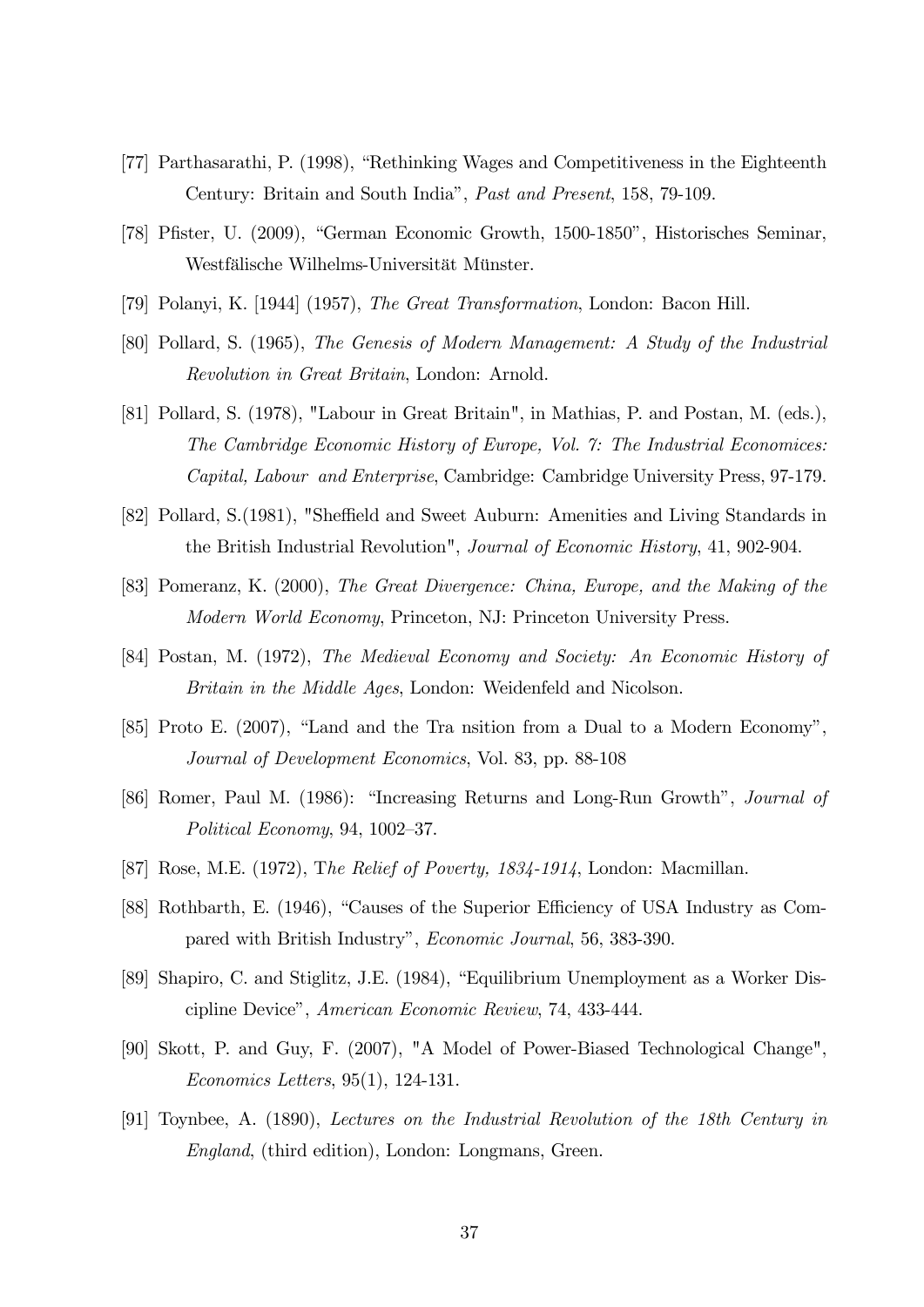- [92] Solar, P. (1995), "Poor Relief and English Economic Development before the Industrial Revolution", Economic History Review, 48, 1-22.
- [93] van Zanden, J.L.  $(1999)$ , "Wages and the Standard of Living in Europe, 1500-1800", European Review of Economic History, 3, 175-97.
- [94] van Zanden, J.L. and van Leeuwen, B. (2012), "Persistent but not Consistent: The growth of NationalIncome in Holland, 1347-1807", Explorations in Economic History, 49, 119-130.
- [95] Voigtländer, N. and Voth, H-J (2006) "Why England? Demographic Factors, Structural Change and Physical Capital Accumulation during the Industrial Revolution,". Journal of Economic Growth 2006;11:319-361
- [96] Vollrath, D.  $(2009)$ . "The dual economy in long-run development". Journal of Economic Growth 14 (4), 287-312
- [97] Vollrath, D, (2011), "The Agricultural Basis of Comparative Development", Journal of Economic Growth, 16(4), pp. 343-370.
- [98] Williamson, J.G. (1981), "Urban Disamenities, Dark Satanic Mills, and the British Standard of Living Debate", Journal of Economic History, 41, 75-84.
- [99] Wrigley, E.A. and Schofield, R.S. (1989), The Population History of England, 1541-1871: A Reconstruction, Cambridge: Cambridge University Press.
- [100] Zeira, J. (1998), "Workers, Machines, and Economic Growth", Quarterly Journal of Economics, 113, 1091-1117.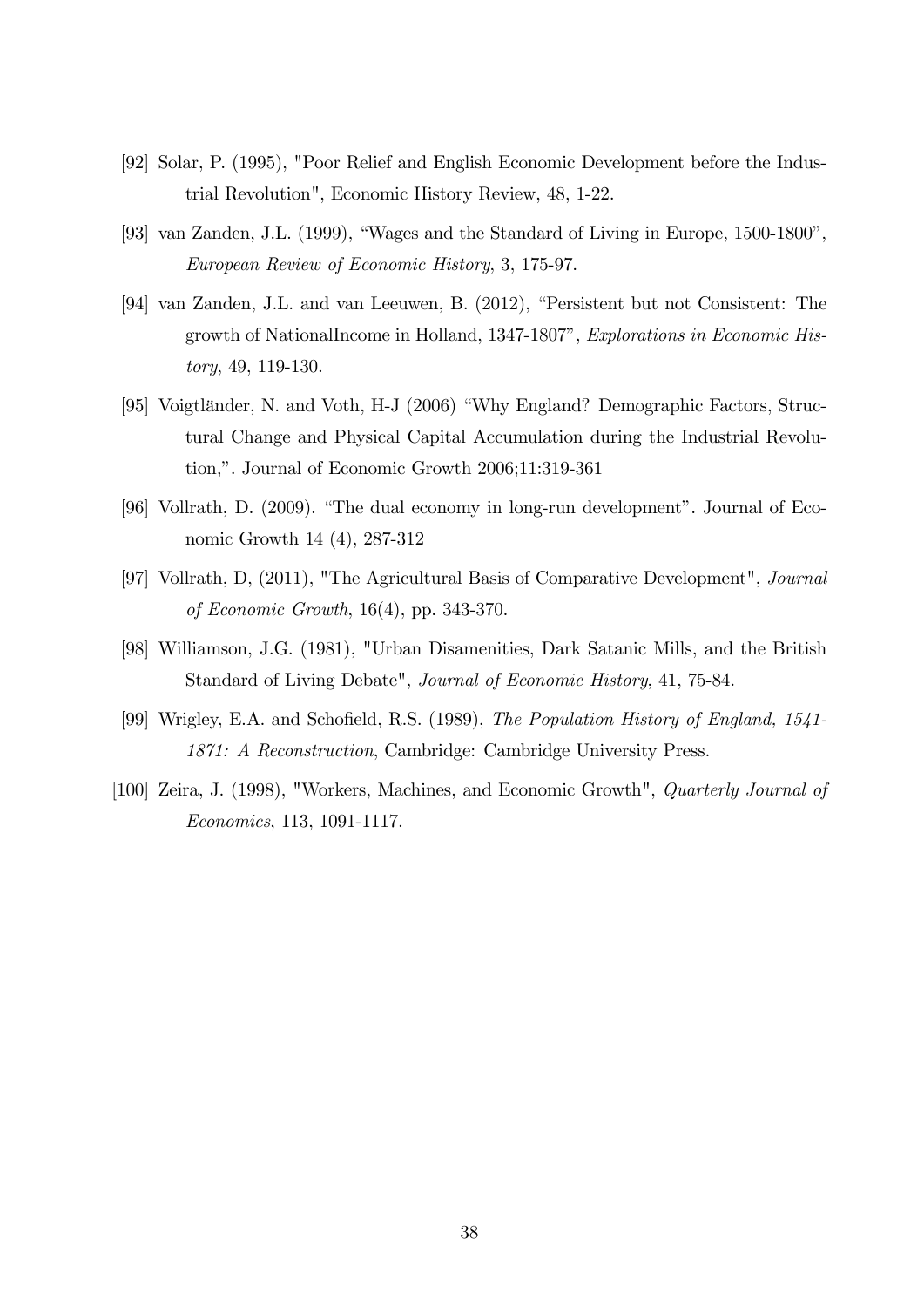# A Appendix: The case of capital and labour as gross substitutes in the production function for each firm

For ease of exposition, as we do not calibrate the model when capital and labour are gross substitutes in the production function for each individual Örm, we will assume that there is a fixed mass (normalized to one) of identical firms, indexed by  $i$ . We will assume that each firm  $i$  has a production function with Harrod-neutral (or labour augmenting) technological progress  $\tilde{F}(f_i, k_i, A_t l_i)$  where  $f_i$  is a firm-specific input (which we interpret as entrepreneurship),  $k_i$  is the capital used by firm i and  $l_i$  is the labour employed by firm *i*. We will assume that  $f_i$  is in fixed supply for each firm *i* and we set  $f_i = 1$  for each firm *i*. Let  $F(k_i, A_t l_i) = \tilde{F}(1, k_i, A_t l_i)$ . Although we assume that  $\tilde{F}(f_i, k_i, A_t l_i)$  is a strictly increasing production function that satisfies constant returns to scale in the three factors of production  $(f_i, k_i, l_i)$ , for a fixed quantity of  $f_i$ , we will assume that  $F(k_i, A_t l_i)$  is a strictly increasing, strictly concave production function that satisfies decreasing returns<sup>13</sup> to scale in the two factors of production  $(k_i, l_i)$ . We assume that the production function  $\tilde{F}(f_i, k_i, A_t l_i)$  is a multi-factor constant elasticity of substitution production function with different partial elasticities of substitution between capital and labour on the one hand and capital and entrepreneurship (and labour and entrepreneurship) on the other (as a factor of production, we do not treat entrepreneurship symmetrically with capital and labour). Uzawa (1962) shows (Theorems 1 and 2) that such a production function must necessarily have the functional form:

$$
\tilde{F}(f_i, k_i, A_t l_i) = (f_i)^{1-\alpha} \left(\theta k^{\eta} + (1-\theta) \left(A_t l\right)^{\eta}\right)^{\frac{\alpha}{\eta}}
$$
\n(39)

where  $0 < \alpha < 1$  and  $\eta < 1$  where the elasticity of substitution between capital (respectively, labour) and entrepreneurship is one. Setting  $f_i = 1$ , we obtain

$$
F(k, A_t l) = \left(\theta k^{\eta} + (1 - \theta) \left(A_t l\right)^{\eta}\right)^{\frac{\alpha}{\eta}}, 0 < \alpha < 1, \eta < 1.
$$

<sup>&</sup>lt;sup>13</sup>We need to assume that the production function displays decreasing returns to scale in capital and labour in order to ensure that the first order conditions characterizing profit-maximization can be inverted to yield a demand function for capital and labour as a function of relative factor prices.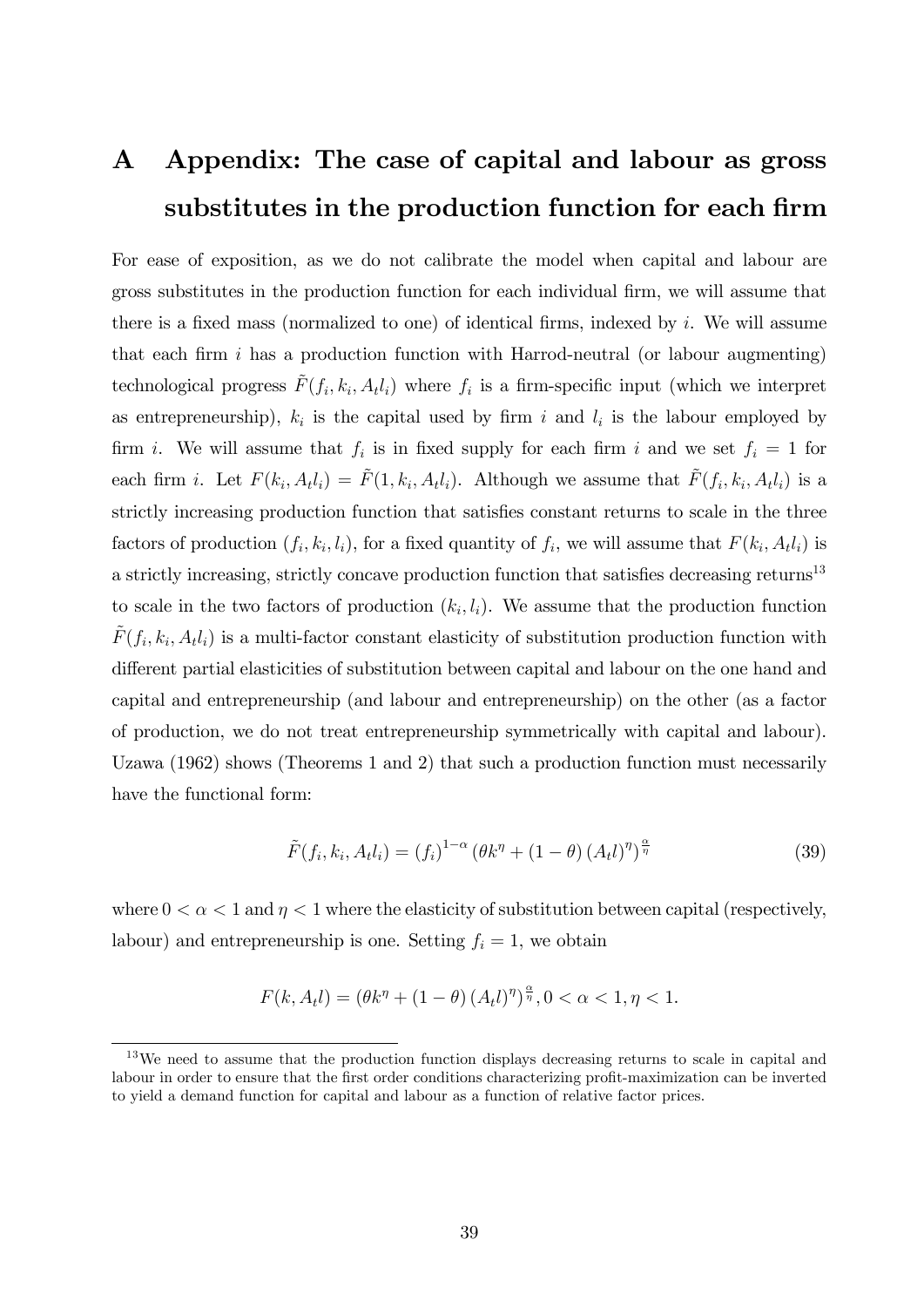We assume that  $A_t$  evolves over time according to (6). The specification of the firm's problem remains the same as before. In equilibrium, firms make non-zero profits due to decreasing return to scale on capital and labor factors. Therefore, profits of the firm can be interpreted as a return to a fixed factor of production, namely entrepreneurship. The definition of a market equilibrium remains the same as before. Manipulating FOC as before, we are in a position to state the following proposition that characterizes the impact of a change in the degree of anonymity  $\sigma$  on the steady state values of the capital stock, employment and wages when capital and labour are imperfect substitutes:

**Proposition 2.** Suppose  $\frac{\alpha}{\eta} \leq 1$ . Then,  $F(k, A_t)$  is strictly concave in k, l and the relationship between anonymity, technological and the equilibrium capital dynamics when capital and labour are substitutes in production is given by the following:

(i) For each  $\sigma > 0$ , there is a unique steady state with positive capital stock  $K^* = K(\sigma)$ and employment level  $L^* = L(\sigma)$ ;

(ii) The steady state stock capital labour ratio  $\frac{K^*}{L^*} = \frac{K(\sigma)}{L(\sigma)}$  $\frac{K(\sigma)}{L(\sigma)}$ , technology  $A^* = a(K(\sigma))$ and real wages  $w^* = \omega(L(\sigma)) a(K(\sigma))$  are all increasing in the degree of anonymity  $\sigma$ .

**Proof:** (i) We first show that there is a unique positive steady state capital stock  $K^*$  and that employment level  $L^*$  exists. Note that the steady state is a solution to the equations:

$$
F_k(K, a(K) L) = r,\t\t(40)
$$

$$
F_l(K, A(K)L) = \omega(L, \sigma). \tag{41}
$$

Consider the equation  $F_k(K, a(K) L) = r$ . Under the assumption that  $\frac{\alpha}{\eta} \leq 1$  and  $a'(K) >$ 0 from the equation  $F_k(K, a(K) L) = r$  there exists an implicit function  $g_1(L) = K$  with

$$
g_1'(L) = -\frac{a(K)F_{kl}}{F_{kk} + F_{kl}a'(K)} < 0
$$

where

$$
F_{kl} = \alpha \theta \eta \left( \frac{\alpha - \eta}{\eta} \right) (a(K))^{\eta} K^{\eta - 1} L^{\eta - 1} (\theta K^{\eta} + (1 - \theta) (a(K) L)^{\eta})^{\frac{\alpha - 2\eta}{\eta}} \le 0,
$$
  

$$
F_{kk} = \begin{cases} \alpha \theta (\eta - 1) (K)^{\eta - 2} (\theta K^{\eta} + (1 - \theta) (a(K) L)^{\eta})^{\frac{\alpha - \eta}{\eta}} \\ + \alpha \theta^2 \eta \left( \frac{\alpha - \eta}{\eta} \right) K^{2(\eta - 1)} (\theta K^{\eta} + (1 - \theta) (a(K) L)^{\eta})^{\frac{\alpha - 2\eta}{\eta}} \end{cases} < 0.
$$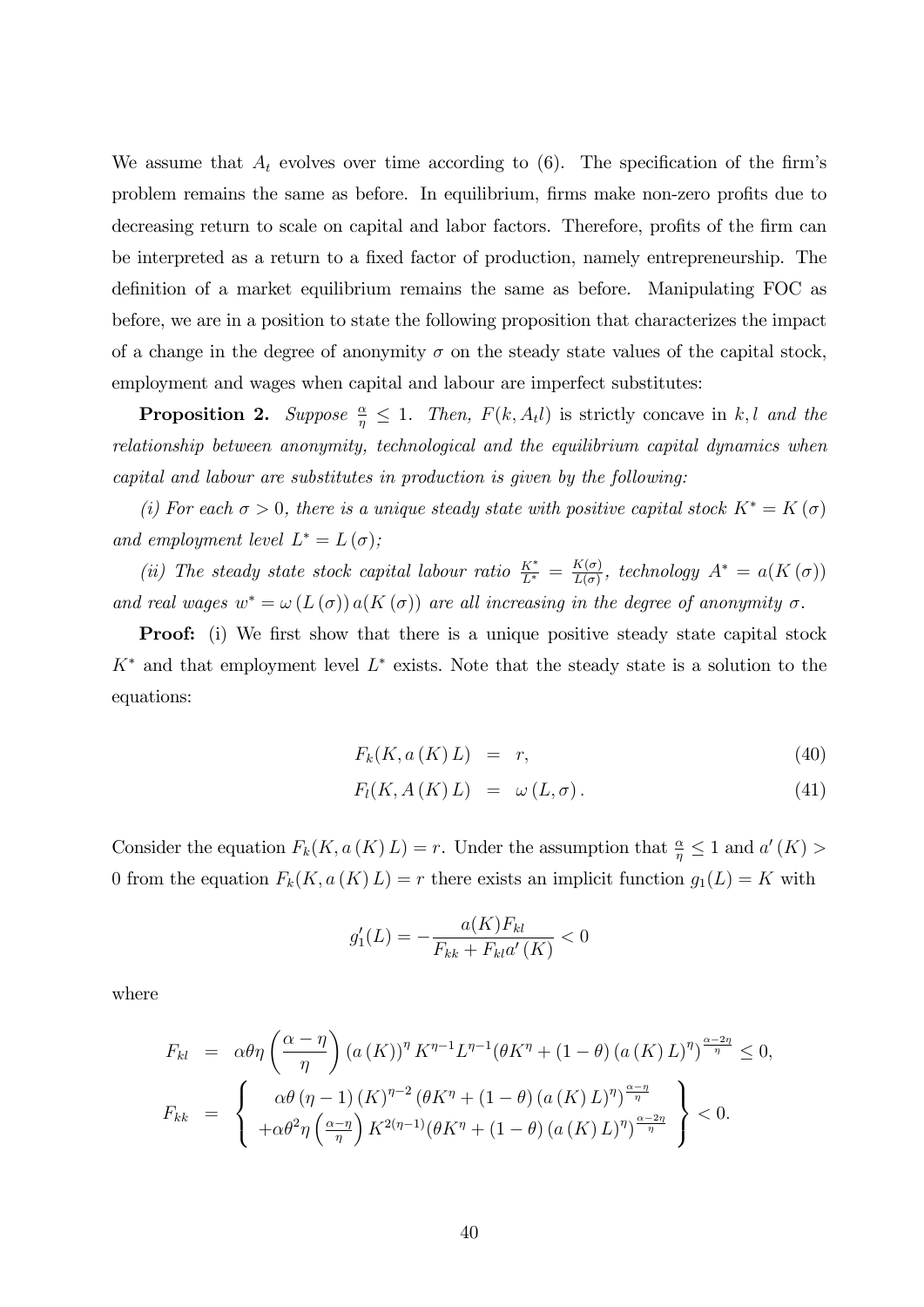Consider, next, the equation  $F_l(K, a(K) L) = \omega(L, \sigma)$ . There exists an implicit function  $g_2(L) = K$  with

$$
g'_{2}(L) = -\frac{a(K)F_{ll} + \omega_{l}(L,\sigma)}{F_{kk} + F_{kl}a'(K)} < 0
$$

where

$$
F_{ll} = \begin{cases} \alpha (1 - \theta) (\eta - 1) (a (K))^{\eta} L^{\eta - 2} (\theta K^{\eta} + (1 - \theta) (a (K) L)^{\eta})^{\frac{\alpha - \eta}{\eta}} \\ + \alpha (1 - \theta)^2 \eta (a (K))^{2\eta} L^{2(\eta - 1)} (\theta K^{\eta} + (1 - \theta) (a (K) L)^{\eta})^{\frac{\alpha - 2\eta}{\eta}} \end{cases} < 0.
$$

Steady state employment  $L^*$  is the solution to  $g_3(L) = g_2(L) - g_1(L) = 0$ . As

$$
\lim_{k \to 0} F_k = \lim_{k \to 0} \left[ \alpha \theta K^{\eta - 1} (\theta K^{\eta} + (1 - \theta) (a (K) L)^{\eta})^{\frac{\alpha - \eta}{\eta}} \right] = \infty,
$$

while

$$
\lim_{l \to 0} F_l = \left[ \alpha \left( 1 - \theta \right) a \left( K \right)^{\eta} L^{\eta - 1} \left( \theta K^{\eta} + \left( 1 - \theta \right) \left( a \left( K \right) L \right)^{\eta} \right)^{\frac{\alpha - \eta}{\eta}} \right] = \infty
$$

 $\lim_{L\to 0} g_3(L) = \infty$  while  $\lim_{L\to\infty} g_3(L) = 0$  so that there exists  $L^* = L(\sigma) > 0$  such that  $g_3(L^*) = g_2(L^*) - g_1(L^*) = 0.$  Finally, note that  $K^* = K(\sigma) = g_2(L^*) = g_1(L^*) > 0.$ 

(ii) We examine how the steady state values of the key endogenously determined variables change due to changes in  $\sigma$ . After substituting for wages using the no shirking constraint (4), the total derivative of (40) and (41) at the steady state is given by the expression

$$
\begin{bmatrix}\nF_{kk}^* + F_{kl}^* a'(K^*) & F_{kl}^* a(K^*) \\
F_{kl}^* + F_{ll}^* a'(K^*) & F_{ll}^* a(K^*) - \omega_l^*\n\end{bmatrix}\n\begin{bmatrix}\ndK^* \\
dL^*\n\end{bmatrix} =\n\begin{bmatrix}\n0 \\
\omega_{\sigma}^*\n\end{bmatrix} d\sigma
$$

where  $\omega_{\sigma}^* = \omega_{\sigma} (L^*, \sigma)$  and

$$
F_{kl}^{*} = \alpha \theta \eta \left( \frac{\alpha - \eta}{\eta} \right) (a (K^{*}))^{\eta} (K^{*})^{\eta - 1} (L^{*})^{\eta - 1} (\theta (K^{*})^{\eta} + (1 - \theta) (a (K^{*}) L^{*})^{\eta} )^{\frac{\alpha - 2\eta}{\eta}} \leq 0,
$$
  
\n
$$
F_{kk}^{*} = \begin{cases} \alpha \theta (\eta - 1) (K^{*})^{\eta - 2} (\theta (K^{*})^{\eta} + (1 - \theta) (a (K^{*}) L^{*})^{\eta})^{\frac{\alpha - \eta}{\eta}} \\ + \alpha \theta^{2} \eta \left( \frac{\alpha - \eta}{\eta} \right) (K^{*})^{2(\eta - 1)} (\theta (K^{*})^{\eta} + (1 - \theta) (a (K^{*}) L^{*})^{\eta})^{\frac{\alpha - 2\eta}{\eta}} \end{cases} < 0,
$$
  
\n
$$
F_{ll}^{*} = \begin{cases} \alpha (1 - \theta) (\eta - 1) (a (K^{*}))^{\eta} (L^{*})^{\eta - 2} (\theta (K^{*})^{\eta} + (1 - \theta) (a (K^{*}) L^{*})^{\eta})^{\frac{\alpha - \eta}{\eta}} \\ + \alpha (1 - \theta)^{2} \eta (a (K^{*}))^{2\eta} (L^{*})^{2(\eta - 1)} (\theta (K^{*})^{\eta} + (1 - \theta) (a (K^{*}) L^{*})^{\eta})^{\frac{\alpha - 2\eta}{\eta}} \end{cases} < 0.
$$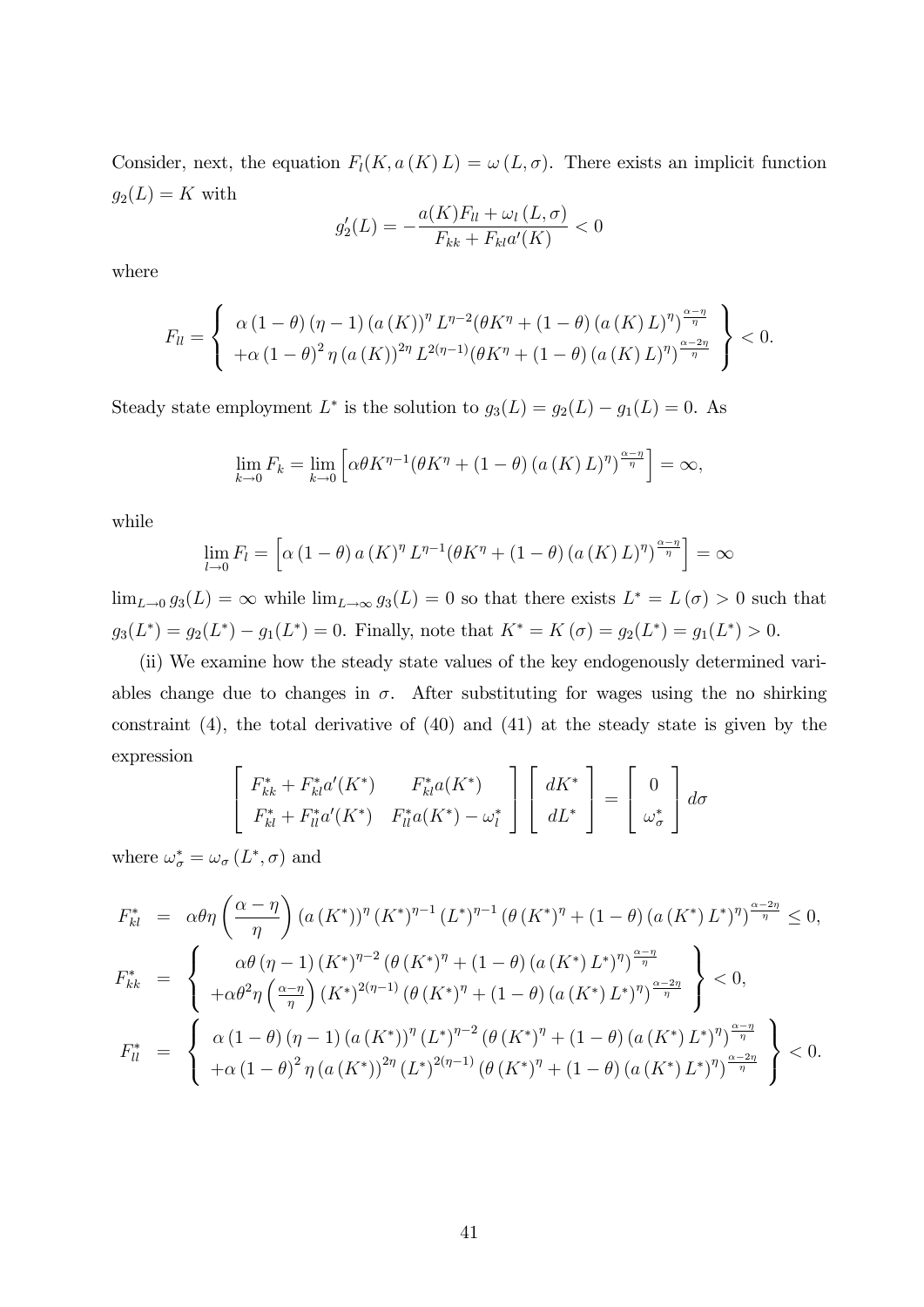The determinant,  $D'$ , of the preceding matrix can be written as

$$
D' = -\left(F_{kk}^* + F_{kl}^* a'(K^*)\right) \omega_l^* + a(K^*) \left(F_{kk}^* F_{ll}^* - \left(F_{kl}^*\right)^2\right) > 0
$$

as  $F(.)$  is strictly concave and  $\omega_l^* > 0$ . Therefore,

$$
\begin{bmatrix} dK^* \\ dL^* \end{bmatrix} = \frac{1}{D'} \begin{bmatrix} F_{ll}^* a(K^*) - \omega_l^* & -F_{kl}^* a(K^*) \\ -F_{kl}^* + F_{ll}^* a'(K^*) & F_{kk}^* + F_{kl}^* a'(K^*) \end{bmatrix} \begin{bmatrix} 0 \\ \omega_{\sigma}^* \end{bmatrix} d\sigma
$$

so that

$$
\begin{bmatrix} dK^* \\ dL^* \end{bmatrix} = \frac{1}{D'} \begin{bmatrix} -F_{kl}^* a(K^*) \omega_{\sigma}^* \\ (F_{kk}^* + F_{kl}^* a'(K^*)) \omega_{\sigma}^* \end{bmatrix} d\sigma
$$

and

$$
\frac{dK^*}{d\sigma} = -\frac{F_{kl}^* a(K^*) \omega_{\sigma}^*}{D'} \ge 0
$$
\n
$$
\frac{dL^*}{d\sigma} = \frac{(F_{kk}^* + F_{kl}^* a'(K^*)) \omega_{\sigma}^*}{D'} < 0
$$

as  $\omega_{\sigma}^* > 0$ .

The above proposition shows that there is a unique positive steady state value of the capital stock  $K^*$  corresponding to each value of  $\sigma$ . If the degree of anonymity increases to  $\sigma' > \sigma$ , what are the short-run and long-run effects? Starting from the steady state capital stock and employment corresponding to  $\sigma$ , a change in  $\sigma$  results in a change in (real) wages in the short-term i.e. in a change in  $\omega_t$  (as always  $A_t$  is fixed at t and will change from period  $t + 1$ ). The assumption that  $\frac{\alpha}{\eta} \leq 1$  implies that capital and labour are gross substitutes in the production function of each individual firm. Given that the marginal productivity of capital will decrease, and the marginal productivity of labour will increase, as more capital is employed, in response to an increase in  $\omega_t$ , there will be a partial substitution of labour by capital in the aggregate. Therefore, wages in efficiency units are no longer held constant and both wages in efficiency units and employment will adjust to clear the labor market. In the long-run, an increase in the anonymity of the labor market results in a shift to a more capital intensive production and higher wages in efficiency units and via technological progress (driven by learning by doing), the steady state capital and real wages.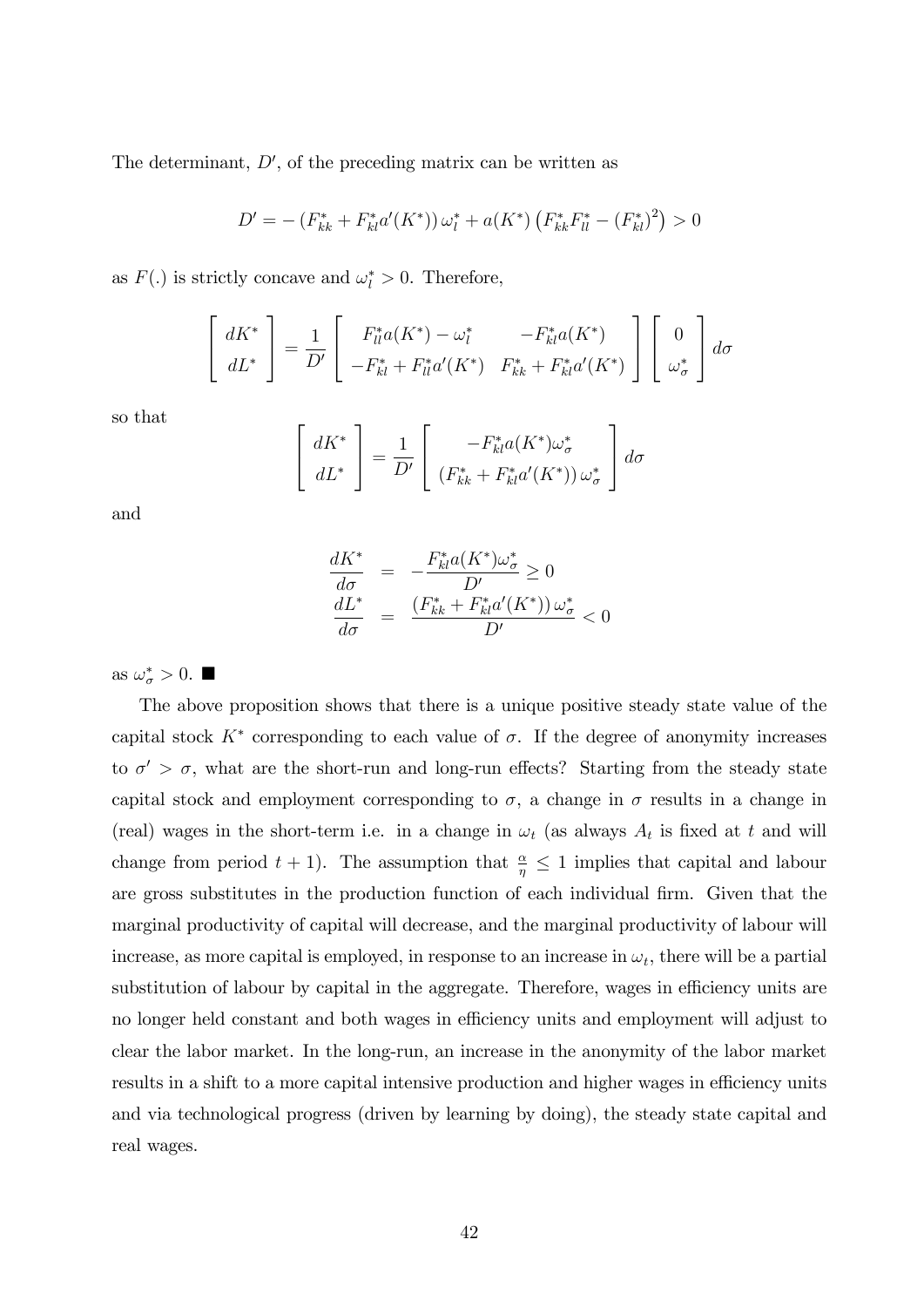|                        | 1300    | 1400    | 1500 | 1600 | 1700    | 1750 | 1800 | 1870 |
|------------------------|---------|---------|------|------|---------|------|------|------|
| Northwestern Europe    |         |         |      |      |         |      |      |      |
| Scandinavia            |         |         | 0.7  | 2.1  | 4.3     | 4.6  | 4.6  | 5.5  |
| England (Wales)        | 4.0     | 2.5     | 2.3  | 6.0  | 13.2    | 16.4 | 22.1 | 43.0 |
| Scotland               |         |         | 2.3  | 1.5  | $5.3\,$ | 11.5 | 23.9 | 36.3 |
| Ireland                | 0.8     | 2.1     |      | 1.0  | 5.1     | 5.1  | 7.3  | 14.2 |
| Netherlands            |         |         | 17.1 | 29.5 | 32.5    | 29.6 | 28.6 | 29.1 |
| Belgium                | 18.2    | 21.9    | 17.6 | 15.1 | 20.2    | 16.5 | 16.6 | 25.0 |
| France                 | $5.2\,$ | 4.7     | 5.0  | 6.3  | 8.7     | 8.7  | 8.9  | 18.1 |
| Southern Europe        |         |         |      |      |         |      |      |      |
| Italy CN               | 18.0    | 12.4    | 16.4 | 14.4 | 13.0    | 13.6 | 14.2 | 13.4 |
| Italy SI               | 9.4     | 3.3     | 12.7 | 18.6 | 16.1    | 19.4 | 21.0 | 26.4 |
| Spain                  | 12.1    | 10.2    | 11.4 | 14.5 | 9.6     | 9.1  | 14.7 | 16.4 |
| Portugal               | 3.6     | 4.1     | 4.8  | 11.4 | 9.5     | 7.5  | 7.8  | 10.9 |
| Central-Eastern Europe |         |         |      |      |         |      |      |      |
| Switzerland            | 3.0     | 2.0     | 2.8  | 2.7  | 3.3     | 4.6  | 3.7  | 8.2  |
| Austria (Czech, Hung)  | 0.6     | 0.5     | 0.8  | 1.6  | 1.7     | 2.6  | 3.1  | 7.7  |
| Germany                | 3.4     | $3.9\,$ | 5.0  | 4.4  | 5.4     | 5.7  | 6.1  | 17.0 |
| Poland                 | 1.0     | 1.3     | 5.4  | 6.6  | 3.8     | 3.4  | 4.1  | 7.8  |
| <b>Balkans</b>         | 5.2     | 4.6     | 7.7  | 13.3 | 14      | 12.3 | 9.8  | 10.6 |
| Russia (European)      | 2.1     | 2.3     | 2.0  | 2.2  | 2.1     | 2.5  | 3.6  | 6.7  |
| <b>EUROPE</b>          | 5.4     | 4.3     | 5.6  | 7.3  | 8.2     | 8.0  | 8.8  | 15.0 |

Table 1: European urbanization rates (%)

Source: Malanima (2009).

The urbanization rate is defined as the proportion of the population living in settlements of at least 10,000.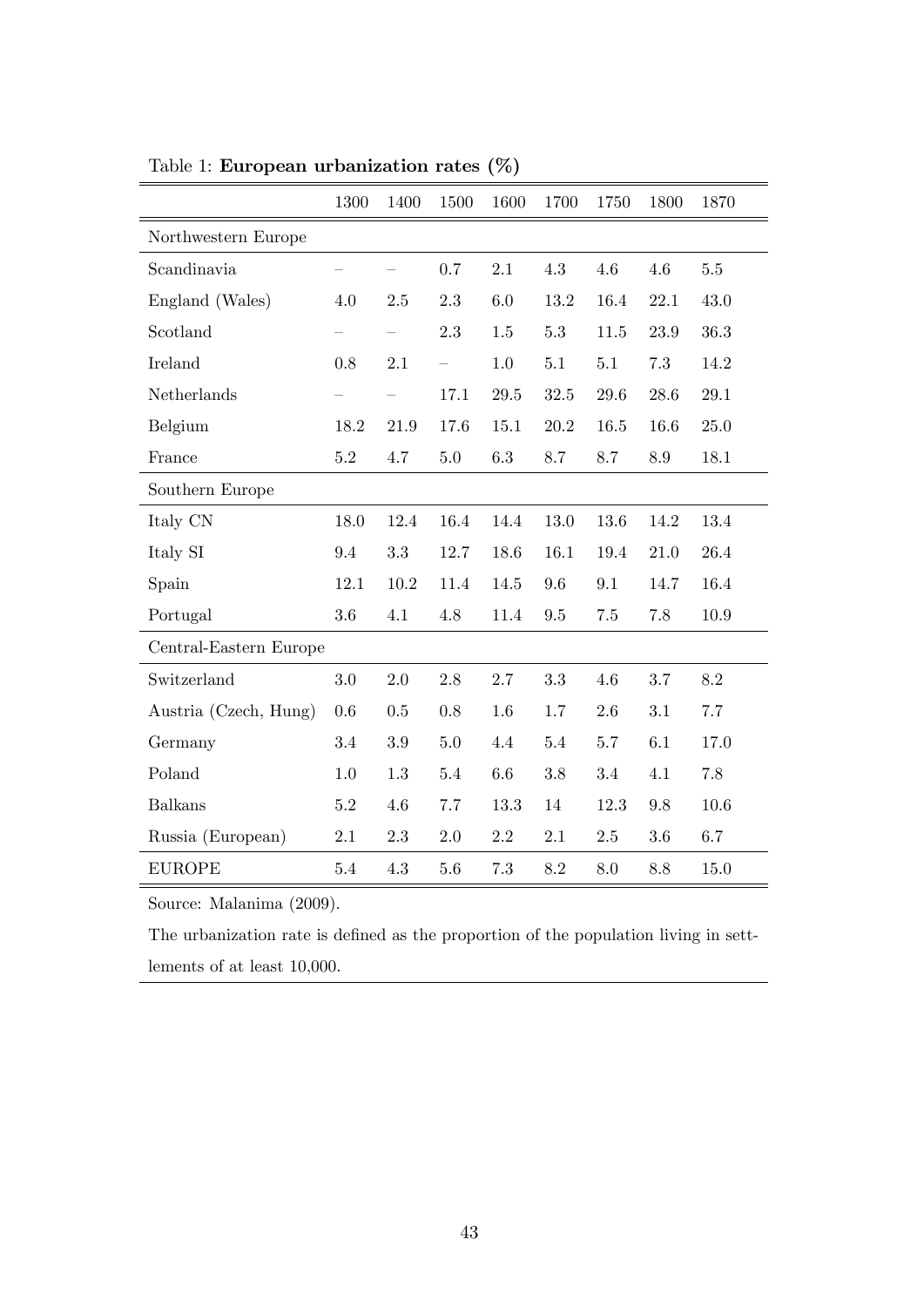|                                               | 1300 | 1350 | 1400    | 1450 | 1500                                  | 1550    | 1600    | 1650                     | 1700 | 1750    | 1800 |
|-----------------------------------------------|------|------|---------|------|---------------------------------------|---------|---------|--------------------------|------|---------|------|
| Northwestern Europe                           |      |      |         |      |                                       |         |         |                          |      |         |      |
| London                                        | 2.9  | 3.4  | 4.5     | 3.8  | 3.2                                   | 4.6     | 7.1     | 9.7                      | 10.5 | 11.5    | 17.7 |
| Amsterdam                                     |      |      |         |      | 3.1                                   | 4.7     | 7.2     | 8.5                      | 8.9  | 9.2     | 9.2  |
| Antwerp                                       |      |      | 3.5     | 3.1  | 3.0                                   | 5.9     | 7.6     | 7.1                      | 6.9  | 6.9     | 7.7  |
| Paris                                         |      |      |         |      | 2.8                                   | $5.5\,$ | $6.6\,$ | 6.9                      | 5.1  | $5.2\,$ | 9.9  |
| Southern Europe                               |      |      |         |      |                                       |         |         |                          |      |         |      |
| Valencia                                      |      |      | $5.6\,$ | 5.2  | 4.2                                   | 6.6     | 8.8     | 6.9                      | 5.7  | 5.1     |      |
| Madrid                                        |      |      |         |      | $\hspace{1.0cm} \rule{1.5cm}{0.15cm}$ | $6.3\,$ | 8.0     | $\overline{\phantom{0}}$ | 5.1  | $5.3\,$ | 8.0  |
| Florence/Milan                                | 2.2  | 4.5  | 3.8     | 3.5  | 2.9                                   | 3.8     | 4.7     | 4.1                      | 3.2  | 2.9     | 3.1  |
| <b>Naples</b>                                 |      |      |         |      | 3.3                                   | 3.5     | $5.3\,$ | 4.8                      | 4.8  | 3.8     | 3.8  |
| Central-Eastern Europe                        |      |      |         |      |                                       |         |         |                          |      |         |      |
| Gdansk                                        |      |      |         |      | 2.1                                   | 2.1     | 3.8     | 4.3                      | 3.8  | 3.7     | 4.8  |
| Warsaw                                        |      |      |         |      | $\qquad \qquad -$                     | 2.5     | 3.2     | 2.7                      | 1.9  | 3.4     | 4.9  |
| Krakow                                        |      |      | 2.7     | 2.1  | 1.9                                   | 2.9     | 3.4     | 2.9                      | 2.2  | 2.9     | 2.4  |
| Vienna                                        |      |      | 4.0     | 3.2  | 2.7                                   | 2.6     | 4.4     | 3.5                      | 3.2  | 3       | 2.1  |
| Leipzig                                       |      |      |         |      |                                       | 1.9     | 3.5     | 3.9                      | 3.7  | 3.1     | 4.4  |
| Augsburg                                      |      |      |         |      | 2.1                                   | 3.1     | 4.0     | 4.7                      | 4.2  | 4.3     |      |
| Source: Broadberry and Gupta $(2006 \cdot 7)$ |      |      |         |      |                                       |         |         |                          |      |         |      |

Table 2: Daily silver wages of European unskilled building laborers (grams of silver per day)

 $\gamma$  and Gupta (2006: 7).

Derived from the database underlying Allen (2001: 429).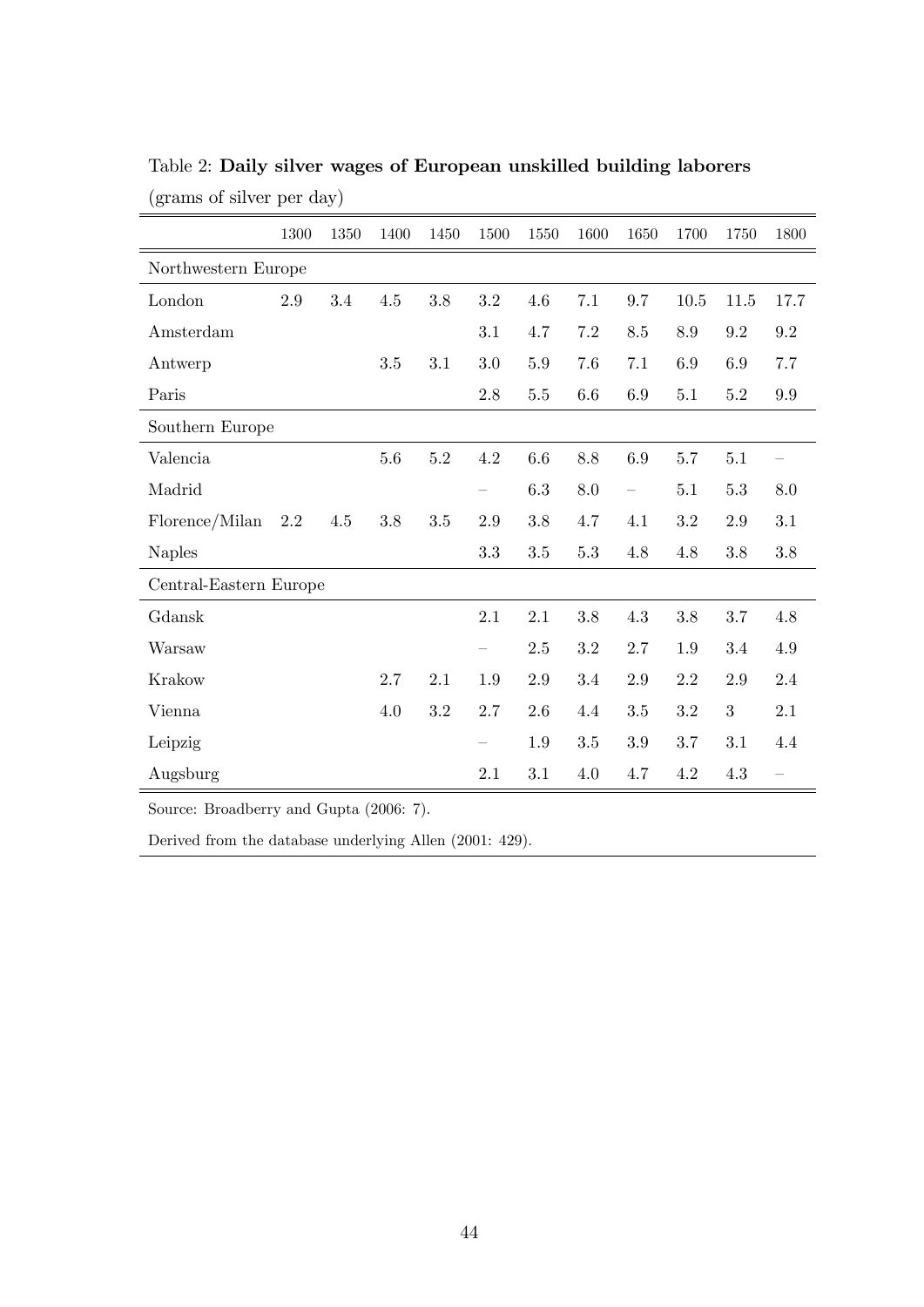| Table 3: Silver wages of unskilled labourers |  |  |
|----------------------------------------------|--|--|
|----------------------------------------------|--|--|

(grams of silver per day)

| Date      | England India |               | India/England                        |
|-----------|---------------|---------------|--------------------------------------|
| 1550-99   | 3.4           | 0.7           | 0.21                                 |
| 1600-49   | 4.1           | 1.1           | 0.27                                 |
| 1650-99   | 5.6           | 1.4           | 0.25                                 |
| 1700-49   | 7.0           | 1.5           | 0.21                                 |
| 1750-99   | 8.3           | 1.2           | 0.14                                 |
| 1800-49   | 14.6          | 1.8           | 0.12                                 |
|           |               |               | B. Silver wages in England and China |
| Date      |               |               | England China China/England          |
| 1550-1649 | 3.8           | 1.5           | 0.39                                 |
| 1750-1849 | 11.5          | $1.7^{\circ}$ | 0.15                                 |

A. Silver wages in England and India

Source : Broadberry and Gupta (2006)

|           |      | England Flanders | France | Italy | Germany | India |
|-----------|------|------------------|--------|-------|---------|-------|
| 1201-1250 | 10.3 |                  | 10.8   | 8.6   |         |       |
| 1251-1300 | 10.2 | 10               | 11.1   | 10.6  | 10.8    |       |
| 1301-1350 | 11.2 |                  |        | 12.9  | 10.1    |       |
| 1351-1400 | 4.5  |                  |        | 8.1   | 9.7     |       |
| 1401-1450 |      |                  |        | 9.6   | 8.5     |       |
| 1451-1500 | 4.0  | 6.4              | 9.2    | 7.6   | 6.5     |       |
| 1501-1550 | 4.6  |                  | 8.2    |       | 5.3     |       |
| 1551-1600 | 6.0  | 4.3              | 8.3    |       |         |       |
| 1601-1650 | 6.0  | 3.9              | 6.6    |       |         |       |
| 1651-1700 | 5.3  | 4.4              |        |       |         | 8     |
| 1701-1750 | 4.3  | 3.8              | 4.2    |       |         | 10    |
| 1751-1800 | 4.0  | 2.7              | 4.8    | 4.7   |         | 12    |

Table 4: Interest rates (% per annum)

Source: Clark (1988: 273-274); Moosvi (2001: 337-9, 342, 351-2).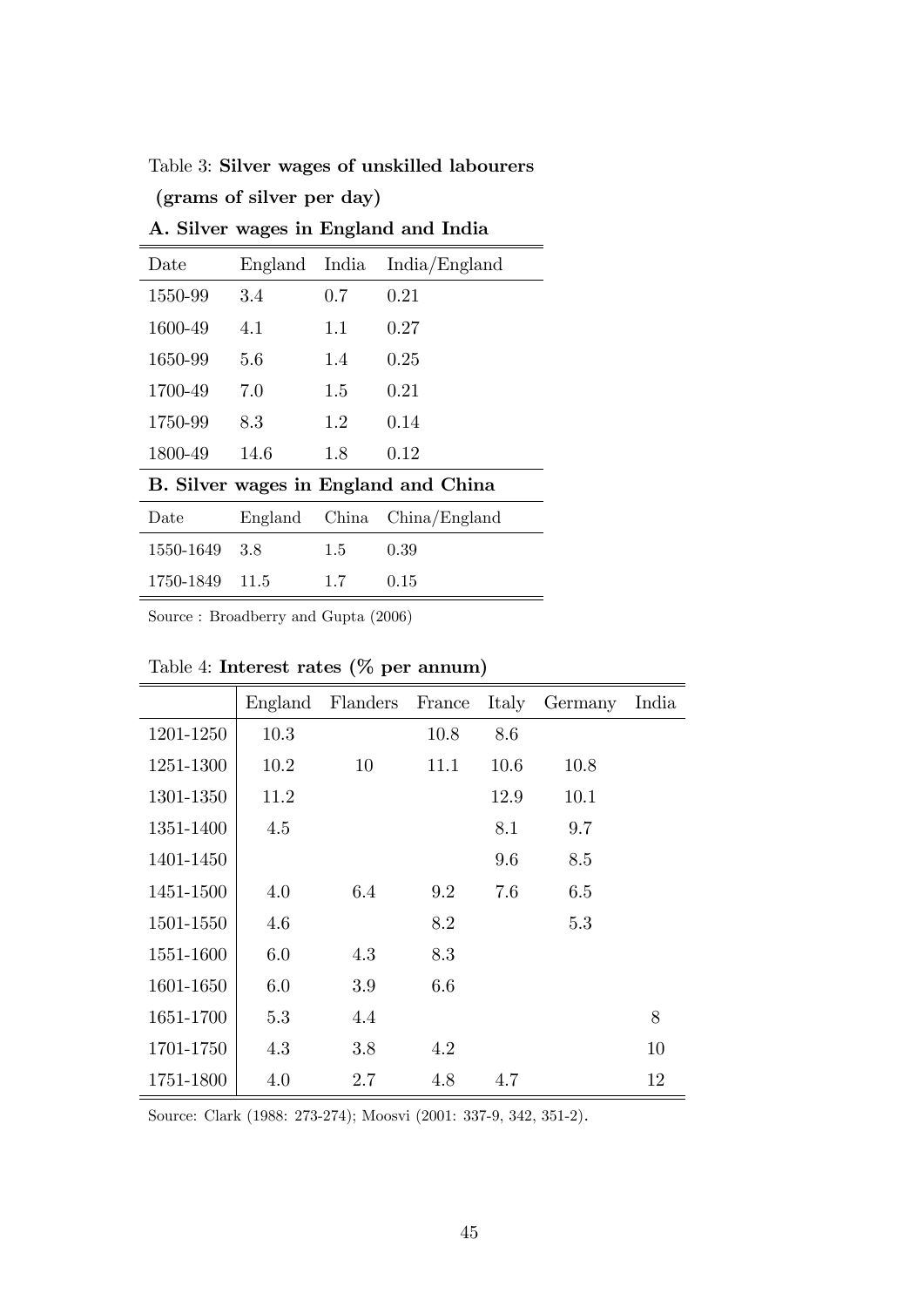|                   | Wage      |               | Raw Cotton P Cost of Capital TFI Price |     |
|-------------------|-----------|---------------|----------------------------------------|-----|
|                   | $W/W^*$   | $C/C^*$       | $R/R^*$                                |     |
| c.1680            | 400       | 182           | 137                                    | 206 |
| c.1770            | 460       | 320           | 113                                    | 270 |
| c.1790            | 663       | 480           | 106                                    | 357 |
| c.1820            | 517       | 127           | 61                                     | 150 |
| B. Prices and TFP |           |               |                                        |     |
|                   | TFI price | <b>FOB</b>    | <b>TFP</b>                             |     |
|                   |           | Price $P/P^*$ | $A/A^*$                                |     |
| c.1680            | 206       | 200           | 103                                    |     |
| c.1770            | 270       | 200           | 135                                    |     |
| c.1790            | 357       | 147           | 243                                    |     |
| c.1820            | 150       | 53            | 283                                    |     |

Table 5: Comparative GB/India costs and prices (India =100) A. Cost

Source: Broadberry and Gupta (2009).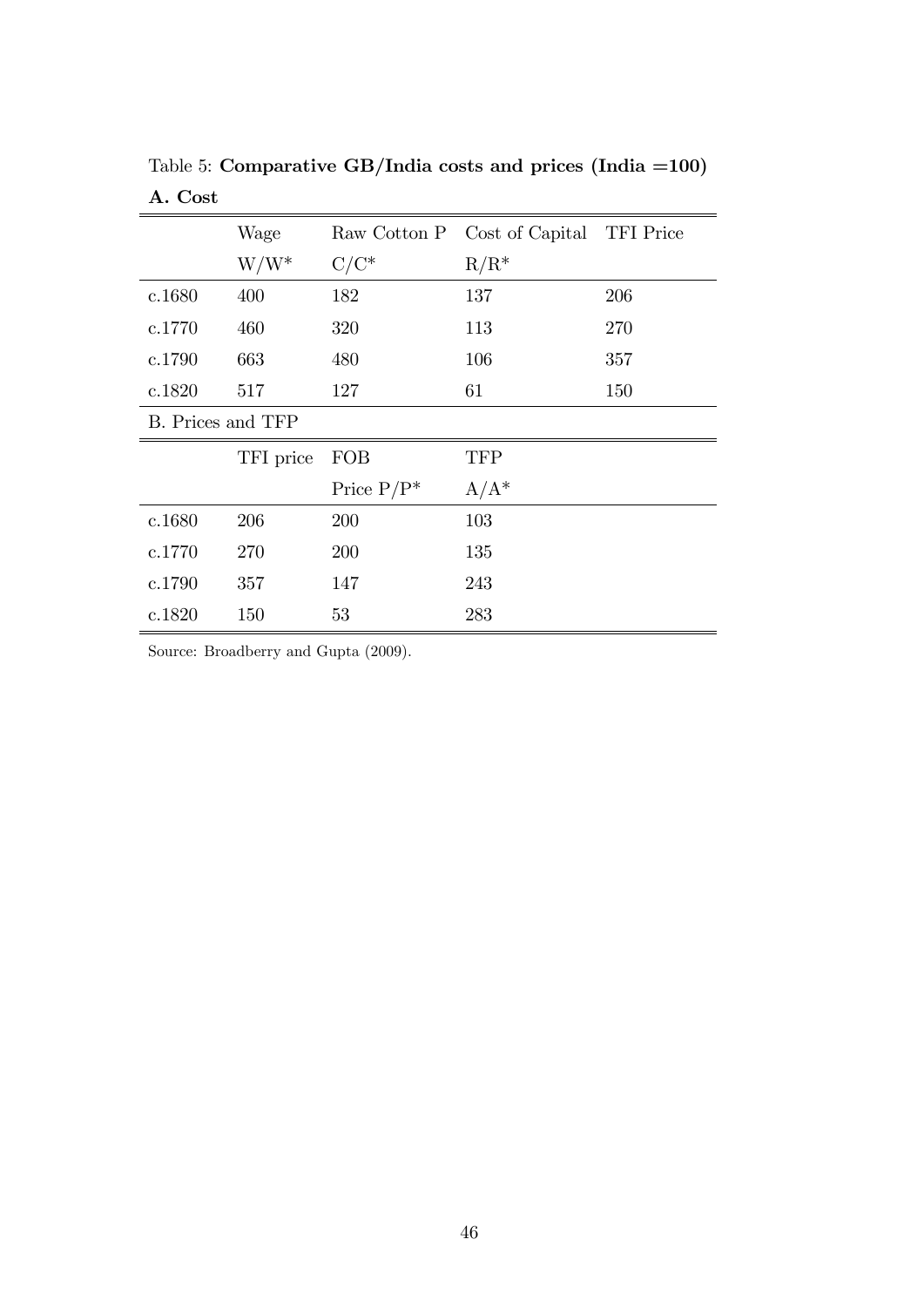|                                                                                                   | 1300 | 1350 | 1400 | 1450    | 1500 | 1550   | 1600   | 1650 | 1700   | 1750   | 1800   |
|---------------------------------------------------------------------------------------------------|------|------|------|---------|------|--------|--------|------|--------|--------|--------|
| Northwestern Europe                                                                               |      |      |      |         |      |        |        |      |        |        |        |
| London                                                                                            | 57   | 75   | 107  | 113     | 100  | 85     | 80     | 96   | 110    | 99     | 98     |
| Amsterdam                                                                                         |      |      |      |         | 97   | 74     | 92     | 98   | 107    | 98     | 79     |
| Antwerp                                                                                           |      |      | 101  | 109     | 98   | 88     | 93     | 88   | 92     | 88     | 82     |
| Paris                                                                                             |      |      |      |         | 62   | 60     | $59\,$ | 60   | 56     | 51     | 65     |
| Southern Europe                                                                                   |      |      |      |         |      |        |        |      |        |        |        |
| Valencia                                                                                          |      |      | 108  | $103\,$ | 79   | 63     | 62     | 53   | 51     | 41     |        |
| Madrid                                                                                            |      |      |      |         |      | 56     | 51     |      | 58     | 42     |        |
| Florence/Milan                                                                                    | 44   | 87   | 107  | 77      | 62   | 53     | 57     | 51   | 47     | 35     | 26     |
| <b>Naples</b>                                                                                     |      |      |      |         | 73   | 54     | 69     |      | 88     | $50\,$ | $33\,$ |
| Central-Eastern Europe                                                                            |      |      |      |         |      |        |        |      |        |        |        |
| Gdansk                                                                                            |      |      |      |         | 78   | 50     | 69     | 72   | 73     | 61     | 40     |
| Warsaw                                                                                            |      |      |      |         |      | 75     | 66     | 72   | 45     | 64     | 82     |
| Krakow                                                                                            |      |      | 92   | 73      | 67   | 74     | 65     | 67   | 58     | 63     | 40     |
| Vienna                                                                                            |      |      | 115  | 101     | 88   | 60     | 61     | 63   | 61     | $50\,$ | 27     |
| Leipzig                                                                                           |      |      |      |         |      | 34     | 35     | 57   | 53     | 44     | 53     |
| Augsburg                                                                                          |      |      |      |         | 62   | $50\,$ | $39\,$ | 63   | $55\,$ | $50\,$ |        |
| $\overline{11}$<br>$1 \cap \left( \bigcup_{\alpha \in \alpha} A_{\alpha} \right)$<br>$\mathbf{L}$ |      |      |      |         |      |        |        |      |        |        |        |

Table 6: Daily real consumption wages of European unskilled building labourers (London  $1500-49 = 100$ )

Source: Broadberry and Gupta (2006: 7);

derived from the database underlying Allen (2001: 429).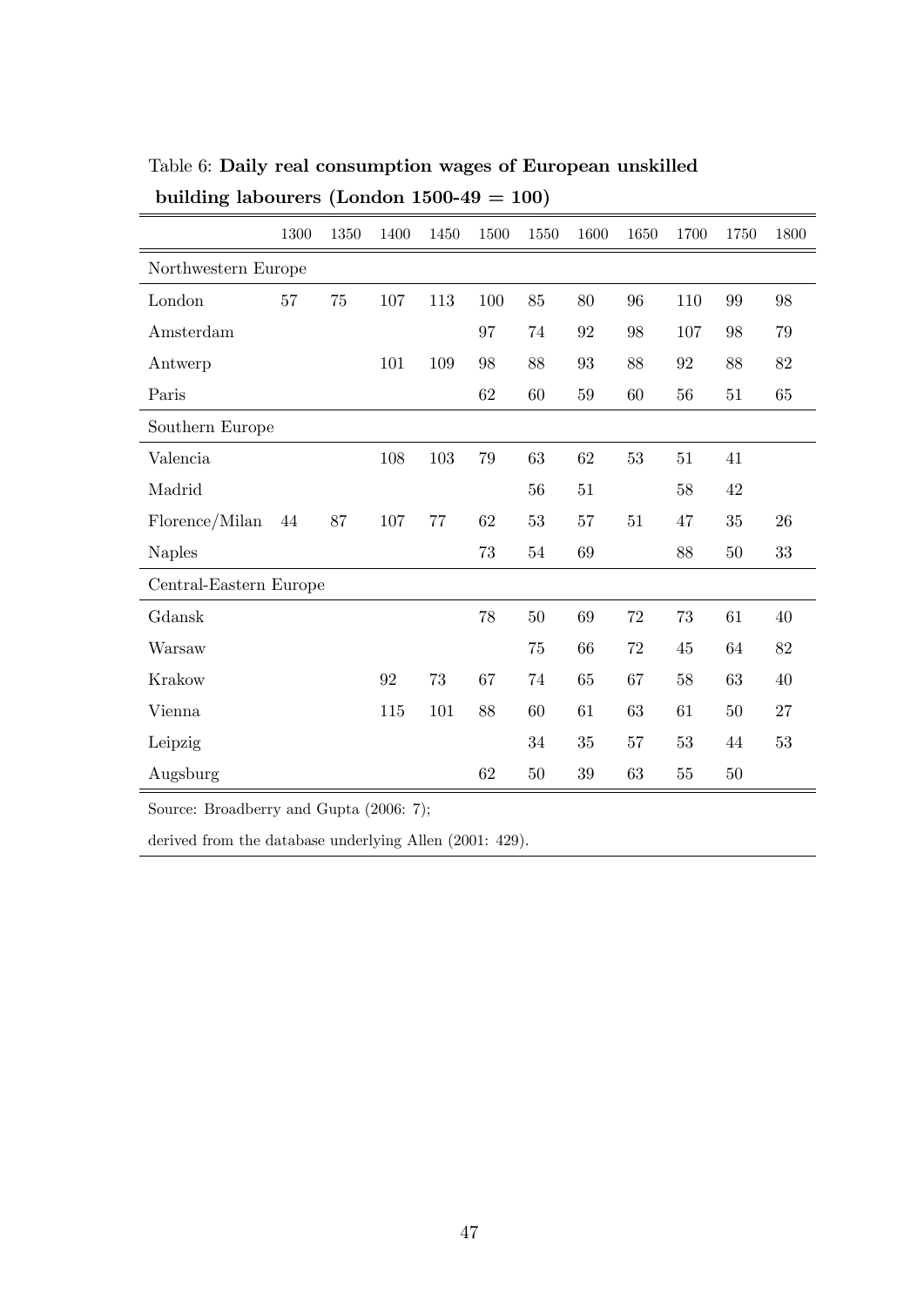|                        | 1250 | 1300 | 1350 | 1400 | 1450 | 1500 | 1550 | 1600 | 1650 | 1700 | 1750 | 1800 | 1850 |
|------------------------|------|------|------|------|------|------|------|------|------|------|------|------|------|
| Northwestern Europe    |      |      |      |      |      |      |      |      |      |      |      |      |      |
| England                | 737  | 730  | 767  | 1095 | 1172 | 1164 | 1138 | 1144 | 1215 | 1649 | 1688 | 2085 | 3006 |
| Holland                |      |      | 876  | 1195 | 1373 | 1454 | 1432 | 2662 | 2691 | 2105 | 2355 | 2408 | 1886 |
| Belgium                |      |      |      |      |      | 929  | 1089 | 1073 | 1203 | 1264 | 1357 | 1497 |      |
| France                 |      |      |      |      |      | 727  |      | 841  |      | 986  |      | 1230 |      |
| Southern Europe        |      |      |      |      |      |      |      |      |      |      |      |      |      |
| Spain                  | 1249 | 1249 | 1388 | 1145 | 1160 | 1160 | 1294 | 1219 | 1175 | 1145 | 1190 | 1249 | 1487 |
| Italy                  |      | 1482 | 1376 | 1601 | 1668 | 1403 | 1337 | 1244 | 1271 | 1350 | 1403 | 1244 | 1350 |
| Central-Eastern Europe |      |      |      |      |      |      |      |      |      |      |      |      |      |
| Germany                |      |      |      |      |      | 1332 |      | 894  | 1130 | 1068 | 1162 | 1140 | 1428 |
| Poland                 |      |      |      |      |      | 462  |      | 516  |      | 566  |      | 636  |      |
| Austria                |      |      |      |      |      | 707  |      | 837  |      | 993  |      | 1218 |      |
| India                  |      |      |      |      |      |      |      | 684  | 648  | 630  | 587  | 576  | 560  |

Table 7: GDP per capita levels (in 1990 international dollars)

Source: Netherlands: van Zanden and van Leeuwen (2012); France, Austria, Poland: Maddison (2005),

England: Broadberry et al. (2011).

Italy: Malanima (2011); Belgium: Buyst (2009), Blomme and van der Wee (1994); Germany: Pfister (2009); Spain: Álvarez-Nogal and Prados de la Escosura (2009); India: Broadberry and Gupta (2011).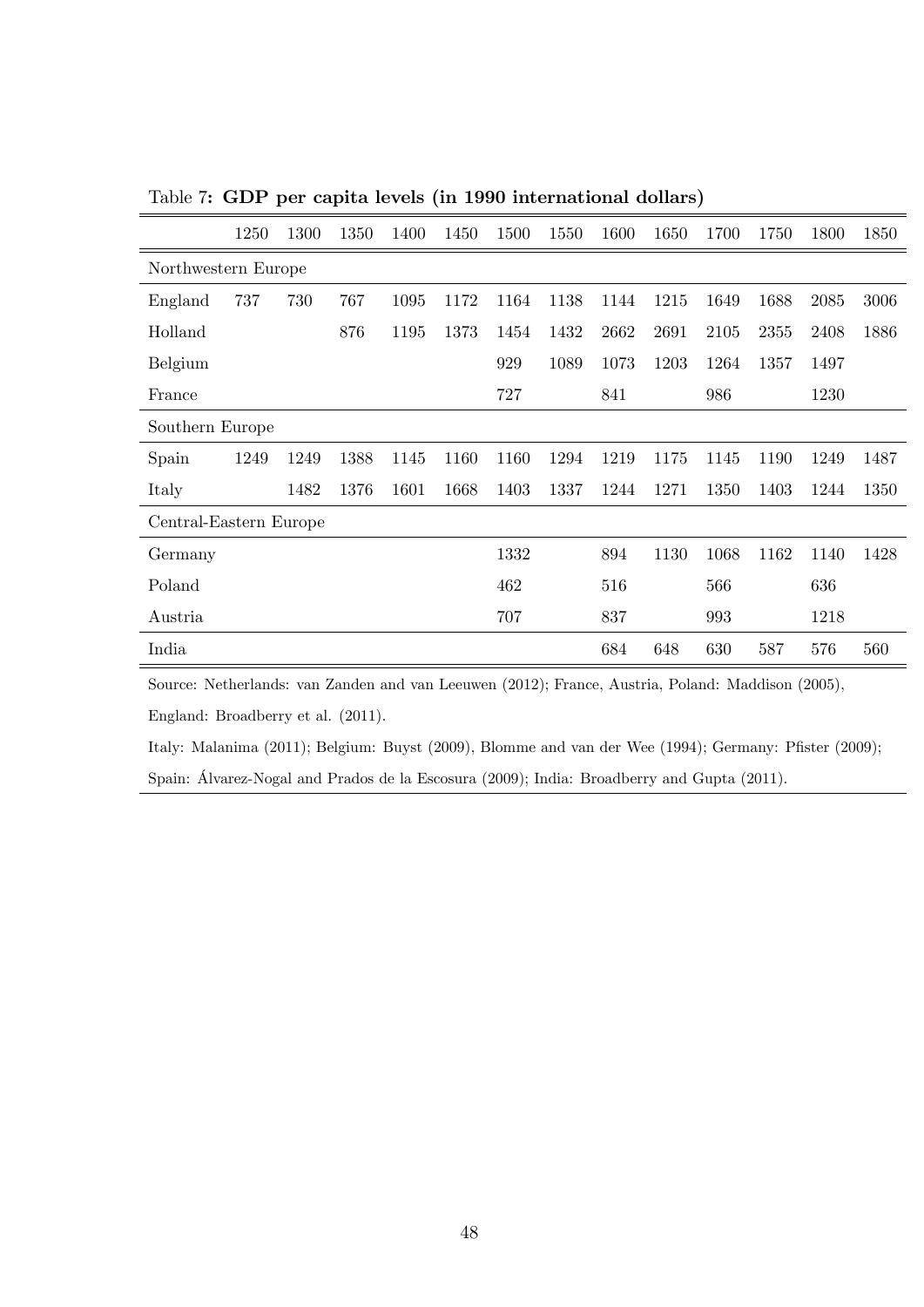| Symbol                              | Interpretation                        | Value  |  |  |  |  |  |
|-------------------------------------|---------------------------------------|--------|--|--|--|--|--|
| Values Assumed                      |                                       |        |  |  |  |  |  |
| $\beta$                             | Discount rate*survival prob.          | 0.88   |  |  |  |  |  |
| $\mathcal{r}$                       | Average return on capital             | 1.058  |  |  |  |  |  |
| $\alpha$                            | Capital share in the maufacturing     | 0.35   |  |  |  |  |  |
| $\varphi$                           | Labor share in the Rural              | 0.4    |  |  |  |  |  |
| $\epsilon$                          | Elasticity of TFP to capital          | 1.25   |  |  |  |  |  |
| $\boldsymbol{R}$                    | Land                                  | 8      |  |  |  |  |  |
| $\overline{\gamma}$                 | Shock in the agricultural after 1500  | 0.0015 |  |  |  |  |  |
| $\boldsymbol{p}$                    | Probability of being detected         | 0.5    |  |  |  |  |  |
| $\varepsilon$                       | Percentage of entrepreneurs           | 0.1    |  |  |  |  |  |
| Values Estimated                    |                                       |        |  |  |  |  |  |
| $\mu$                               | Rentability of backyard Activity      | 0.21   |  |  |  |  |  |
| $C_A$                               | Consusmption of the Rural Good        | 10.97  |  |  |  |  |  |
| $A_A^{1300}$                        | Initial TFP in Rural Sector           | 24.6   |  |  |  |  |  |
| $A_{1500}^{0}$                      | initial TFP in Manufacturing          | 0.06   |  |  |  |  |  |
| $C_A$                               | Consumption of the Rural Good         | 6.31   |  |  |  |  |  |
| $\lambda(\mu, p, \alpha, r, \beta)$ | Threshold of Anonymity                | 0.074  |  |  |  |  |  |
| $\overline{\mathcal{Q}}$            | Intercept of the anonymity function   | 0.0015 |  |  |  |  |  |
| $x_{\sigma}$                        | Coefficient of the anonymity function | 0.167  |  |  |  |  |  |

Table 8 : Baseline calibration for the two-sector model

| Table 9: Sensitivity Analysis of the two sector model |  |  |  |  |
|-------------------------------------------------------|--|--|--|--|
|-------------------------------------------------------|--|--|--|--|

| Changed Parameters                                                                                    | Growth in the Industrial |
|-------------------------------------------------------------------------------------------------------|--------------------------|
|                                                                                                       | Production 1500-1800     |
| baseline model                                                                                        | 4.32                     |
| $\mu A_{1500} = 2; \mu = 0.1; \sigma = -0.009; x_{\sigma} = 0.97$                                     | 4.32                     |
| $\phi = 0.7; A_M^0 = 0.05; A_A^0 = 7.87; C_A = 6.27; \underline{\sigma} = -0.0015; x_{\sigma} = 0.17$ | 4.32                     |
| $e = 0.01; A_M^0 = 0.003$                                                                             | 4.32                     |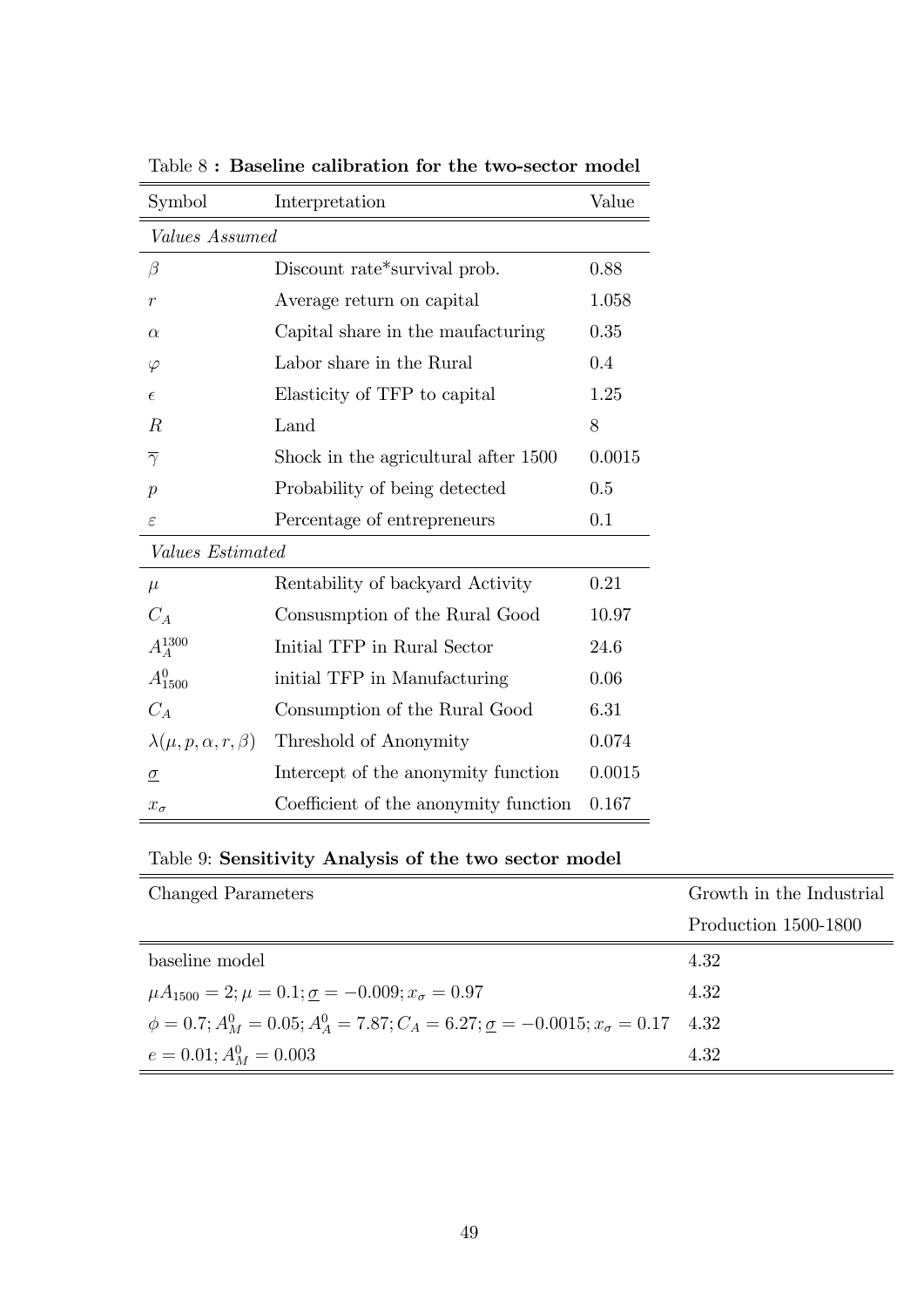

Figure 1: Urban over agricultural unskilled workers' wage ratio in Southern England (London is excluded).